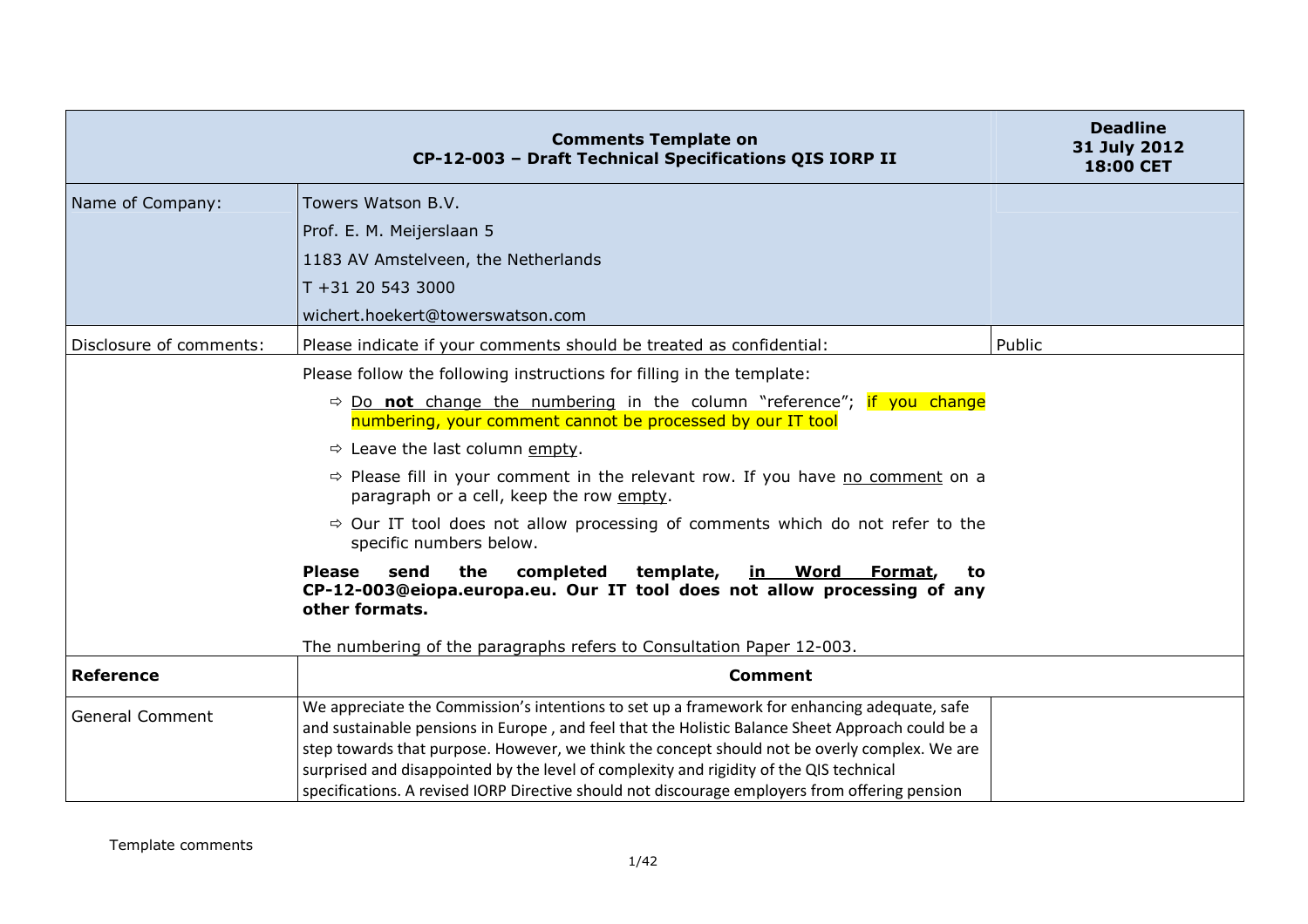| <b>Comments Template on</b><br>CP-12-003 - Draft Technical Specifications QIS IORP II                                                                                                                                                                                                                                                                                                                                                                                                                                                                                                                                                                                                                  | <b>Deadline</b><br>31 July 2012<br>18:00 CET |
|--------------------------------------------------------------------------------------------------------------------------------------------------------------------------------------------------------------------------------------------------------------------------------------------------------------------------------------------------------------------------------------------------------------------------------------------------------------------------------------------------------------------------------------------------------------------------------------------------------------------------------------------------------------------------------------------------------|----------------------------------------------|
| provisions that are more secure for members (which is not to say that a revised IORP Directive<br>should allow employers to offer pension provisions that are only seemingly secure for members).<br>It seems that the technical specifications focus primarily on the safety of pension provisions,<br>without paying due attention to adequacy and sustainability.                                                                                                                                                                                                                                                                                                                                   |                                              |
| A revised IORP Directive must not be overly stringent on countries with efficient pension systems,<br>but rather it should stimulate countries with no or less mature systems to improve their pension<br>provisions. For mature systems, significant changes in regulation are likely to cause significant<br>redistributions between shareholders. The Commission should be aware of this, and should<br>consider transitional regimes where applicable.                                                                                                                                                                                                                                             |                                              |
| Our company's letter to the Commission of June 11, 2012 gives an idea for a more pragmatic<br>route to a more pragmatic Holistic Balance Sheet Approach. Our recommended approach would<br>allow EIOPA first to gain significant experience with the diversity of pension arrangements in the<br>European Union before imposing a regime that appears to us to be inappropriate for the<br>objectives set.                                                                                                                                                                                                                                                                                             |                                              |
| It is our impression that the timescale for the consultation, as well as for the QIS itself and the<br>processing of the findings of the QIS resulting in the revised IORP Directive, is unrealistic. We<br>regret that the consultation period (for a single QIS that is in fact more condensed than any of the<br>five for insurers) has been contracted by 50%. The contents of the consultation seem to indicate<br>that the timescale for writing the draft specification has also been restricted. Elements taken from<br>Solvency 2 are very (and at times perhaps unnecessarily) detailed, whereas elements that are<br>brought in specifically for the IORP Directive are relatively generic. |                                              |
| The confidence level is one (important) element that has been taken directly from Solvency 2. A<br>level lower than 99,5% may well be more appropriate for IORPs, and we welcome the fact that<br>the impact of other confidence levels will also be reported. In responding to the consultation, we<br>would have appreciated some more detail on the method to be developed by EIOPA to reflect the<br>lower confidence levels. We expect this detail will be provided in the QIS.                                                                                                                                                                                                                   |                                              |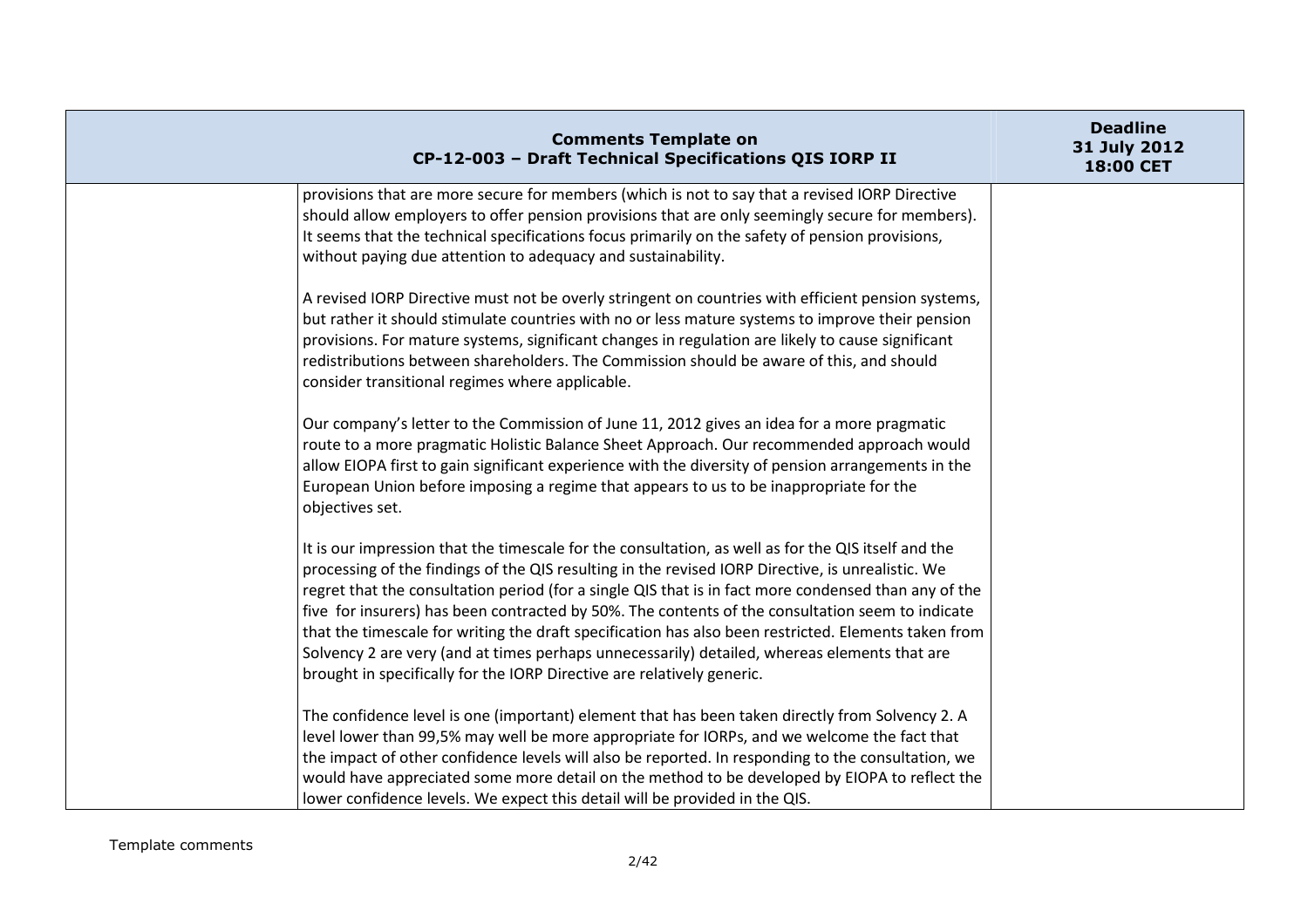|                  | <b>Comments Template on</b><br>CP-12-003 - Draft Technical Specifications QIS IORP II                                                                                                                                                                                                                                                                                                                                                                                                                                                                                                                                                                                                                                                                                                                                                                                                                                                                                                                       | <b>Deadline</b><br>31 July 2012<br><b>18:00 CET</b> |
|------------------|-------------------------------------------------------------------------------------------------------------------------------------------------------------------------------------------------------------------------------------------------------------------------------------------------------------------------------------------------------------------------------------------------------------------------------------------------------------------------------------------------------------------------------------------------------------------------------------------------------------------------------------------------------------------------------------------------------------------------------------------------------------------------------------------------------------------------------------------------------------------------------------------------------------------------------------------------------------------------------------------------------------|-----------------------------------------------------|
|                  | The current consultation gives no insight into regulatory consequences of the IORP Directive. For<br>example, it does not indicate what happens if a balance sheet proves to be inbalanced. Nor does<br>it say anything on financing and contribution requirements.                                                                                                                                                                                                                                                                                                                                                                                                                                                                                                                                                                                                                                                                                                                                         |                                                     |
|                  | Although regulatory consequences may be out of scope for the current consultation and the QIS<br>itself, we feel that it is difficult if at all possible for shareholders to judge what the impact of the<br>IORP Directive will be without these specifications, such as recovery periods. On a more technical<br>level - future financing as well as (other) regulatory consequences may influence 'non-<br>unconditional' elements in a plan, such as in the Dutch situation the future indexation of accrued<br>benefits, as well as the possible reduction of the same benefits.                                                                                                                                                                                                                                                                                                                                                                                                                       |                                                     |
| $Q1$ .           | Do stakeholders agree with the general set-up of the QIS exercise as put forward in the<br>Introduction (Chapter 1)? What improvements do stakeholders suggest?                                                                                                                                                                                                                                                                                                                                                                                                                                                                                                                                                                                                                                                                                                                                                                                                                                             |                                                     |
|                  | We have raised a number of general concerns with the approach in our general comments. Based<br>on our experience with insurers related to Solvency 2, we expect that only the very largest<br>schemes will be able to provide the information requested in the QIS to the full detail.                                                                                                                                                                                                                                                                                                                                                                                                                                                                                                                                                                                                                                                                                                                     |                                                     |
| Q <sub>2</sub> . | Do stakeholders believe that the adjustment (discretionary and conditional benefits, last resort<br>benefit reductions) and security mechanisms (sponsor support, pension protection schemes)<br>IORPs dispose of are taken into account adequately?                                                                                                                                                                                                                                                                                                                                                                                                                                                                                                                                                                                                                                                                                                                                                        |                                                     |
|                  | We think this is one way to represent the the adjustment and security mechanisms. Having said<br>that, it does seem to us that for the Dutch context the valuation is overly complex. Aside from<br>sponsor support, the HBS must, by definition, balance. The values of future indexation, benefit<br>reduction and accrued benefits should add up to the value of the assets. A full stochastic<br>valuation would then determine the values of each of the three components. If it is the purpose<br>of the IORP Directive to provide more transparency to members, we doubt that this approach will<br>provide that transparency. The ratio between the values will be different between members. A<br>continuity analysis (an ALM-like approach that is currently an element of the Dutch Financial<br>Assessment Framework) may well provide more insight for individual members, as it yields the<br>expected indexations and reductions as well as other percentiles for each year into the future, |                                                     |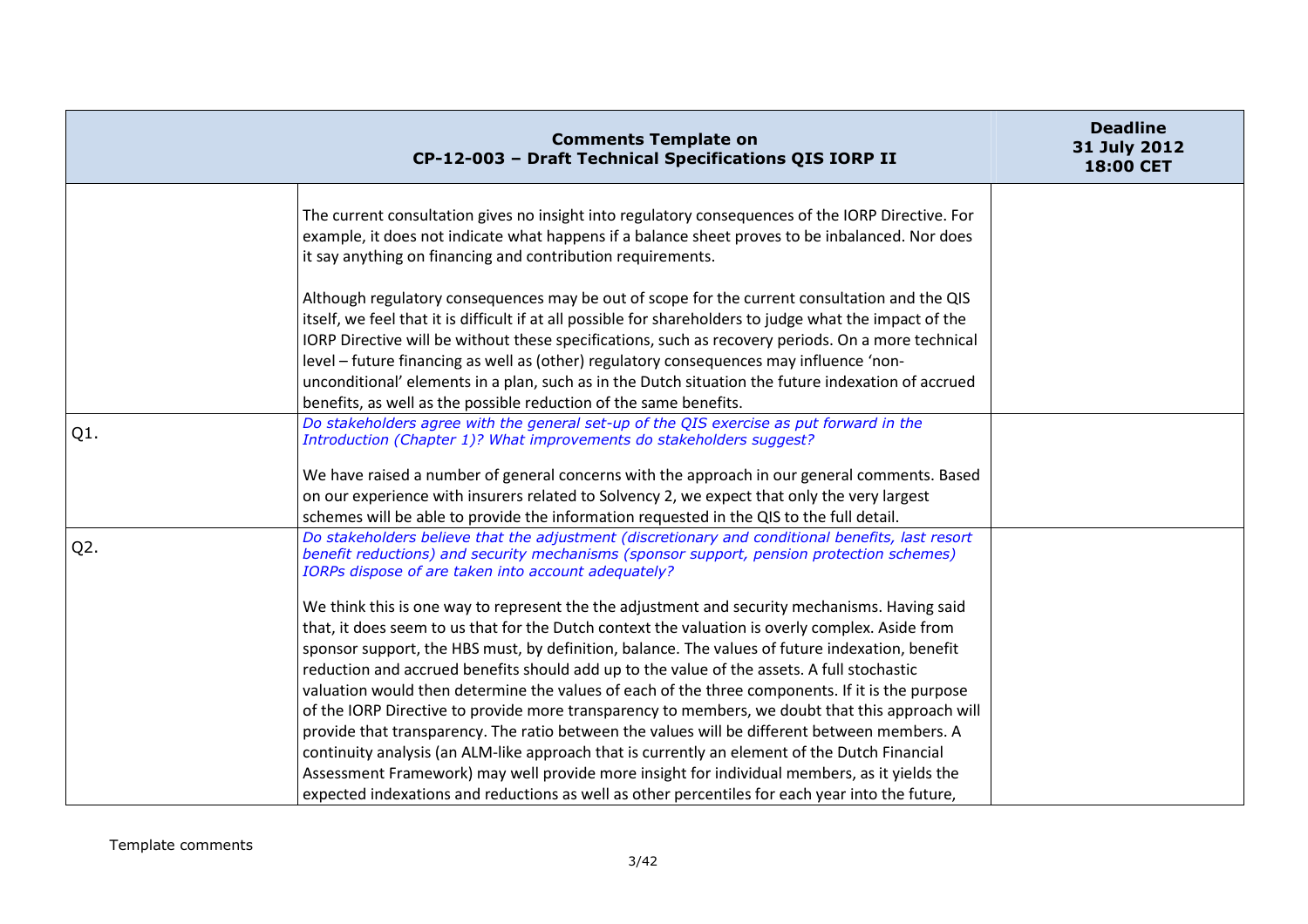|                  | <b>Comments Template on</b><br>CP-12-003 - Draft Technical Specifications QIS IORP II                                                                                                                                                                                                                                                | <b>Deadline</b><br>31 July 2012<br>18:00 CET |
|------------------|--------------------------------------------------------------------------------------------------------------------------------------------------------------------------------------------------------------------------------------------------------------------------------------------------------------------------------------|----------------------------------------------|
|                  | rather than the total value of each component.                                                                                                                                                                                                                                                                                       |                                              |
|                  | There appear to be complexities arising from uncertainty as to exactly what benefits constitutes<br>an unconditional, conditional, discretionary or mixed benefit. This inevitably leads to considerable<br>scope for different Member States (or, within an individual country, different IORPs) to make their<br>own judgements.   |                                              |
|                  | With respect to sponsor support: we doubt whether it is always clear what part of the<br>contribution relates to existing obligations and should or can therefore be considered additional<br>contributions. We note that the fact that regular contributions aren't refered to in the<br>consultation adds to this lack of clarity. |                                              |
|                  | Arbitrarily determined variables are applied in a number of critical points, such as (amongst<br>others):                                                                                                                                                                                                                            |                                              |
|                  | the 50% recovery rate (HBS 6.17);<br>$\bullet$                                                                                                                                                                                                                                                                                       |                                              |
|                  | the assessment of future profits and sponsors' earnings (HBS 6.36);<br>the proportion of shareholder funds available for the IORP;<br>$\bullet$                                                                                                                                                                                      |                                              |
|                  | the 50 bp adjustment to allow for the illiquidity premium (HBS 8.12);                                                                                                                                                                                                                                                                |                                              |
|                  | the inflation and salary increase assumptions (HBS 8.23 and 8.24, respectively);                                                                                                                                                                                                                                                     |                                              |
|                  | the mortality and longevity shocks of 15% and 20 % (SCR 7.17 and 7.29, respectively) and<br>the figures in the counter-party default risk module.                                                                                                                                                                                    |                                              |
| Q <sub>3</sub> . | Do stakeholders believe that the draft technical specifications provide enough information and<br>are sufficiently clear and understandable? Which parts could be improved upon?                                                                                                                                                     |                                              |
|                  | The amount of information is, as mentioned before, too large for some elements, and too limited                                                                                                                                                                                                                                      |                                              |
|                  | for other elements. The technical specification is in our view far too complex considering that for                                                                                                                                                                                                                                  |                                              |
|                  | many parties involved this is the first time they will have considered pension provision from a                                                                                                                                                                                                                                      |                                              |
|                  | perspective that is entirely different from their current regime.                                                                                                                                                                                                                                                                    |                                              |
|                  | Providing examples will enhance the clarity, as well as the purpose of the specifications.                                                                                                                                                                                                                                           |                                              |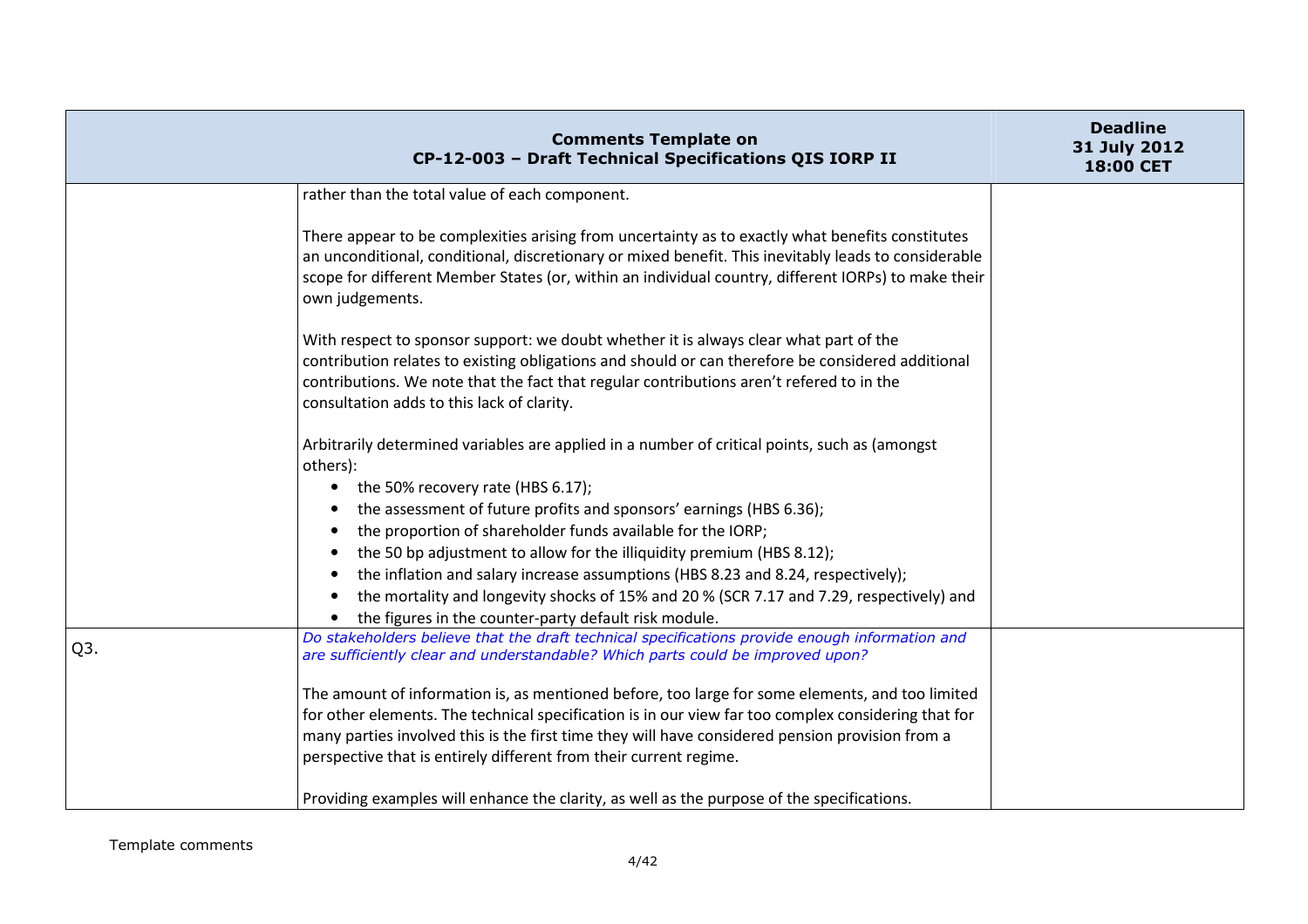|     | <b>Comments Template on</b><br>CP-12-003 - Draft Technical Specifications QIS IORP II                                                                                                                                                                                                                                                                                              | <b>Deadline</b><br>31 July 2012<br><b>18:00 CET</b> |
|-----|------------------------------------------------------------------------------------------------------------------------------------------------------------------------------------------------------------------------------------------------------------------------------------------------------------------------------------------------------------------------------------|-----------------------------------------------------|
| Q4. | Do stakeholders believe that the calculations proposed in the technical specifications are feasible<br>at appropriate costs and with appropriate accuracy within the given timeframe of the QIS?                                                                                                                                                                                   |                                                     |
|     | We expect that the full scope of the QIS will only be feasible for a very limited number of very<br>large IORPs, with limited time to consider the impacts. Significant simplifications and<br>approximations may be necessary. This, as well as the fact that smaller IORPs may not participate<br>at all, may lead to biased results.                                            |                                                     |
|     | We question whether the benefits of the Solvency II-induced regime justify the costs and<br>upheaval that the proposals will undoubtedly entail.                                                                                                                                                                                                                                   |                                                     |
| Q5. | Do stakeholders believe that the draft technical specifications provide enough guidance on how<br>to set up and value the holistic balance sheet as discussed in Chapter 2? If not, which parts<br>could be improved upon and in what way?                                                                                                                                         |                                                     |
|     | Our experience with helping insurers understand and implement the requirements of Solvency II<br>suggests that setting up valuation systems to carry out stochastic calculations for discretionary<br>benefits would be a non-trivial and therefore costly exercise.                                                                                                               |                                                     |
|     | We also repeat comments made earlier that<br>• we doubt that the guidance is sufficiently detailed to result in consistent interpretations<br>between IORPs and between Member States<br>• a series of, increasingly sophisticated, QISs would be a much better approach.                                                                                                          |                                                     |
| Q6. | Given the purpose of the QIS, do stakeholders consider the proposed simplifications for the<br>valuation of the holistic balance sheet (for the risk margin in section 2.5, sponsor support and<br>pension protection schemes in 2.6 and amounts recoverable from insurance in 2.7) adequate?<br>Do you have suggestions for additional simplifications that would be appropriate? |                                                     |
|     | The derivation of the number 8% for the Risk Margin 8% is unclear.                                                                                                                                                                                                                                                                                                                 |                                                     |
|     | We question whether the 'stochastic simplification' of the valuation of sponsor support is<br>stochastic at all - as the text provides a closed formula solution. We would also want to consider<br>whether the proposed simplifications could go further, since we consider that complex formulae                                                                                 |                                                     |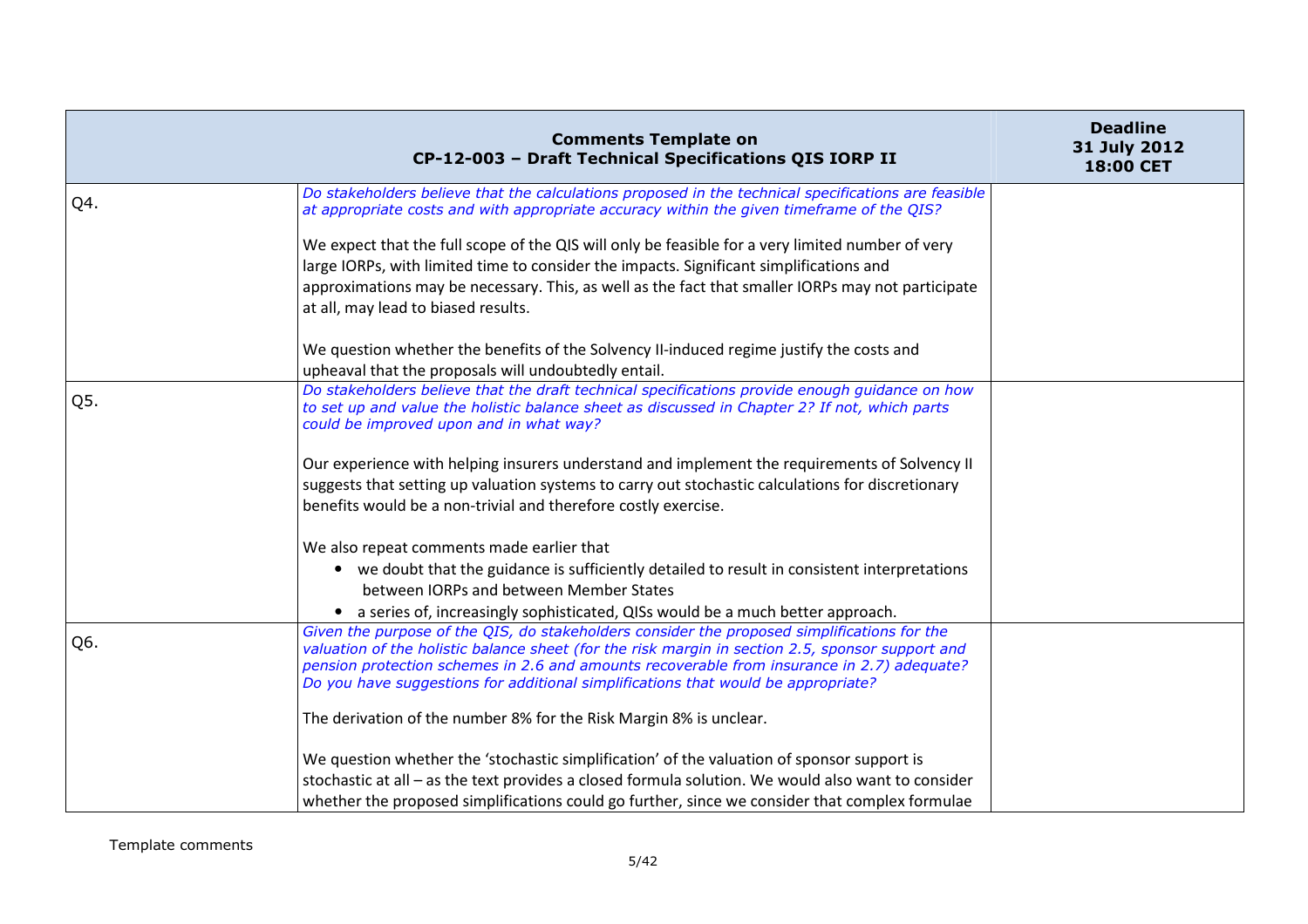|     | <b>Comments Template on</b><br>CP-12-003 - Draft Technical Specifications QIS IORP II                                                                                                                                                                                                                                                                  | <b>Deadline</b><br>31 July 2012<br>18:00 CET |
|-----|--------------------------------------------------------------------------------------------------------------------------------------------------------------------------------------------------------------------------------------------------------------------------------------------------------------------------------------------------------|----------------------------------------------|
|     | coupled with what appear to be arbitrary assumptions leads to misleading precision. Some<br>significant testing is needed to see whether appropriate simplifications can be made in order to<br>avoid misleading precision.                                                                                                                            |                                              |
|     | The inclusion of certain aspects (e.g. recoverables from insurance) seem irrelevant to IORPs and<br>highlights the inappropriateness of cutting and pasting from Solvency II - as the QIS undoubtedly<br>does.                                                                                                                                         |                                              |
| Q7. | The best estimate of technical provisions should be based on the most recent mortality tables<br>including the future trend in mortality rates (Section 2.4). Do stakeholders believe that IORPs<br>will be able to take into account this trend in mortality rates? Can you explain?                                                                  |                                              |
|     | Although the terminology needs further clarification, we expect that in the Netherlands IORPs<br>should be able to meet this requirement.                                                                                                                                                                                                              |                                              |
| Q8. | Is it clear enough from the technical specifications what cash flows should be taken into account<br>in the calculation of the best estimate (e.g. in relation to benefits (unconditional, pure<br>conditional, pure discretionary, mixed), contributions, expenses, etc.) and how the projection of<br>these cash flows should be made (Section 2.4)? |                                              |
|     | The cash flows to be considered for the best estimate valuation will be clear in the Dutch context,                                                                                                                                                                                                                                                    |                                              |
|     | although the stochastic valuation of these cash flows (and in particular the non-unconditional                                                                                                                                                                                                                                                         |                                              |
|     | ones) will prove complicated and diverse in nature. Furthermore, we question whether the cost of<br>performing calculations for conditional, mixed and discretionary benefits is commensurate with<br>the benefits of doing so.                                                                                                                        |                                              |
|     | The cash flows arising from expenses might need more detail. It is our understanding that future                                                                                                                                                                                                                                                       |                                              |
|     | expenses should only be taken into account to the extent that they relate to accrued benefits and                                                                                                                                                                                                                                                      |                                              |
|     | assuming no future accrual. Based on this assumption, it should be determined what share of<br>overhead expenses relates to the accrual of benefits.                                                                                                                                                                                                   |                                              |
| Q9. | EIOPA is considering to take into account in the QIS the possibility in some member states to<br>reduce benefits in case of sponsor default (for example, when a pension protection scheme does<br>not guarantee the full level of benefits) in the valuation of the best estimate of technical                                                        |                                              |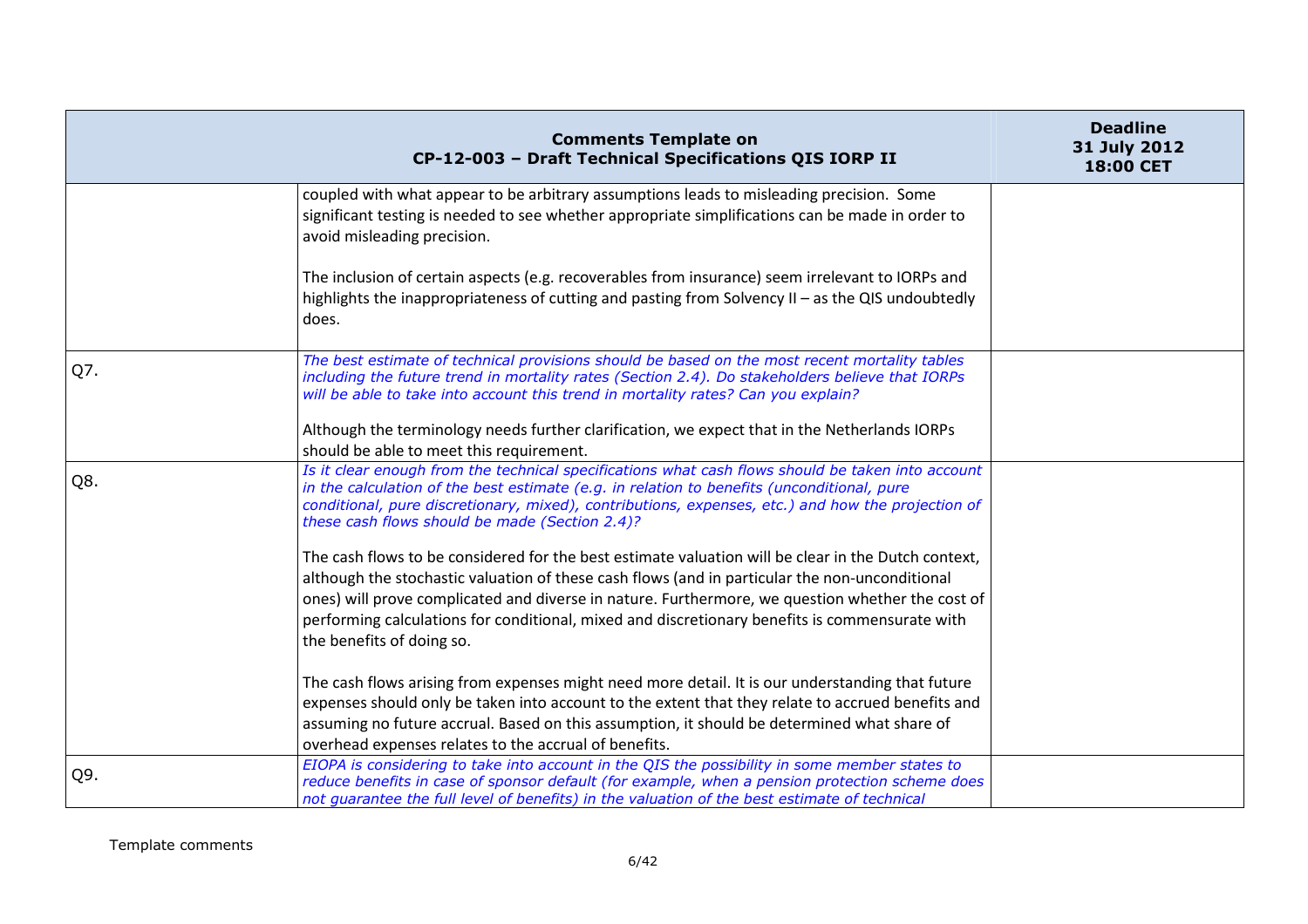|      | <b>Comments Template on</b><br>CP-12-003 - Draft Technical Specifications QIS IORP II                                                                                                                                                                                                                                                                                                                                                         | <b>Deadline</b><br>31 July 2012<br>18:00 CET |
|------|-----------------------------------------------------------------------------------------------------------------------------------------------------------------------------------------------------------------------------------------------------------------------------------------------------------------------------------------------------------------------------------------------------------------------------------------------|----------------------------------------------|
|      | provisions (see Reduction of benefits in case of sponsor default in Section 2.4 and Pension<br>protection schemes in Section 2.6). Do stakeholders agree and, if yes, should it only apply in<br>case of sponsor support backed up by a pension protection scheme or to sponsor support in<br>general?                                                                                                                                        |                                              |
|      | We would consider the approach theoretically interesting and academically justifiable. We                                                                                                                                                                                                                                                                                                                                                     |                                              |
|      | question whether the effort in being so mathematically precise here is commensurate with the<br>cost.                                                                                                                                                                                                                                                                                                                                         |                                              |
| Q10. | The technical specifications propose that security mechanisms should be valued on a market<br>consistent basis, i.e. by calculating the probability-weighted average of (discounted) expected<br>payments from the sponsor and the pension protection scheme (Section 2.6). Do stakeholders<br>agree with the principles for the valuation of sponsor support and pension protection schemes?<br>If not, what alternatives would you propose? |                                              |
|      | Towers Watson has proposed an alternative and more pragmatic approach on the 11 <sup>th</sup> of June in a<br>letter to Commissioner Barnier.                                                                                                                                                                                                                                                                                                 |                                              |
| Q11. | Do stakeholders have suggestions for the parameters-_ such as the probability of default and<br>the recovery rate in the event of default - used in the valuation of sponsor support and pension<br>protection schemes (Section 2.6)?                                                                                                                                                                                                         |                                              |
|      | Credit ratings may not always be reliable. Also, different rating agencies may give different ratings<br>to the same sponsor.                                                                                                                                                                                                                                                                                                                 |                                              |
|      | For industry wide schemes, different ratings may apply, not only for the same sponsor but among<br>different sponsors. A lot more thought is needed as to how to go about this - certainly on the<br>basis that use of credit ratings is inappropriate.                                                                                                                                                                                       |                                              |
| Q12. | Do stakeholders agree with the methodology set out to value the maximum value of sponsor<br>support (Section 2.6)? Do stakeholders have suggestions for the parameters used in valuing the<br>maximum amount of sponsor support? In particular, with regard to the proportions of future<br>profits / EBTDA and the time period of the calculations.                                                                                          |                                              |
|      | Our responses to questions 10 and 11 apply here.                                                                                                                                                                                                                                                                                                                                                                                              |                                              |
| Q13. | The draft technical specifications propose performing an upward shift in the basic risk-free                                                                                                                                                                                                                                                                                                                                                  |                                              |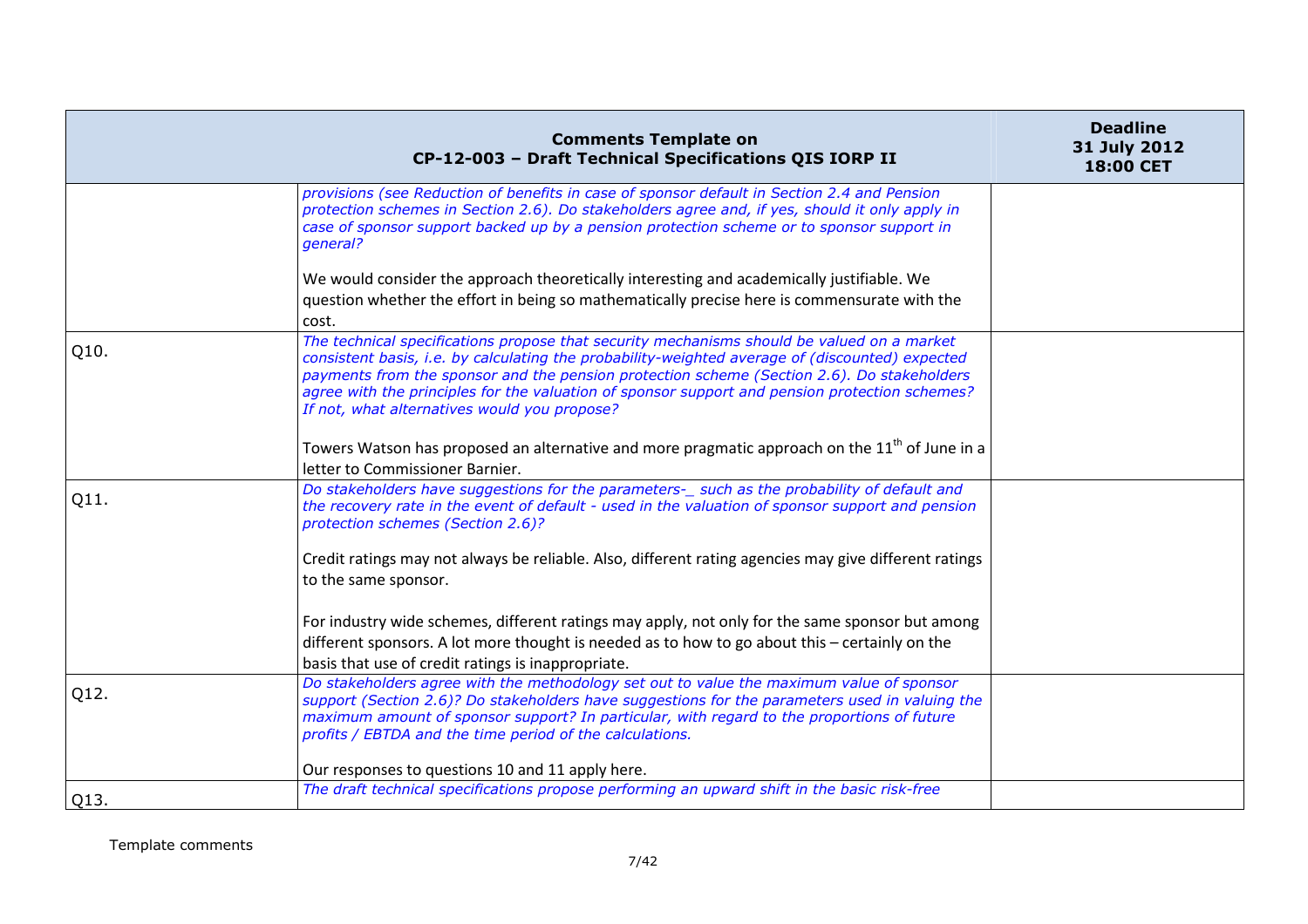|      | <b>Comments Template on</b><br>CP-12-003 - Draft Technical Specifications QIS IORP II                                                                                                                                                                                                                                                                                                                                                | <b>Deadline</b><br>31 July 2012<br>18:00 CET |
|------|--------------------------------------------------------------------------------------------------------------------------------------------------------------------------------------------------------------------------------------------------------------------------------------------------------------------------------------------------------------------------------------------------------------------------------------|----------------------------------------------|
|      | interest rate curve to approximate the so-called counter cyclical premium or to allow IORPs -<br>under conditions - to apply the so- called matching premium (Section 2.8). Do stakeholders<br>agree with this approach to take into account the long_term nature of pension liabilities?                                                                                                                                            |                                              |
|      | We would argue for an approach that takes movements in interest rate markets into account. An<br>approach that doesn't do this would limit the efficiency of interest rate hedges and could<br>therefore be an incentive for risk management behavior that is suboptimal. It has been argued<br>that this is even the case for the currently proposed design of the Ultimate Forward Rate, which<br>creates unhedgeable basis risks. |                                              |
| Q14. | Do stakeholders agree that the proposed way to derive the level B discount rate adequately<br>reflect the expected return on assets of IORPs (Section 2.8)? If not, what alternative would you<br>propose?                                                                                                                                                                                                                           |                                              |
|      | We appreciate that based on macro-economic considerations, there may be arguments to prefer<br>the level B approach over the level A approach. Other than in other legislations, if the level B<br>approach would come to apply for benefits accrued under Dutch legislation, this would lead to<br>sizeable redistributions.                                                                                                        |                                              |
| Q15. | Do stakeholders agree that the draft technical specifications specify a fixed yearly percentage<br>of respectively 2% and 3% for the expected inflation rate and salary growth? Or should IORPs<br>also be allowed to expected inflation implied by financial markets? Could you explain?                                                                                                                                            |                                              |
|      | The fixing of these variables is in stark contrast to the highly-detailed approach adopted in other<br>areas of the specification in the name of achieving market consistency. It is unclear why IORPs are<br>not required to set their inflation assumption in a market-consistent way to the extent that<br>market information is available.                                                                                       |                                              |
| Q16. | Do stakeholders believe that the description of the SCR in Chapter 3 is sufficiently clear and<br>understandable to enable participants in the QIS to perform the necessary calculations?                                                                                                                                                                                                                                            |                                              |
|      | It is our impression that in some respects the SCR calculations are too detailed. Some elements<br>that may be relevant to insurers but less so for IORPs could be dealt with more pragmaticly or<br>deleted altogether.                                                                                                                                                                                                             |                                              |
| Q17. | Do stakeholders believe that the risks IORPs are facing are adequately reflected in the<br>calculation of the SCR and MCR (Chapter 3 and 4)? Are there in the stakeholders' view any risks                                                                                                                                                                                                                                           |                                              |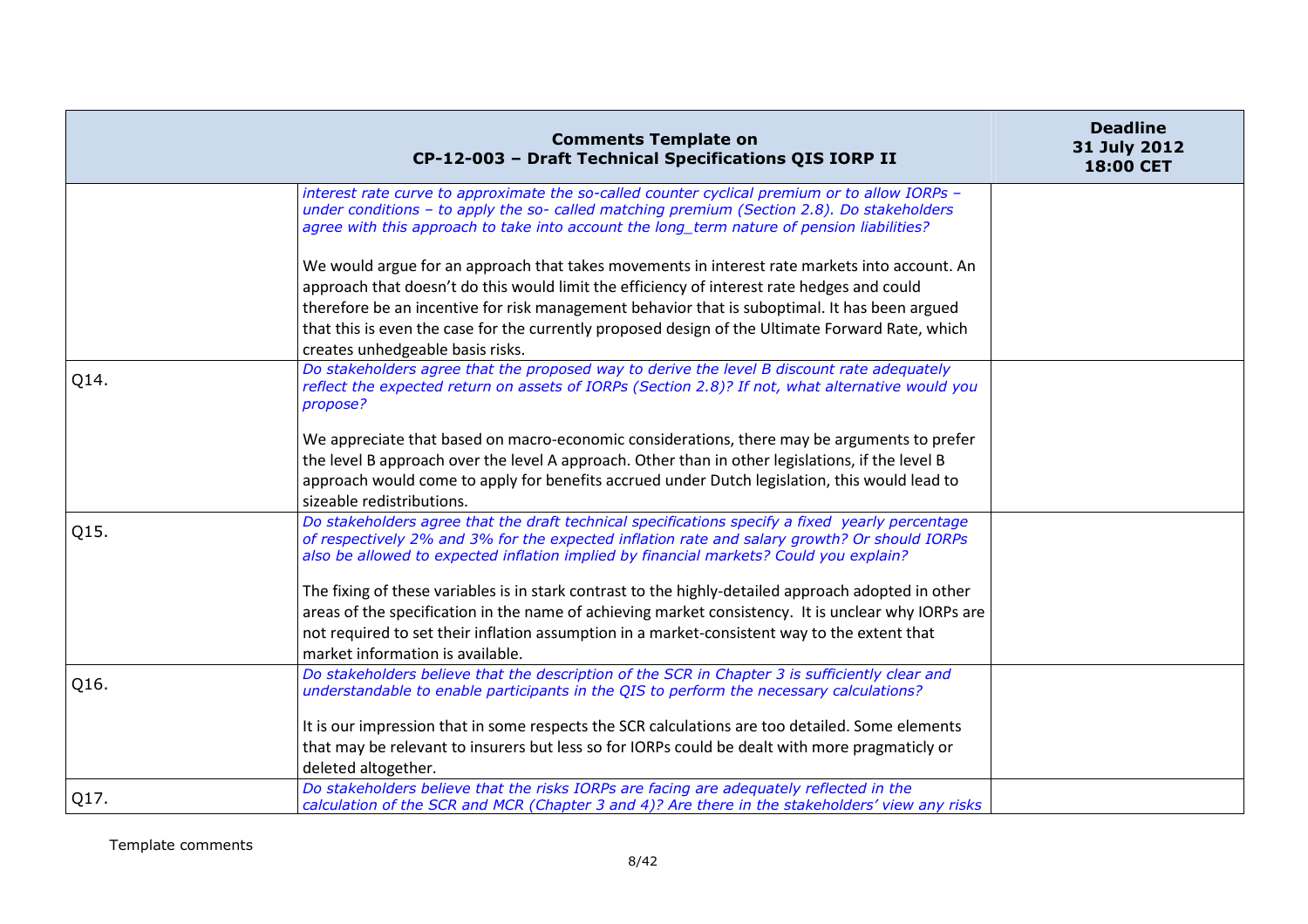|      | <b>Comments Template on</b><br>CP-12-003 - Draft Technical Specifications QIS IORP II                                                                                                                                                                                                                                                                            | <b>Deadline</b><br>31 July 2012<br>18:00 CET |
|------|------------------------------------------------------------------------------------------------------------------------------------------------------------------------------------------------------------------------------------------------------------------------------------------------------------------------------------------------------------------|----------------------------------------------|
|      | being considered that are not material and could be excluded from the technical specifications?<br>Are there other risks that should be considered in the calculation of the SCR?                                                                                                                                                                                |                                              |
|      | We question whether there should be an explicit Risk Margin or whether it should be<br>incorporated within the SCR. If the option is chosen of a Risk Margin based on explicit provision<br>for adverse deviation, then the existence of this margin should be taken into account when<br>determining the stresses within the SCR.                               |                                              |
|      | Other than the Dutch Required Own Funds calculations (where it is typically considered as non-<br>standard), the SCR currently doesn't take into account inflation risk.                                                                                                                                                                                         |                                              |
| Q18. | Do stakeholders believe that the way the loss-absorbing capacity of adjustment mechanisms<br>and security mechanisms is taken into account in the calculation of the SCR (Section 3.2) is<br>adequate?                                                                                                                                                           |                                              |
|      | Experience from implementing Solvency II for insurers leads us to conclude that the modular<br>approach which requires three different SCR calculations is complex and expensive. We think it is<br>entirely appropriate that future indexation in the Dutch context (when non-unconditional) has<br>maximum loss absorbing capacity.                            |                                              |
| Q19. | Do stakeholders believe that the calculation of SCR in the Operational risk module (Section 3.3)<br>is adequate for IORPs?                                                                                                                                                                                                                                       |                                              |
|      | Even though the operational risk module is a comparatively small element of the overall SCR, we<br>believe it is 'over-engineered', representing another component pointing to misleading precision.                                                                                                                                                             |                                              |
| Q20. | Do stakeholders believe that the simplifications provided for the calculation of the SCR (for<br>spread risk on bonds in section 3.5, value of collateral in section 3.6 and mortality, longevity,<br>benefit option and catastrophe risk in section 3.7) are adequate? Do stakeholders have any<br>concrete suggestions for additional simplifications?         |                                              |
|      | The application of the benefit option risk sub-module needs to be clarified for IORPs. In<br>particular, it is not clear how benefit options such as commutation of pension for a cash sum at<br>retirement are to be taken into account. The lack of clarity arises because the wording used has<br>been drafted in an insurance, rather than an IORP, context. |                                              |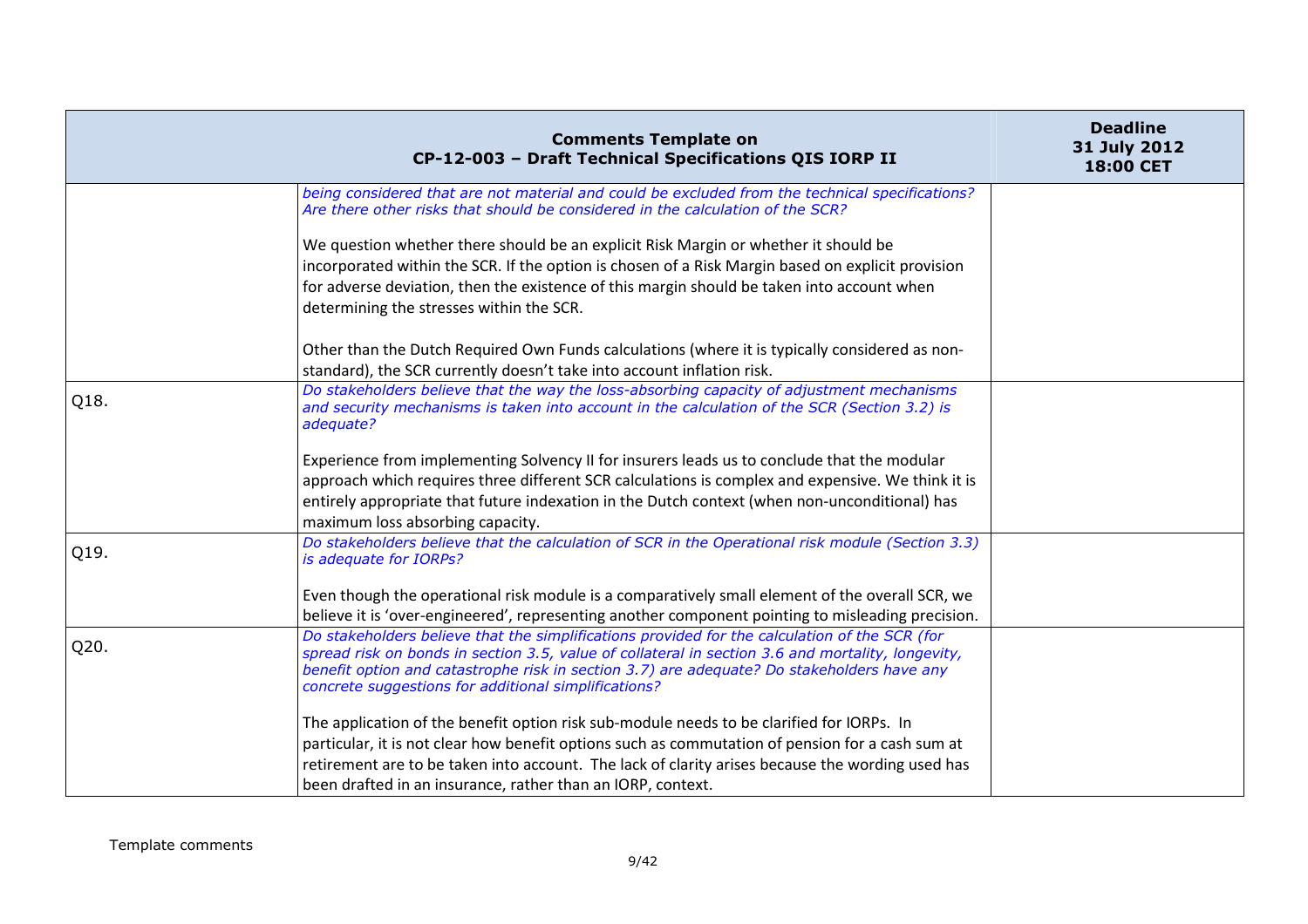|        | <b>Comments Template on</b><br>CP-12-003 - Draft Technical Specifications QIS IORP II                                                                                                                                                            | <b>Deadline</b><br>31 July 2012<br>18:00 CET |
|--------|--------------------------------------------------------------------------------------------------------------------------------------------------------------------------------------------------------------------------------------------------|----------------------------------------------|
| Q21.   | Do stakeholders believe that the treatment of sponsor default risk in the counterparty default<br>risk module of the SCR calculation (Section 3.6) is appropriate? If not, what improvements<br>would stakeholders suggest?                      |                                              |
|        | No. In particular we consider that the 50% sponsor support is arbitrary. It fails to capture the                                                                                                                                                 |                                              |
|        | multi-dimensional nature of sponsor support and therefore risks substantially misleading results.                                                                                                                                                |                                              |
| Q22.   | Do stakeholders believe that the calculation of SCR in the Benefit option risk sub-module<br>(Section 3.7) is adequate for IORPs?                                                                                                                |                                              |
|        | We suggest that it would be beneficial if this sub-module were re-drafted so that it is directly<br>applicable to the benefit option risks of IORPs.                                                                                             |                                              |
| Q23.   | Do stakeholders believe that the descriptions of financial and insurance risk mitigation (Section<br>3.9 and 3.10) are sufficiently clear and understandable to enable participants in the QIS to<br>perform the necessary calculations?         |                                              |
|        | Our experience with implementing Solvency II leads us to conclude that the 'basis risk'<br>requirements are onerous. We also consider that the consultation document fails to recognise<br>dynamic hedging as a valid risk management technique. |                                              |
| I.1.1. |                                                                                                                                                                                                                                                  |                                              |
| I.1.2. |                                                                                                                                                                                                                                                  |                                              |
| 1.1.3. |                                                                                                                                                                                                                                                  |                                              |
| I.1.4. |                                                                                                                                                                                                                                                  |                                              |
| I.1.5. |                                                                                                                                                                                                                                                  |                                              |
| I.2.1. |                                                                                                                                                                                                                                                  |                                              |
| I.2.2. |                                                                                                                                                                                                                                                  |                                              |
| I.2.3. |                                                                                                                                                                                                                                                  |                                              |
| I.2.4. |                                                                                                                                                                                                                                                  |                                              |
| I.2.5. | Based on our experience with insurers related to Solvency 2, we expect that only the very largest                                                                                                                                                |                                              |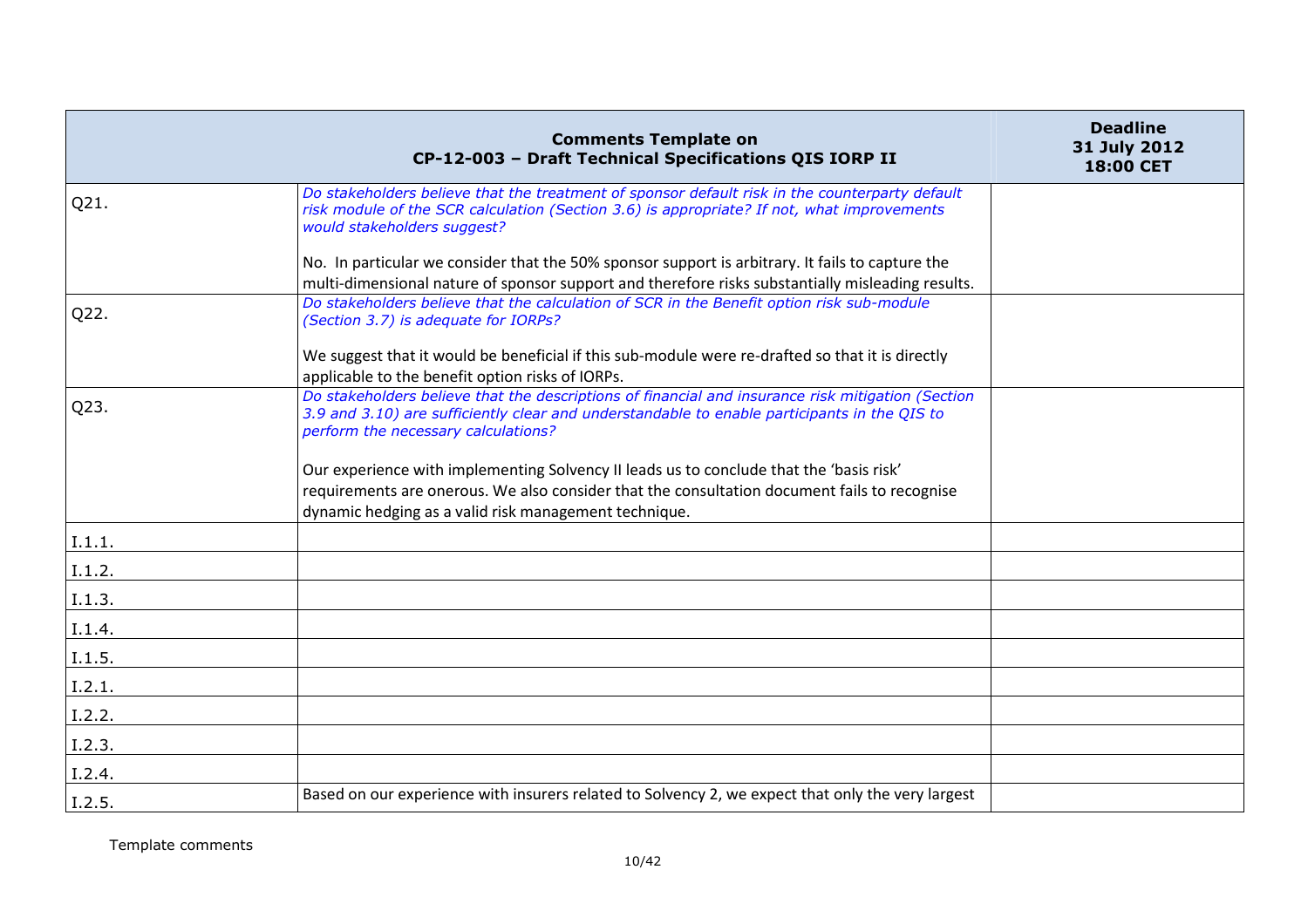|         | <b>Comments Template on</b><br>CP-12-003 - Draft Technical Specifications QIS IORP II                                                                                                                | <b>Deadline</b><br>31 July 2012<br>18:00 CET |
|---------|------------------------------------------------------------------------------------------------------------------------------------------------------------------------------------------------------|----------------------------------------------|
|         | schemes will be able to provide the information requested in the QIS to the full detail.                                                                                                             |                                              |
| I.2.6.  |                                                                                                                                                                                                      |                                              |
|         | The definition of defined contribution needs further clarification. We expect that, given the<br>description in this article, the proposed new contract type in the Netherlands (the real contracts) |                                              |
| I.3.1.  | should be qualified as defined contribution.                                                                                                                                                         |                                              |
| I.3.2.  |                                                                                                                                                                                                      |                                              |
| I.4.1.  |                                                                                                                                                                                                      |                                              |
| I.4.2.  |                                                                                                                                                                                                      |                                              |
| I.4.3.  |                                                                                                                                                                                                      |                                              |
| I.4.4.  |                                                                                                                                                                                                      |                                              |
| I.4.5.  |                                                                                                                                                                                                      |                                              |
| I.4.6.  |                                                                                                                                                                                                      |                                              |
| I.4.7.  |                                                                                                                                                                                                      |                                              |
| I.4.8.  |                                                                                                                                                                                                      |                                              |
| I.4.9.  |                                                                                                                                                                                                      |                                              |
| I.4.10. |                                                                                                                                                                                                      |                                              |
| I.4.11. |                                                                                                                                                                                                      |                                              |
| I.4.12. |                                                                                                                                                                                                      |                                              |
| I.4.13. |                                                                                                                                                                                                      |                                              |
| I.4.14. |                                                                                                                                                                                                      |                                              |
| I.4.15. |                                                                                                                                                                                                      |                                              |
| I.4.16. |                                                                                                                                                                                                      |                                              |
| I.4.17. |                                                                                                                                                                                                      |                                              |
| I.4.18. |                                                                                                                                                                                                      |                                              |
| I.4.19. | The confidence level is one (important) element that has been taken directly from Solvency 2. A                                                                                                      |                                              |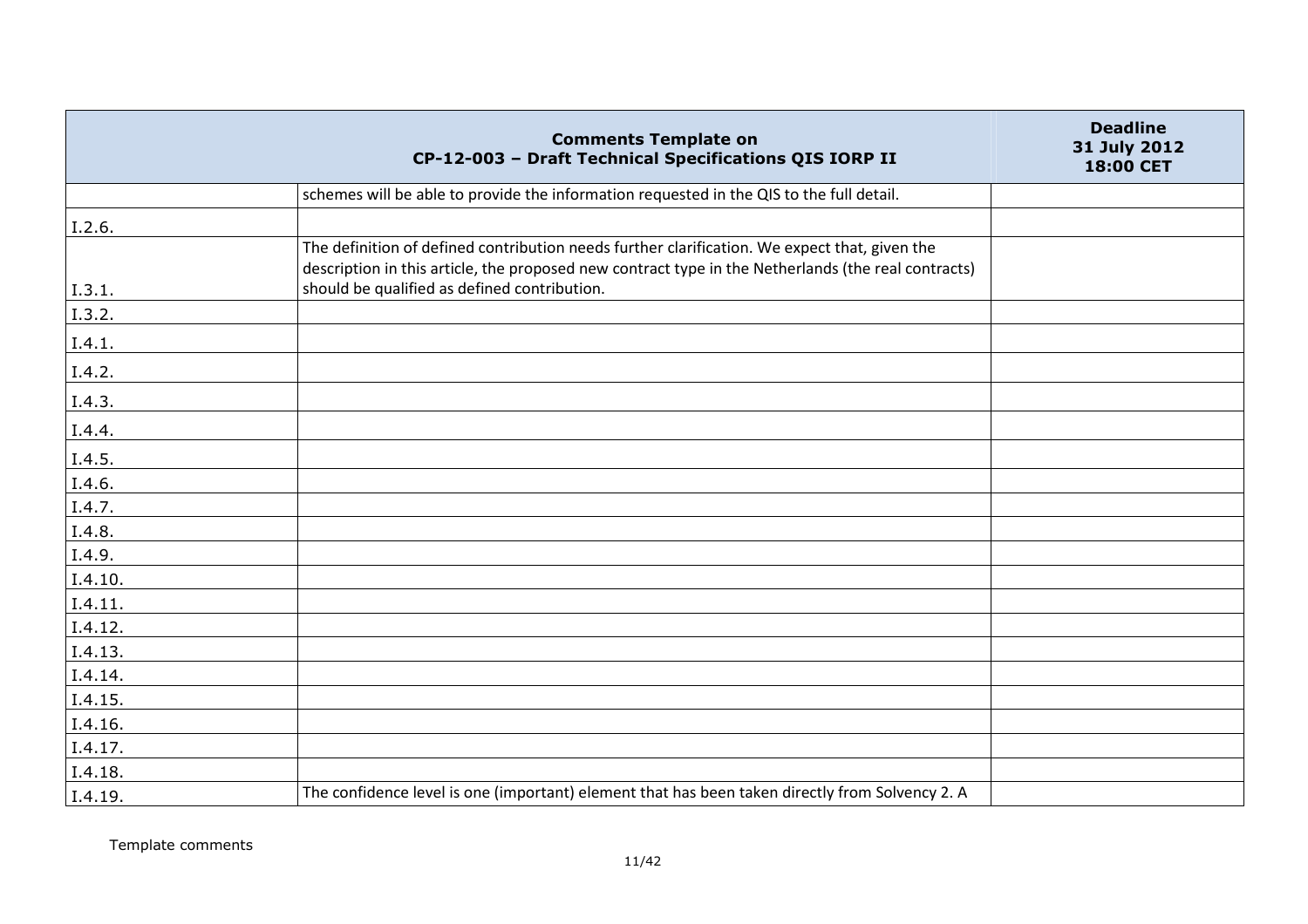|         | <b>Comments Template on</b><br>CP-12-003 - Draft Technical Specifications QIS IORP II                                                                                                                                                                                                                                                                                                                                                                                                                                         | <b>Deadline</b><br>31 July 2012<br>18:00 CET |
|---------|-------------------------------------------------------------------------------------------------------------------------------------------------------------------------------------------------------------------------------------------------------------------------------------------------------------------------------------------------------------------------------------------------------------------------------------------------------------------------------------------------------------------------------|----------------------------------------------|
|         | level lower than 99,5% may well be more appropriate for IORPs, and we welcome the fact that<br>the impact of other confidence levels will also be reported. In responding to the consultation, we<br>would have appreciated some more detail on the method to be developed by EIOPA to reflect the<br>lower confidence levels. We expect this detail will be provided in the QIS.                                                                                                                                             |                                              |
| I.4.20. |                                                                                                                                                                                                                                                                                                                                                                                                                                                                                                                               |                                              |
| I.4.21. |                                                                                                                                                                                                                                                                                                                                                                                                                                                                                                                               |                                              |
| I.4.22. |                                                                                                                                                                                                                                                                                                                                                                                                                                                                                                                               |                                              |
| I.5.1.  |                                                                                                                                                                                                                                                                                                                                                                                                                                                                                                                               |                                              |
| I.5.2.  |                                                                                                                                                                                                                                                                                                                                                                                                                                                                                                                               |                                              |
| I.5.3.  |                                                                                                                                                                                                                                                                                                                                                                                                                                                                                                                               |                                              |
| I.5.4.  |                                                                                                                                                                                                                                                                                                                                                                                                                                                                                                                               |                                              |
| I.5.5.  |                                                                                                                                                                                                                                                                                                                                                                                                                                                                                                                               |                                              |
| I.5.6.  |                                                                                                                                                                                                                                                                                                                                                                                                                                                                                                                               |                                              |
| I.5.7.  |                                                                                                                                                                                                                                                                                                                                                                                                                                                                                                                               |                                              |
| I.5.8.  |                                                                                                                                                                                                                                                                                                                                                                                                                                                                                                                               |                                              |
| I.6.1.  |                                                                                                                                                                                                                                                                                                                                                                                                                                                                                                                               |                                              |
| I.6.2.  | Although regulatory consequences may be out of scope for the current consultation and the QIS<br>itself, we feel that it is difficult if at all possible for shareholders to judge what the impact of the<br>IORP Directive will be. On a more technical level - future financing as well as (other) regulatory<br>consequences may influence 'non-unconditional' elements in a plan, such as in the Dutch<br>situation the future indexation of accrued benefits, as well as the possible reduction of the same<br>benefits. |                                              |
| I.6.3.  |                                                                                                                                                                                                                                                                                                                                                                                                                                                                                                                               |                                              |
| I.7.1.  |                                                                                                                                                                                                                                                                                                                                                                                                                                                                                                                               |                                              |
| 1.7.2.  |                                                                                                                                                                                                                                                                                                                                                                                                                                                                                                                               |                                              |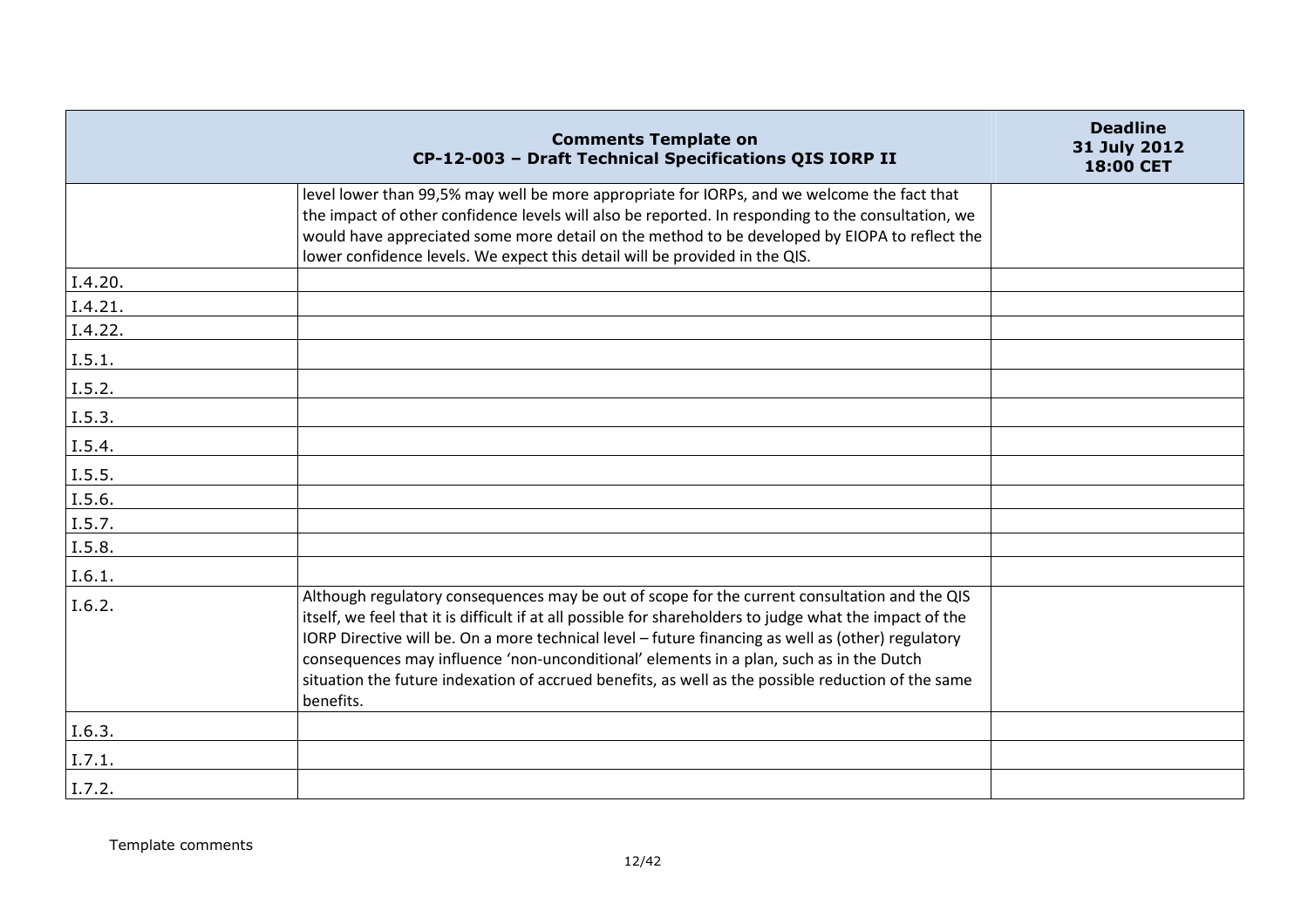|                    | <b>Comments Template on</b><br>CP-12-003 - Draft Technical Specifications QIS IORP II                                                                                                                                                                                                                                                                                                                                                                                                                                                                                                                                               | <b>Deadline</b><br>31 July 2012<br>18:00 CET |
|--------------------|-------------------------------------------------------------------------------------------------------------------------------------------------------------------------------------------------------------------------------------------------------------------------------------------------------------------------------------------------------------------------------------------------------------------------------------------------------------------------------------------------------------------------------------------------------------------------------------------------------------------------------------|----------------------------------------------|
| I.7.3.             |                                                                                                                                                                                                                                                                                                                                                                                                                                                                                                                                                                                                                                     |                                              |
| I.7.4.             |                                                                                                                                                                                                                                                                                                                                                                                                                                                                                                                                                                                                                                     |                                              |
| I.7.5.             |                                                                                                                                                                                                                                                                                                                                                                                                                                                                                                                                                                                                                                     |                                              |
| I.8.1.             |                                                                                                                                                                                                                                                                                                                                                                                                                                                                                                                                                                                                                                     |                                              |
| I.8.2.             |                                                                                                                                                                                                                                                                                                                                                                                                                                                                                                                                                                                                                                     |                                              |
| I.8.3.             |                                                                                                                                                                                                                                                                                                                                                                                                                                                                                                                                                                                                                                     |                                              |
| I.8.4.             |                                                                                                                                                                                                                                                                                                                                                                                                                                                                                                                                                                                                                                     |                                              |
| I.8.5.             |                                                                                                                                                                                                                                                                                                                                                                                                                                                                                                                                                                                                                                     |                                              |
| I.8.6.             |                                                                                                                                                                                                                                                                                                                                                                                                                                                                                                                                                                                                                                     |                                              |
| I.9.1.             |                                                                                                                                                                                                                                                                                                                                                                                                                                                                                                                                                                                                                                     |                                              |
| I.9.2.             |                                                                                                                                                                                                                                                                                                                                                                                                                                                                                                                                                                                                                                     |                                              |
| I.9.3.             |                                                                                                                                                                                                                                                                                                                                                                                                                                                                                                                                                                                                                                     |                                              |
| I.10.1.            |                                                                                                                                                                                                                                                                                                                                                                                                                                                                                                                                                                                                                                     |                                              |
| I.10.2.            |                                                                                                                                                                                                                                                                                                                                                                                                                                                                                                                                                                                                                                     |                                              |
| I.10.3.            |                                                                                                                                                                                                                                                                                                                                                                                                                                                                                                                                                                                                                                     |                                              |
| I.10.4             |                                                                                                                                                                                                                                                                                                                                                                                                                                                                                                                                                                                                                                     |                                              |
|                    | It is our impression that the timescale for the consultation, as well as for the QIS itself and the<br>processing of the findings of the QIS resulting in the revised IORP Directive, is unrealistic. We<br>regret that the consultation period (for a single QIS that is in fact more condensed than any of the<br>five for insurers) has been contracted by 50%. The contents of the consultation seem to indicate<br>that the timescale for writing it has also been strict. Elements taken from Solvency 2 are very (and<br>at times perhaps unnecessarily) detailed, whereas elements that are brought in specifically for the |                                              |
| I.11.1<br>HBS.1.1. | IORP Directive are relatively generic.                                                                                                                                                                                                                                                                                                                                                                                                                                                                                                                                                                                              |                                              |
|                    |                                                                                                                                                                                                                                                                                                                                                                                                                                                                                                                                                                                                                                     |                                              |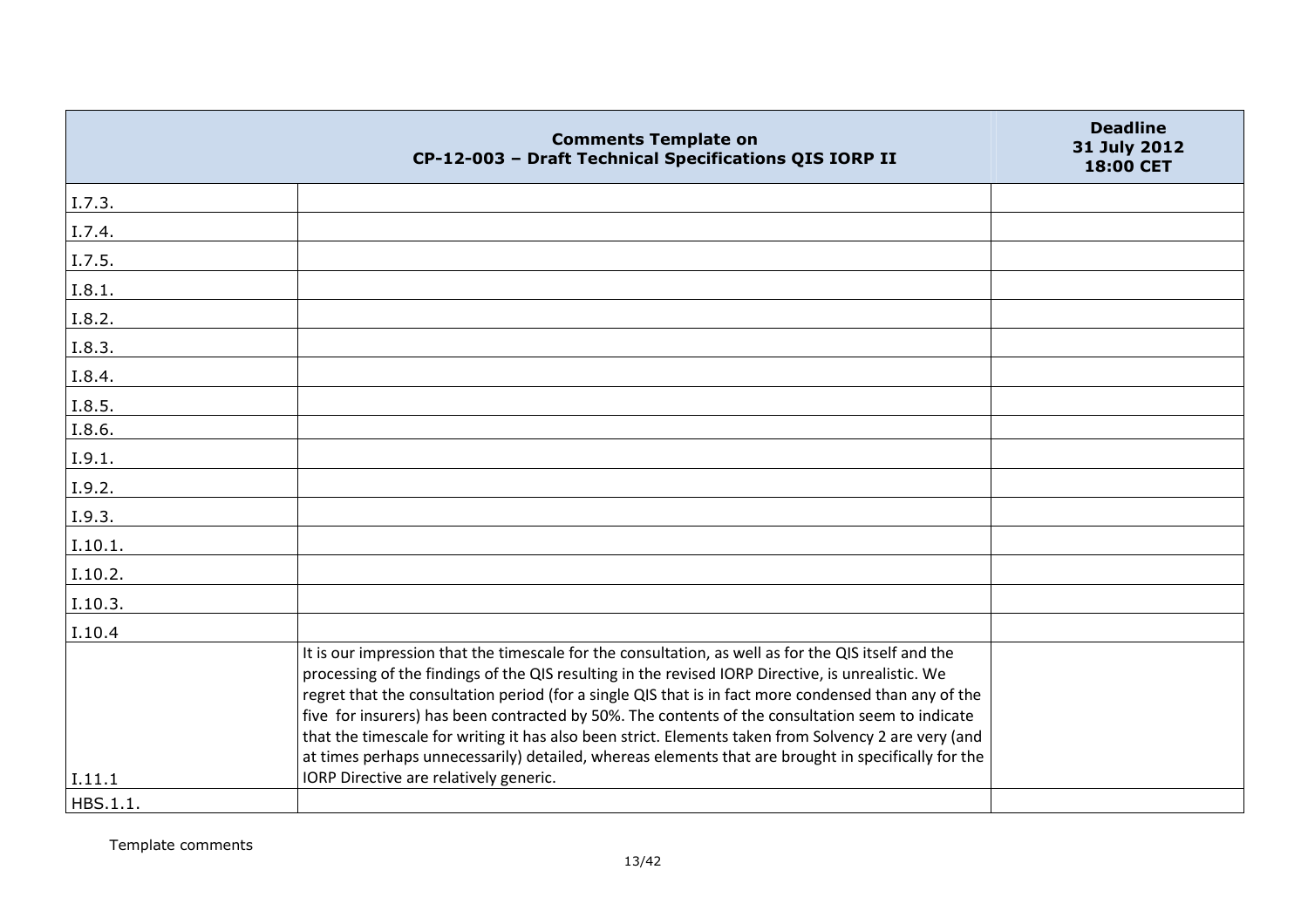|           | <b>Comments Template on</b><br>CP-12-003 - Draft Technical Specifications QIS IORP II | <b>Deadline</b><br>31 July 2012<br>18:00 CET |
|-----------|---------------------------------------------------------------------------------------|----------------------------------------------|
| HBS.2.1.  |                                                                                       |                                              |
| HBS.2.2.  |                                                                                       |                                              |
| HBS.2.3.  |                                                                                       |                                              |
| HBS.2.4.  |                                                                                       |                                              |
| HBS.2.5.  |                                                                                       |                                              |
| HBS.2.6.  |                                                                                       |                                              |
| HBS.2.7.  |                                                                                       |                                              |
| HBS.2.8.  |                                                                                       |                                              |
| HBS.3.1.  |                                                                                       |                                              |
| HBS.3.2.  |                                                                                       |                                              |
| HBS.3.3.  |                                                                                       |                                              |
| HBS.3.4.  |                                                                                       |                                              |
| HBS.3.5.  |                                                                                       |                                              |
| HBS.3.6.  |                                                                                       |                                              |
| HBS.3.7.  |                                                                                       |                                              |
| HBS.3.8.  |                                                                                       |                                              |
| HBS.3.9.  |                                                                                       |                                              |
| HBS.3.10. |                                                                                       |                                              |
| HBS.3.11. |                                                                                       |                                              |
| HBS.3.12. |                                                                                       |                                              |
| HBS.3.13. |                                                                                       |                                              |
| HBS.3.14. |                                                                                       |                                              |
| HBS.3.15. |                                                                                       |                                              |
| HBS.3.16. |                                                                                       |                                              |
| HBS.3.17. |                                                                                       |                                              |
| HBS.3.18. |                                                                                       |                                              |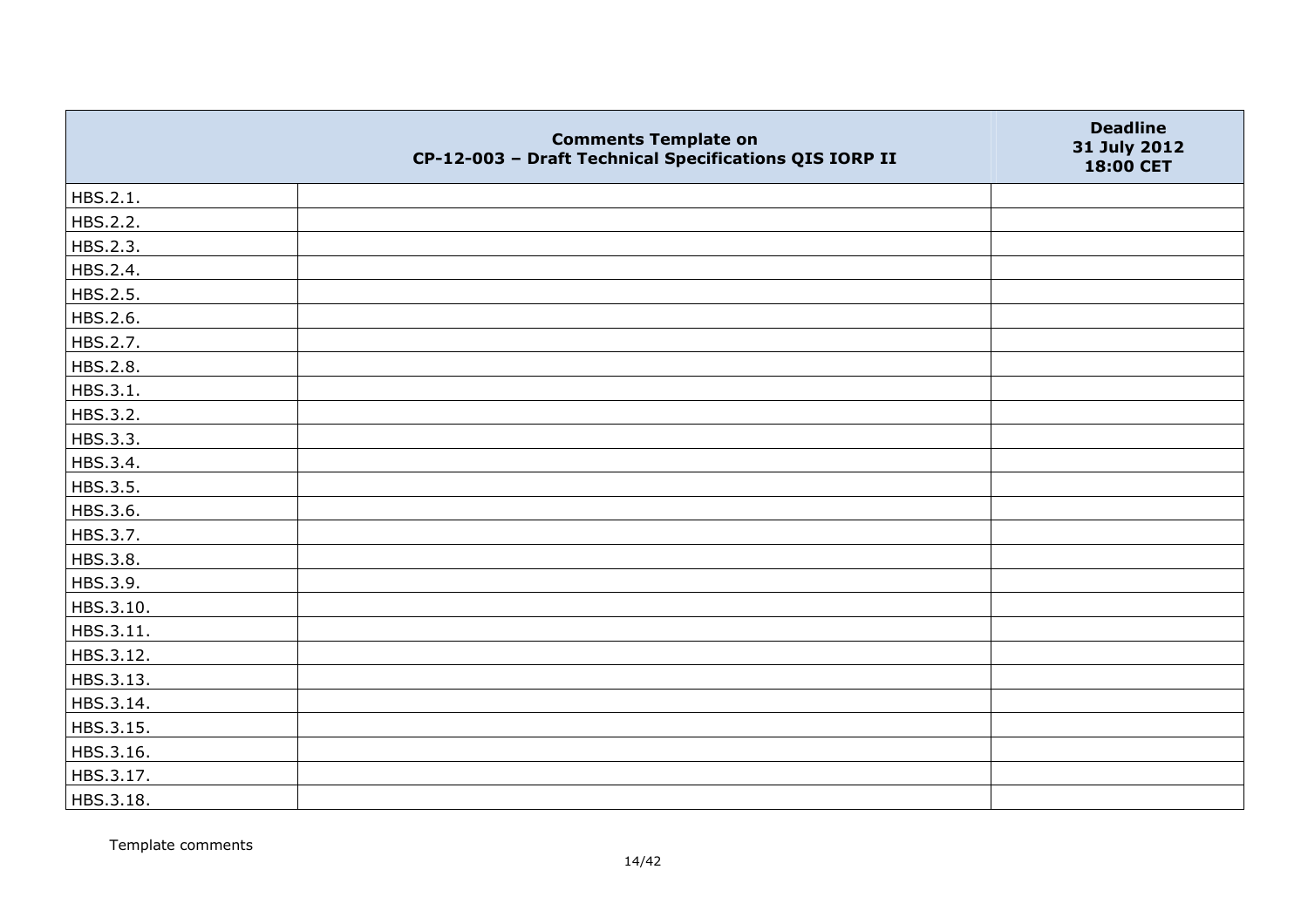|           | <b>Comments Template on</b><br>CP-12-003 - Draft Technical Specifications QIS IORP II | <b>Deadline</b><br>31 July 2012<br>18:00 CET |
|-----------|---------------------------------------------------------------------------------------|----------------------------------------------|
| HBS.3.19. |                                                                                       |                                              |
| HBS.3.20. |                                                                                       |                                              |
| HBS.3.21. |                                                                                       |                                              |
| HBS.3.22. |                                                                                       |                                              |
| HBS.3.23. |                                                                                       |                                              |
| HBS.3.24. |                                                                                       |                                              |
| HBS.3.25. |                                                                                       |                                              |
| HBS.3.26. |                                                                                       |                                              |
| HBS.3.27. |                                                                                       |                                              |
| HBS.3.28. |                                                                                       |                                              |
| HBS.3.29. |                                                                                       |                                              |
| HBS.4.1.  |                                                                                       |                                              |
| HBS.4.2.  |                                                                                       |                                              |
| HBS.4.3.  |                                                                                       |                                              |
| HBS.4.4.  |                                                                                       |                                              |
| HBS.4.5.  |                                                                                       |                                              |
| HBS.4.6.  |                                                                                       |                                              |
| HBS.4.7.  |                                                                                       |                                              |
| HBS.4.8.  |                                                                                       |                                              |
| HBS.4.9.  |                                                                                       |                                              |
| HBS.4.10. |                                                                                       |                                              |
| HBS.4.11. |                                                                                       |                                              |
| HBS.4.12. |                                                                                       |                                              |
| HBS.4.13. |                                                                                       |                                              |
| HBS.4.14. |                                                                                       |                                              |
| HBS.4.15. |                                                                                       |                                              |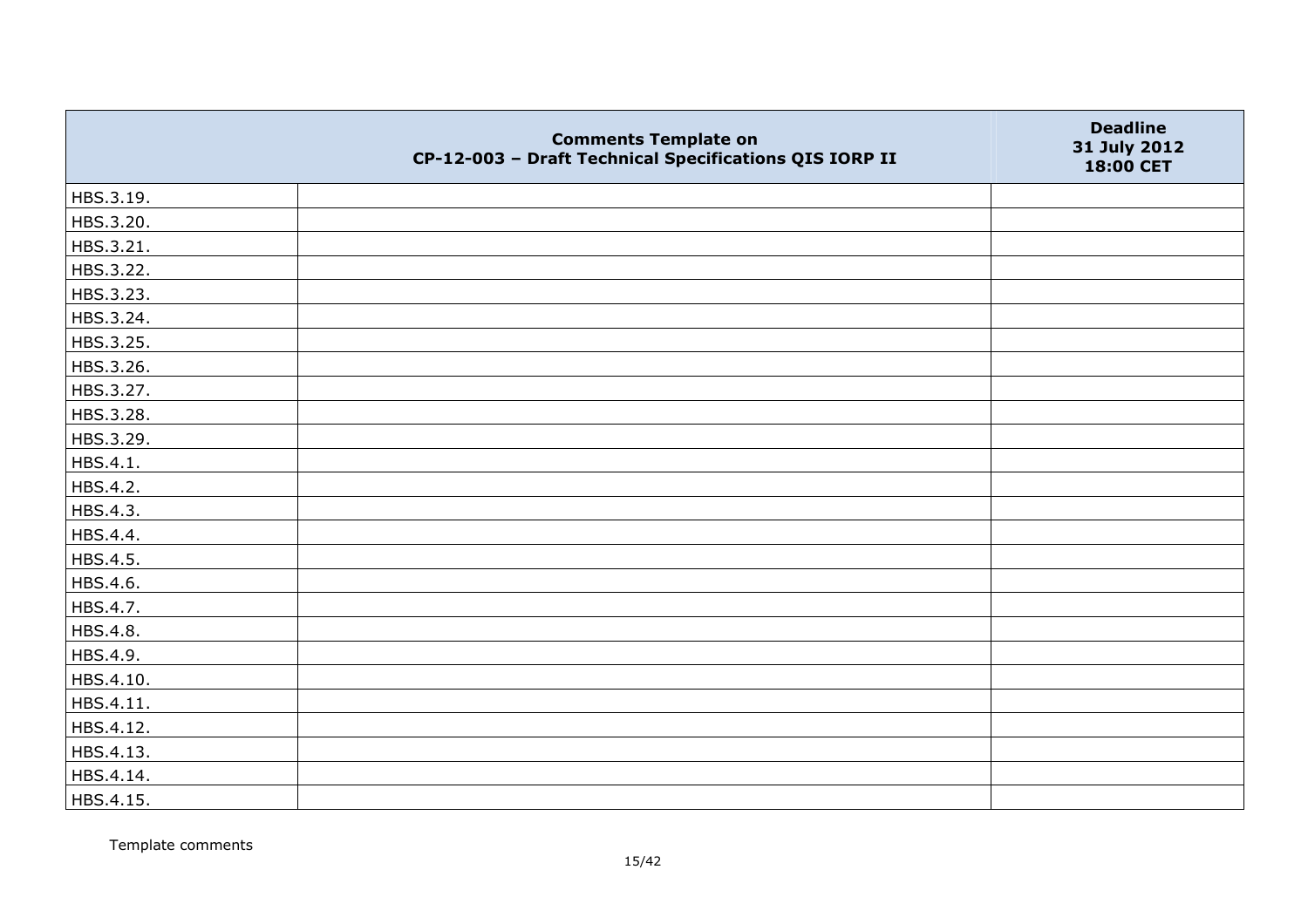|           | <b>Comments Template on</b><br>CP-12-003 - Draft Technical Specifications QIS IORP II                                                                                                                                                                                                                | <b>Deadline</b><br>31 July 2012<br>18:00 CET |
|-----------|------------------------------------------------------------------------------------------------------------------------------------------------------------------------------------------------------------------------------------------------------------------------------------------------------|----------------------------------------------|
| HBS.4.16. |                                                                                                                                                                                                                                                                                                      |                                              |
| HBS.4.17. |                                                                                                                                                                                                                                                                                                      |                                              |
| HBS.4.18. |                                                                                                                                                                                                                                                                                                      |                                              |
| HBS.4.19. |                                                                                                                                                                                                                                                                                                      |                                              |
| HBS.4.20. |                                                                                                                                                                                                                                                                                                      |                                              |
|           | The cash flows arising from expenses might need more detail. It is our understanding that future<br>expenses should only be taken into account to the extent that they relate to accrued benefits and<br>assuming no future accrual. Based on this assumption, it should be determined what share of |                                              |
| HBS.4.21. | overhead expenses relates to the accrual of benefits.                                                                                                                                                                                                                                                |                                              |
| HBS.4.22. |                                                                                                                                                                                                                                                                                                      |                                              |
| HBS.4.23. |                                                                                                                                                                                                                                                                                                      |                                              |
| HBS.4.24. |                                                                                                                                                                                                                                                                                                      |                                              |
| HBS.4.25. |                                                                                                                                                                                                                                                                                                      |                                              |
| HBS.4.26. |                                                                                                                                                                                                                                                                                                      |                                              |
|           | There appear to be complexities arising as to exactly what benefits constitutes an unconditional,<br>conditional, discretionary or mixed benefit. This inevitably leads to considerable scope for<br>different Member States (or, within an individual country, different IORPs) to make their own   |                                              |
| HBS.4.27. | judgements.                                                                                                                                                                                                                                                                                          |                                              |
| HBS.4.28. |                                                                                                                                                                                                                                                                                                      |                                              |
| HBS.4.29. |                                                                                                                                                                                                                                                                                                      |                                              |
| HBS.4.30. |                                                                                                                                                                                                                                                                                                      |                                              |
| HBS.4.31. |                                                                                                                                                                                                                                                                                                      |                                              |
| HBS.4.32. |                                                                                                                                                                                                                                                                                                      |                                              |
| HBS.4.33. |                                                                                                                                                                                                                                                                                                      |                                              |
| HBS.4.34. |                                                                                                                                                                                                                                                                                                      |                                              |
| HBS.4.35. |                                                                                                                                                                                                                                                                                                      |                                              |
| HBS.4.36. |                                                                                                                                                                                                                                                                                                      |                                              |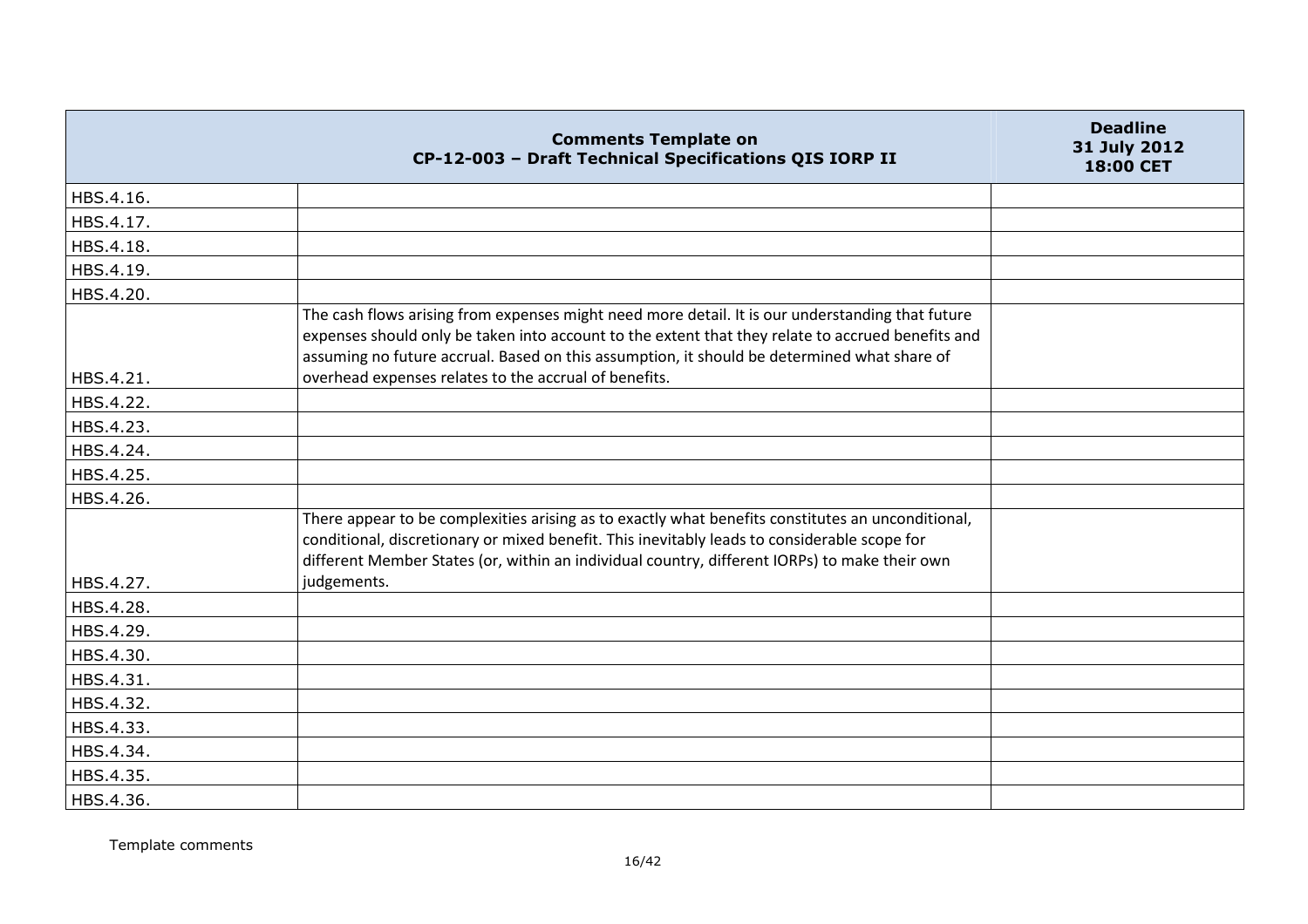|           | <b>Comments Template on</b><br>CP-12-003 - Draft Technical Specifications QIS IORP II                                                                                                                                                                                                       | <b>Deadline</b><br>31 July 2012<br>18:00 CET |
|-----------|---------------------------------------------------------------------------------------------------------------------------------------------------------------------------------------------------------------------------------------------------------------------------------------------|----------------------------------------------|
|           | The stochastic valuation of these cash flows (and in particular the non-unconditional ones) will<br>prove complicated and diverse in nature. Furthermore, we question whether the cost of<br>performing calculations for conditional, mixed and discretionary benefits is commensurate with |                                              |
| HBS.4.37. | the benefits of doing so.                                                                                                                                                                                                                                                                   |                                              |
| HBS.4.38. |                                                                                                                                                                                                                                                                                             |                                              |
| HBS.4.39. |                                                                                                                                                                                                                                                                                             |                                              |
| HBS.4.40. |                                                                                                                                                                                                                                                                                             |                                              |
| HBS.4.41. |                                                                                                                                                                                                                                                                                             |                                              |
| HBS.4.42. |                                                                                                                                                                                                                                                                                             |                                              |
| HBS.4.43. |                                                                                                                                                                                                                                                                                             |                                              |
| HBS.4.44. |                                                                                                                                                                                                                                                                                             |                                              |
| HBS.4.45. |                                                                                                                                                                                                                                                                                             |                                              |
| HBS.4.46. |                                                                                                                                                                                                                                                                                             |                                              |
| HBS.4.47. |                                                                                                                                                                                                                                                                                             |                                              |
| HBS.4.48. |                                                                                                                                                                                                                                                                                             |                                              |
| HBS.4.49. |                                                                                                                                                                                                                                                                                             |                                              |
| HBS.4.50. |                                                                                                                                                                                                                                                                                             |                                              |
| HBS.4.51. |                                                                                                                                                                                                                                                                                             |                                              |
| HBS.4.52. |                                                                                                                                                                                                                                                                                             |                                              |
| HBS.4.53. |                                                                                                                                                                                                                                                                                             |                                              |
| HBS.4.54. |                                                                                                                                                                                                                                                                                             |                                              |
| HBS.4.55. |                                                                                                                                                                                                                                                                                             |                                              |
| HBS.4.56. |                                                                                                                                                                                                                                                                                             |                                              |
| HBS.4.57. |                                                                                                                                                                                                                                                                                             |                                              |
| HBS.4.58. |                                                                                                                                                                                                                                                                                             |                                              |
| HBS.4.59. |                                                                                                                                                                                                                                                                                             |                                              |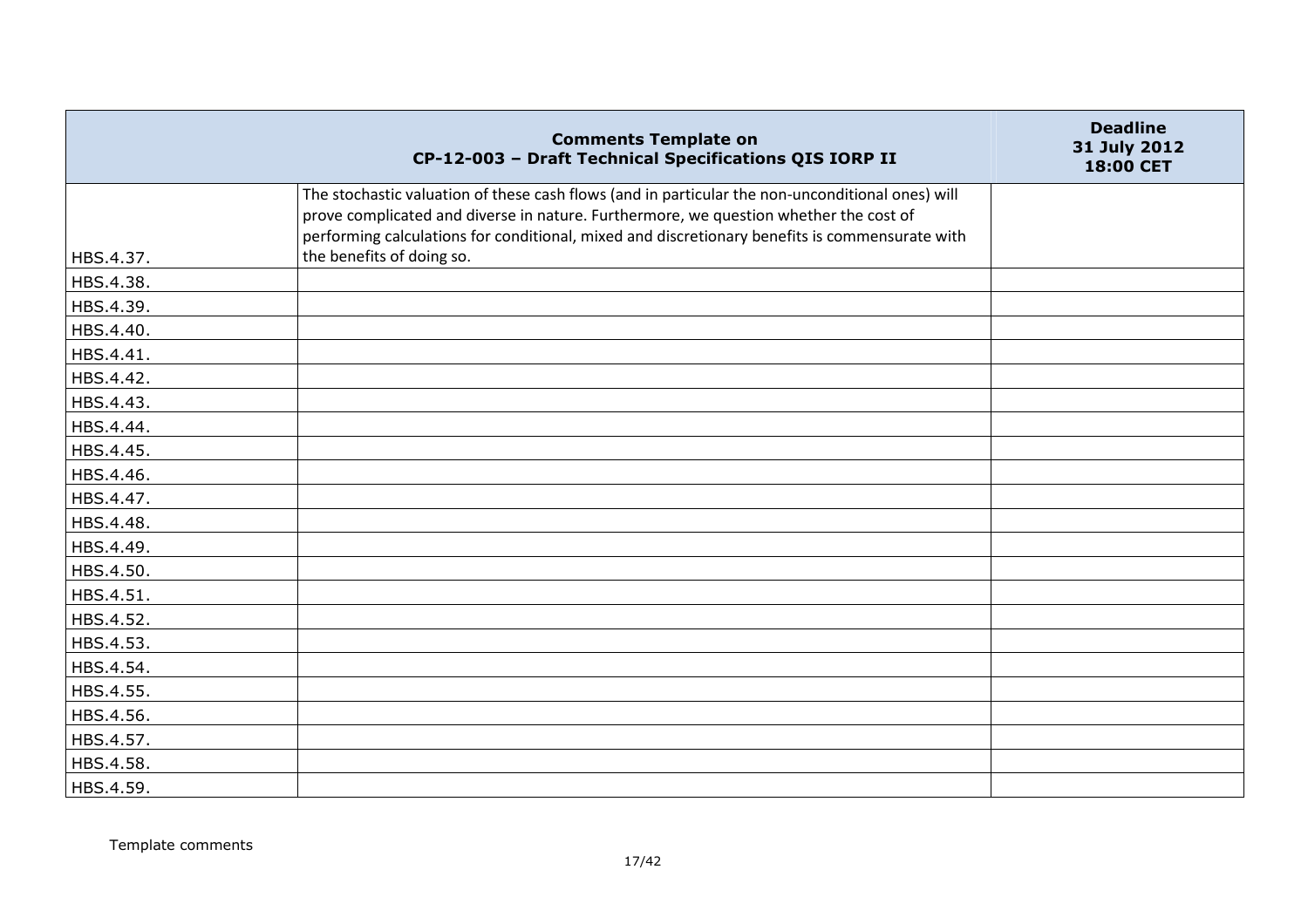|           | <b>Comments Template on</b><br>CP-12-003 - Draft Technical Specifications QIS IORP II | <b>Deadline</b><br>31 July 2012<br>18:00 CET |
|-----------|---------------------------------------------------------------------------------------|----------------------------------------------|
| HBS.4.60. |                                                                                       |                                              |
| HBS.4.61. |                                                                                       |                                              |
| HBS.5.1.  |                                                                                       |                                              |
| HBS.5.2.  |                                                                                       |                                              |
| HBS.5.3.  |                                                                                       |                                              |
| HBS.5.4.  |                                                                                       |                                              |
| HBS.5.5.  |                                                                                       |                                              |
| HBS.6.1.  |                                                                                       |                                              |
| HBS.6.2.  |                                                                                       |                                              |
| HBS.6.3.  |                                                                                       |                                              |
| HBS.6.4.  |                                                                                       |                                              |
| HBS.6.5.  |                                                                                       |                                              |
| HBS.6.6.  |                                                                                       |                                              |
| HBS.6.7.  |                                                                                       |                                              |
| HBS.6.8.  |                                                                                       |                                              |
| HBS.6.9.  |                                                                                       |                                              |
| HBS.6.10. |                                                                                       |                                              |
| HBS.6.11. |                                                                                       |                                              |
| HBS.6.12. |                                                                                       |                                              |
| HBS.6.13. |                                                                                       |                                              |
| HBS.6.14. |                                                                                       |                                              |
| HBS.6.15. |                                                                                       |                                              |
| HBS.6.16. |                                                                                       |                                              |
| HBS.6.17. | The 50% recovery rate seems to be arbitrarily determined.                             |                                              |
| HBS.6.18. |                                                                                       |                                              |
| HBS.6.19. |                                                                                       |                                              |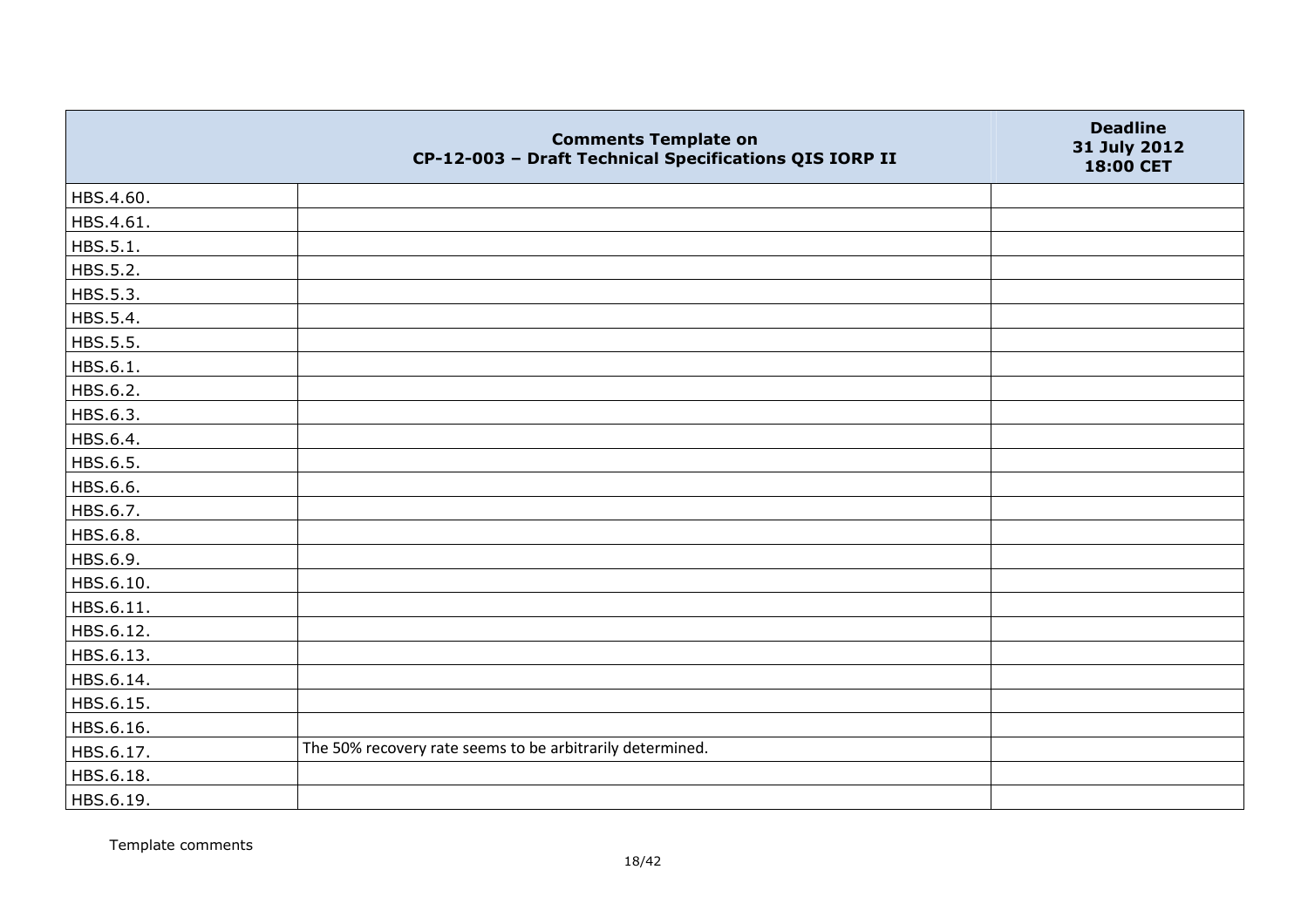|           | <b>Comments Template on</b><br>CP-12-003 - Draft Technical Specifications QIS IORP II                                                                                                               | <b>Deadline</b><br>31 July 2012<br>18:00 CET |
|-----------|-----------------------------------------------------------------------------------------------------------------------------------------------------------------------------------------------------|----------------------------------------------|
| HBS.6.20. |                                                                                                                                                                                                     |                                              |
|           | We doubt whether it is always clear what part of the contribution relates to existing obligations<br>and should or can therefore be considered additional contributions. We note that the fact that |                                              |
| HBS.6.21. | regular contributions aren't refered to in the consultation adds to this lack of clarity.                                                                                                           |                                              |
| HBS.6.22. |                                                                                                                                                                                                     |                                              |
| HBS.6.23. |                                                                                                                                                                                                     |                                              |
| HBS.6.24. |                                                                                                                                                                                                     |                                              |
| HBS.6.25. |                                                                                                                                                                                                     |                                              |
| HBS.6.26. |                                                                                                                                                                                                     |                                              |
| HBS.6.27. |                                                                                                                                                                                                     |                                              |
| HBS.6.28. |                                                                                                                                                                                                     |                                              |
| HBS.6.29. |                                                                                                                                                                                                     |                                              |
| HBS.6.30. |                                                                                                                                                                                                     |                                              |
| HBS.6.31. |                                                                                                                                                                                                     |                                              |
| HBS.6.32. |                                                                                                                                                                                                     |                                              |
| HBS.6.33. |                                                                                                                                                                                                     |                                              |
| HBS.6.34. |                                                                                                                                                                                                     |                                              |
| HBS.6.35. |                                                                                                                                                                                                     |                                              |
| HBS.6.36. | The assessment of future profits and sponsors' earnings seems to be arbitrarily determined.                                                                                                         |                                              |
| HBS.6.37. |                                                                                                                                                                                                     |                                              |
| HBS.6.38. |                                                                                                                                                                                                     |                                              |
| HBS.6.39. |                                                                                                                                                                                                     |                                              |
| HBS.6.40. |                                                                                                                                                                                                     |                                              |
| HBS.6.41. |                                                                                                                                                                                                     |                                              |
| HBS.6.42. |                                                                                                                                                                                                     |                                              |
| HBS.6.43. |                                                                                                                                                                                                     |                                              |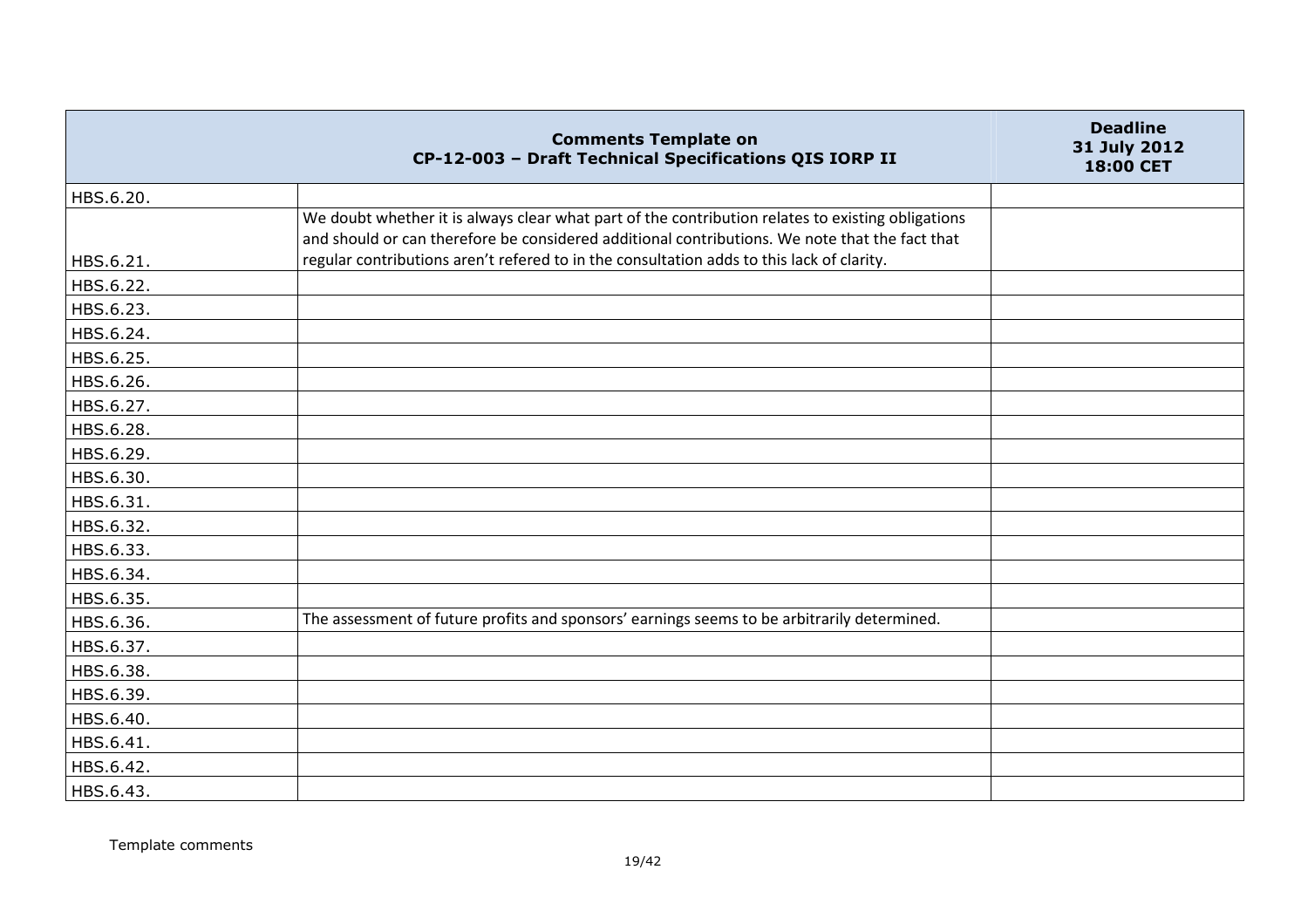|           | <b>Comments Template on</b><br>CP-12-003 - Draft Technical Specifications QIS IORP II | <b>Deadline</b><br>31 July 2012<br>18:00 CET |
|-----------|---------------------------------------------------------------------------------------|----------------------------------------------|
| HBS.6.44. |                                                                                       |                                              |
| HBS.6.45. |                                                                                       |                                              |
| HBS.6.46. |                                                                                       |                                              |
| HBS.6.47. |                                                                                       |                                              |
| HBS.6.48. |                                                                                       |                                              |
| HBS.6.49. |                                                                                       |                                              |
| HBS.6.50. |                                                                                       |                                              |
| HBS.6.51. |                                                                                       |                                              |
| HBS.6.52. |                                                                                       |                                              |
| HBS.6.53. |                                                                                       |                                              |
| HBS.6.54. |                                                                                       |                                              |
| HBS.6.55. |                                                                                       |                                              |
| HBS.6.56. |                                                                                       |                                              |
| HBS.6.57. |                                                                                       |                                              |
| HBS.6.58. |                                                                                       |                                              |
| HBS.6.59. |                                                                                       |                                              |
| HBS.6.60. |                                                                                       |                                              |
| HBS.6.61. |                                                                                       |                                              |
| HBS.6.62. |                                                                                       |                                              |
| HBS.6.63. |                                                                                       |                                              |
| HBS.6.64. |                                                                                       |                                              |
| HBS.6.65. |                                                                                       |                                              |
| HBS.6.66. |                                                                                       |                                              |
| HBS.6.67. |                                                                                       |                                              |
| HBS.6.68. |                                                                                       |                                              |
| HBS.6.69. |                                                                                       |                                              |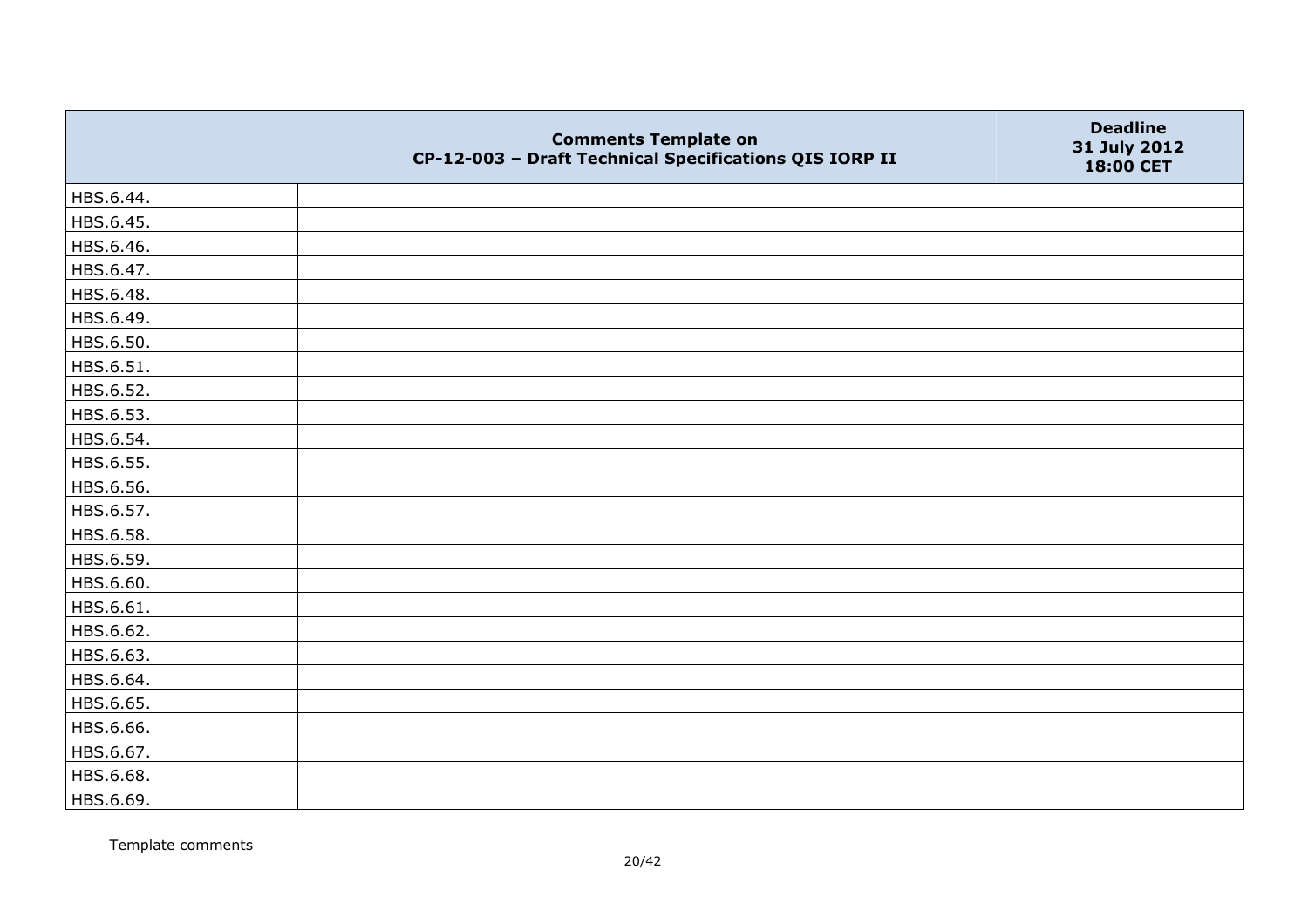|           | <b>Comments Template on</b><br>CP-12-003 - Draft Technical Specifications QIS IORP II | <b>Deadline</b><br>31 July 2012<br>18:00 CET |
|-----------|---------------------------------------------------------------------------------------|----------------------------------------------|
| HBS.6.70. |                                                                                       |                                              |
| HBS.6.71. |                                                                                       |                                              |
| HBS.6.72. |                                                                                       |                                              |
| HBS.6.73. |                                                                                       |                                              |
| HBS.6.74. |                                                                                       |                                              |
| HBS.6.75. |                                                                                       |                                              |
| HBS.6.76. |                                                                                       |                                              |
| HBS.6.77. |                                                                                       |                                              |
| HBS.6.78. |                                                                                       |                                              |
| HBS.6.79. |                                                                                       |                                              |
| HBS.6.80. |                                                                                       |                                              |
| HBS.6.81. |                                                                                       |                                              |
| HBS.6.82. |                                                                                       |                                              |
| HBS.6.83. |                                                                                       |                                              |
| HBS.6.84. |                                                                                       |                                              |
| HBS.6.85. |                                                                                       |                                              |
| HBS.6.86. |                                                                                       |                                              |
| HBS.6.87. |                                                                                       |                                              |
| HBS.6.88. |                                                                                       |                                              |
| HBS.6.89. |                                                                                       |                                              |
| HBS.6.90. |                                                                                       |                                              |
| HBS.7.1.  |                                                                                       |                                              |
| HBS.7.2.  |                                                                                       |                                              |
| HBS.7.3.  |                                                                                       |                                              |
| HBS.7.4.  |                                                                                       |                                              |
| HBS.7.5.  |                                                                                       |                                              |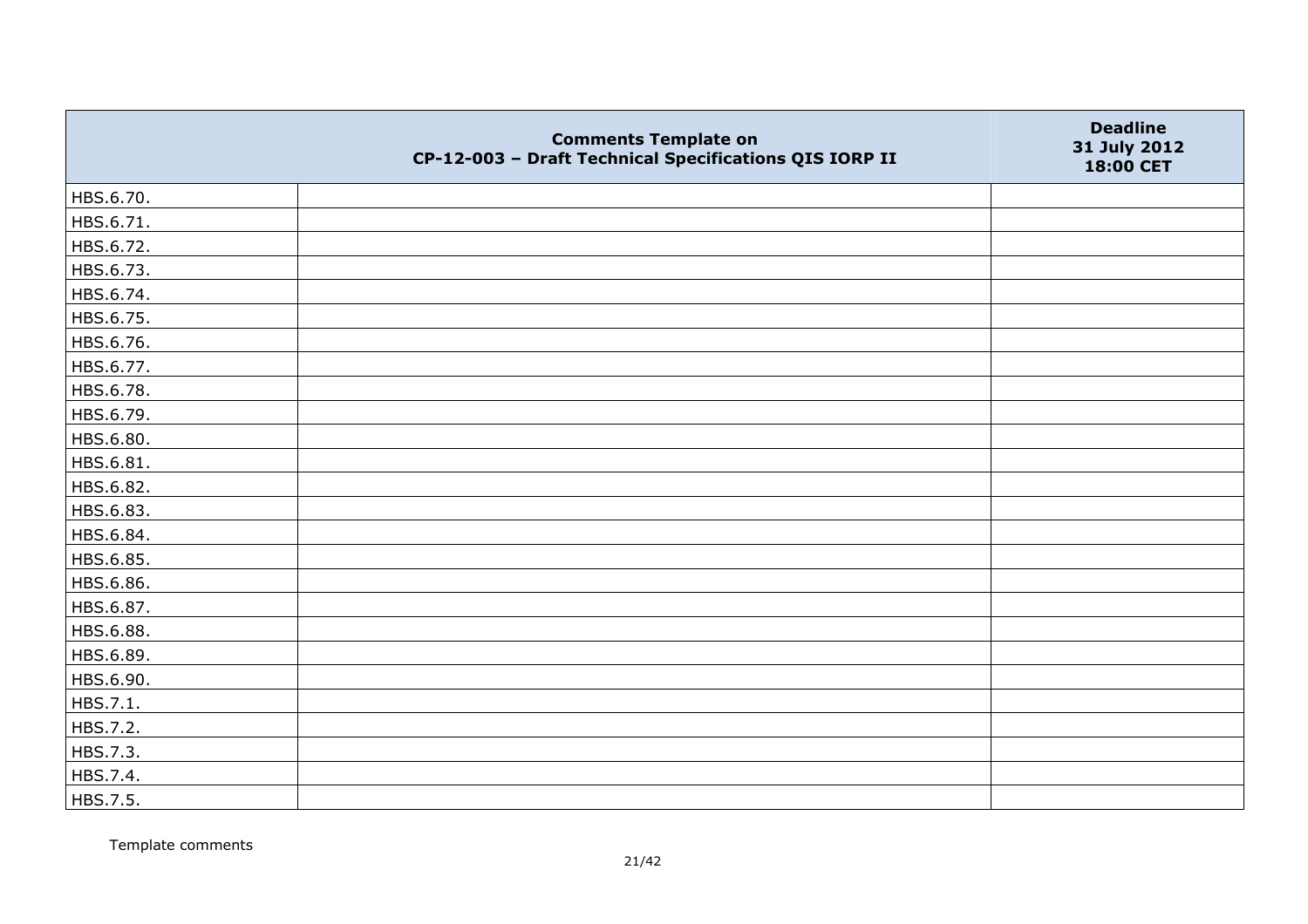|           | <b>Comments Template on</b><br>CP-12-003 - Draft Technical Specifications QIS IORP II | <b>Deadline</b><br>31 July 2012<br>18:00 CET |
|-----------|---------------------------------------------------------------------------------------|----------------------------------------------|
| HBS.7.6.  |                                                                                       |                                              |
| HBS.7.7.  |                                                                                       |                                              |
| HBS.7.8.  |                                                                                       |                                              |
| HBS.7.9.  |                                                                                       |                                              |
| HBS.7.10. |                                                                                       |                                              |
| HBS.7.11. |                                                                                       |                                              |
| HBS.7.12. |                                                                                       |                                              |
| HBS.7.13. |                                                                                       |                                              |
| HBS.7.14. |                                                                                       |                                              |
| HBS.7.15. |                                                                                       |                                              |
| HBS.7.16. |                                                                                       |                                              |
| HBS.7.17. |                                                                                       |                                              |
| HBS.7.18. |                                                                                       |                                              |
| HBS.7.19. |                                                                                       |                                              |
| HBS.7.20. |                                                                                       |                                              |
| HBS.7.21. |                                                                                       |                                              |
| HBS.7.22. |                                                                                       |                                              |
| HBS.7.23. |                                                                                       |                                              |
| HBS.7.24. |                                                                                       |                                              |
| HBS.7.25. |                                                                                       |                                              |
| HBS.7.26. |                                                                                       |                                              |
| HBS.7.27. |                                                                                       |                                              |
| HBS.7.28. |                                                                                       |                                              |
| HBS.7.29. |                                                                                       |                                              |
| HBS.7.30. |                                                                                       |                                              |
| HBS.7.31. |                                                                                       |                                              |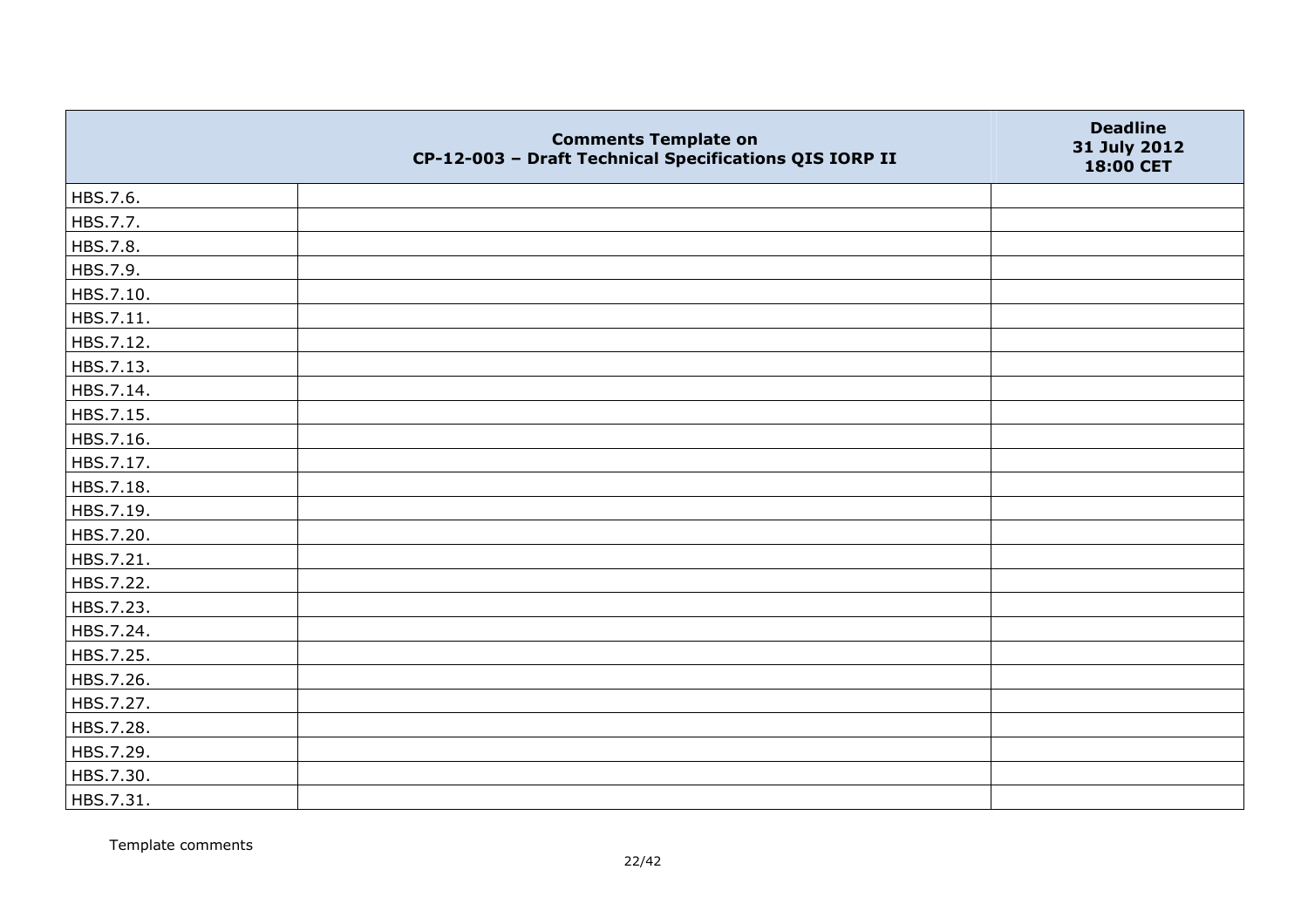|           | <b>Comments Template on</b><br>CP-12-003 - Draft Technical Specifications QIS IORP II                                                                                                                                                                                                                                                                                                                                                | <b>Deadline</b><br>31 July 2012<br>18:00 CET |
|-----------|--------------------------------------------------------------------------------------------------------------------------------------------------------------------------------------------------------------------------------------------------------------------------------------------------------------------------------------------------------------------------------------------------------------------------------------|----------------------------------------------|
| HBS.7.32. |                                                                                                                                                                                                                                                                                                                                                                                                                                      |                                              |
| HBS.7.33. |                                                                                                                                                                                                                                                                                                                                                                                                                                      |                                              |
| HBS.7.34. |                                                                                                                                                                                                                                                                                                                                                                                                                                      |                                              |
| HBS.7.35. |                                                                                                                                                                                                                                                                                                                                                                                                                                      |                                              |
| HBS.7.36. |                                                                                                                                                                                                                                                                                                                                                                                                                                      |                                              |
| HBS.7.37. |                                                                                                                                                                                                                                                                                                                                                                                                                                      |                                              |
| HBS.7.38. |                                                                                                                                                                                                                                                                                                                                                                                                                                      |                                              |
| HBS.7.39. |                                                                                                                                                                                                                                                                                                                                                                                                                                      |                                              |
| HBS.7.40. |                                                                                                                                                                                                                                                                                                                                                                                                                                      |                                              |
| HBS.7.41. |                                                                                                                                                                                                                                                                                                                                                                                                                                      |                                              |
| HBS.7.42. |                                                                                                                                                                                                                                                                                                                                                                                                                                      |                                              |
| HBS.8.1.  |                                                                                                                                                                                                                                                                                                                                                                                                                                      |                                              |
| HBS.8.2.  |                                                                                                                                                                                                                                                                                                                                                                                                                                      |                                              |
| HBS.8.3.  |                                                                                                                                                                                                                                                                                                                                                                                                                                      |                                              |
| HBS.8.4.  |                                                                                                                                                                                                                                                                                                                                                                                                                                      |                                              |
| HBS.8.5.  |                                                                                                                                                                                                                                                                                                                                                                                                                                      |                                              |
| HBS.8.6.  |                                                                                                                                                                                                                                                                                                                                                                                                                                      |                                              |
|           | We would argue for an approach that takes movements in interest rate markets into account. An<br>approach that doesn't do this would limit the efficiency of interest rate hedges and could<br>therefore be an incentive for risk management behavior that is suboptimal. It has been argued<br>that this is even the case for the currently proposed design of the Ultimate Forward Rate, which<br>creates unhedgeable basis risks. |                                              |
| HBS.8.7.  | We refer to the response by the Academic community group for an alternative that meets our<br>criteria.                                                                                                                                                                                                                                                                                                                              |                                              |
| HBS.8.8.  |                                                                                                                                                                                                                                                                                                                                                                                                                                      |                                              |
| HBS.8.9.  |                                                                                                                                                                                                                                                                                                                                                                                                                                      |                                              |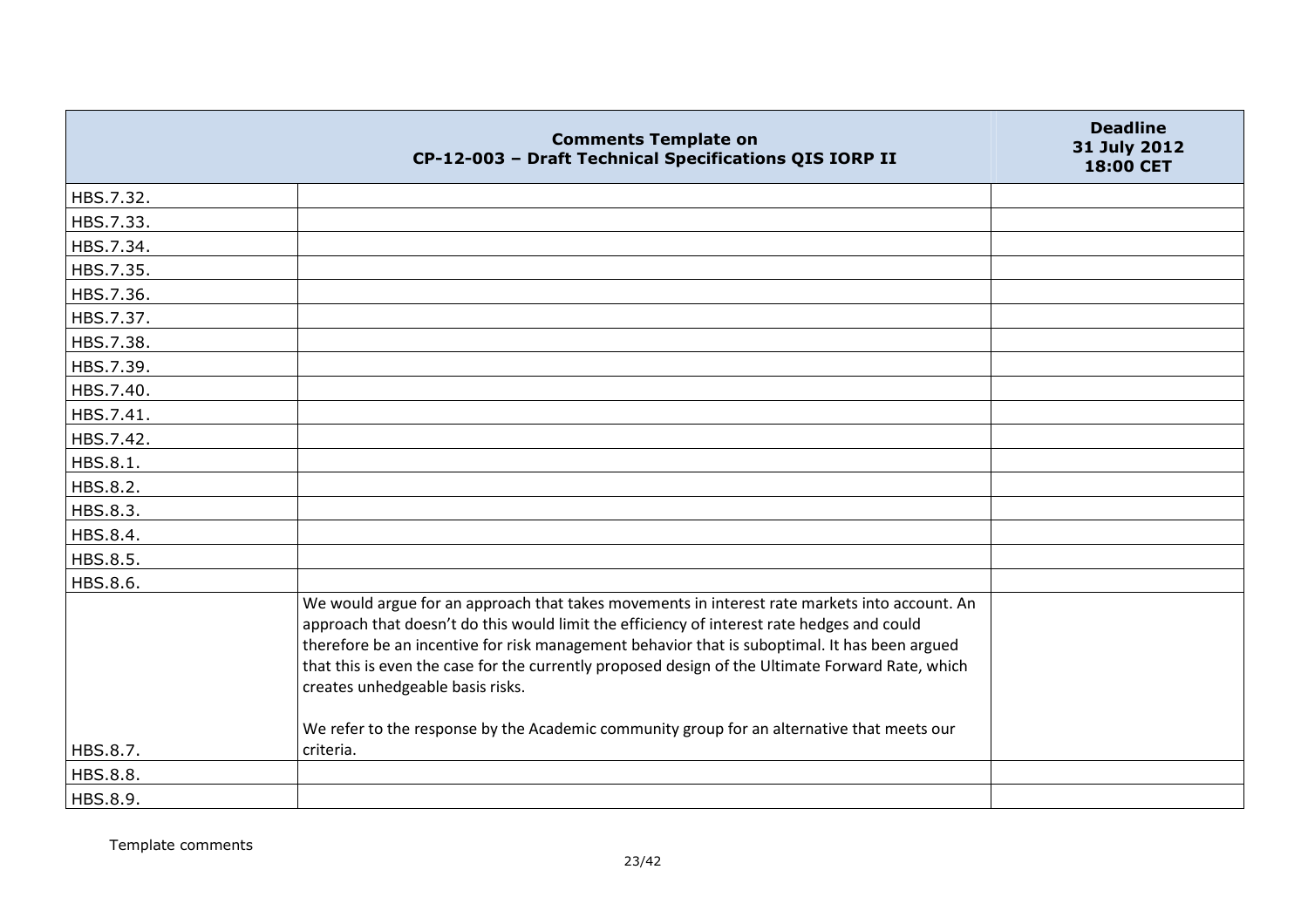|           | <b>Comments Template on</b><br>CP-12-003 - Draft Technical Specifications QIS IORP II                                                                                                                                                                                                                                                          | <b>Deadline</b><br>31 July 2012<br>18:00 CET |
|-----------|------------------------------------------------------------------------------------------------------------------------------------------------------------------------------------------------------------------------------------------------------------------------------------------------------------------------------------------------|----------------------------------------------|
| HBS.8.10. |                                                                                                                                                                                                                                                                                                                                                |                                              |
| HBS.8.11. |                                                                                                                                                                                                                                                                                                                                                |                                              |
| HBS.8.12. | The 50 bp adjustment to allow for the illiquidity premium seems to be arbitrarily determined.                                                                                                                                                                                                                                                  |                                              |
| HBS.8.13. |                                                                                                                                                                                                                                                                                                                                                |                                              |
| HBS.8.14. |                                                                                                                                                                                                                                                                                                                                                |                                              |
| HBS.8.15. |                                                                                                                                                                                                                                                                                                                                                |                                              |
| HBS.8.16. | We appreciate that based on macro-economic considerations, there may be arguments to prefer<br>the level B approach over the level A approach. Other than in other legislations, if the level B<br>approach would come to apply for benefits accrued under Dutch legislation, this would lead to<br>sizeable redistributions.                  |                                              |
| HBS.8.17. |                                                                                                                                                                                                                                                                                                                                                |                                              |
| HBS.8.18. | The indices seem to be arbitrarily determined. It is unclear why only long maturity bond indices<br>are referred to.                                                                                                                                                                                                                           |                                              |
| HBS.8.19. |                                                                                                                                                                                                                                                                                                                                                |                                              |
| HBS.8.20. |                                                                                                                                                                                                                                                                                                                                                |                                              |
| HBS.8.21. |                                                                                                                                                                                                                                                                                                                                                |                                              |
| HBS.8.22. |                                                                                                                                                                                                                                                                                                                                                |                                              |
|           | The inflation assumptions determined.                                                                                                                                                                                                                                                                                                          |                                              |
| HBS.8.23. | The fixing of these variables is in stark contrast to the highly-detailed approach adopted in other<br>areas of the specification in the name of achieving market consistency. It is unclear why IORPs are<br>not required to set their inflation assumption in a market-consistent way to the extent that<br>market information is available. |                                              |
|           | The salary increase assumptions seem to be arbitrarily determined.                                                                                                                                                                                                                                                                             |                                              |
|           | The fixing of these variables is in stark contrast to the highly-detailed approach adopted in other<br>areas of the specification in the name of achieving market consistency. It is unclear why IORPs are                                                                                                                                     |                                              |
| HBS.8.24. | not required to set their inflation assumption in a market-consistent way to the extent that                                                                                                                                                                                                                                                   |                                              |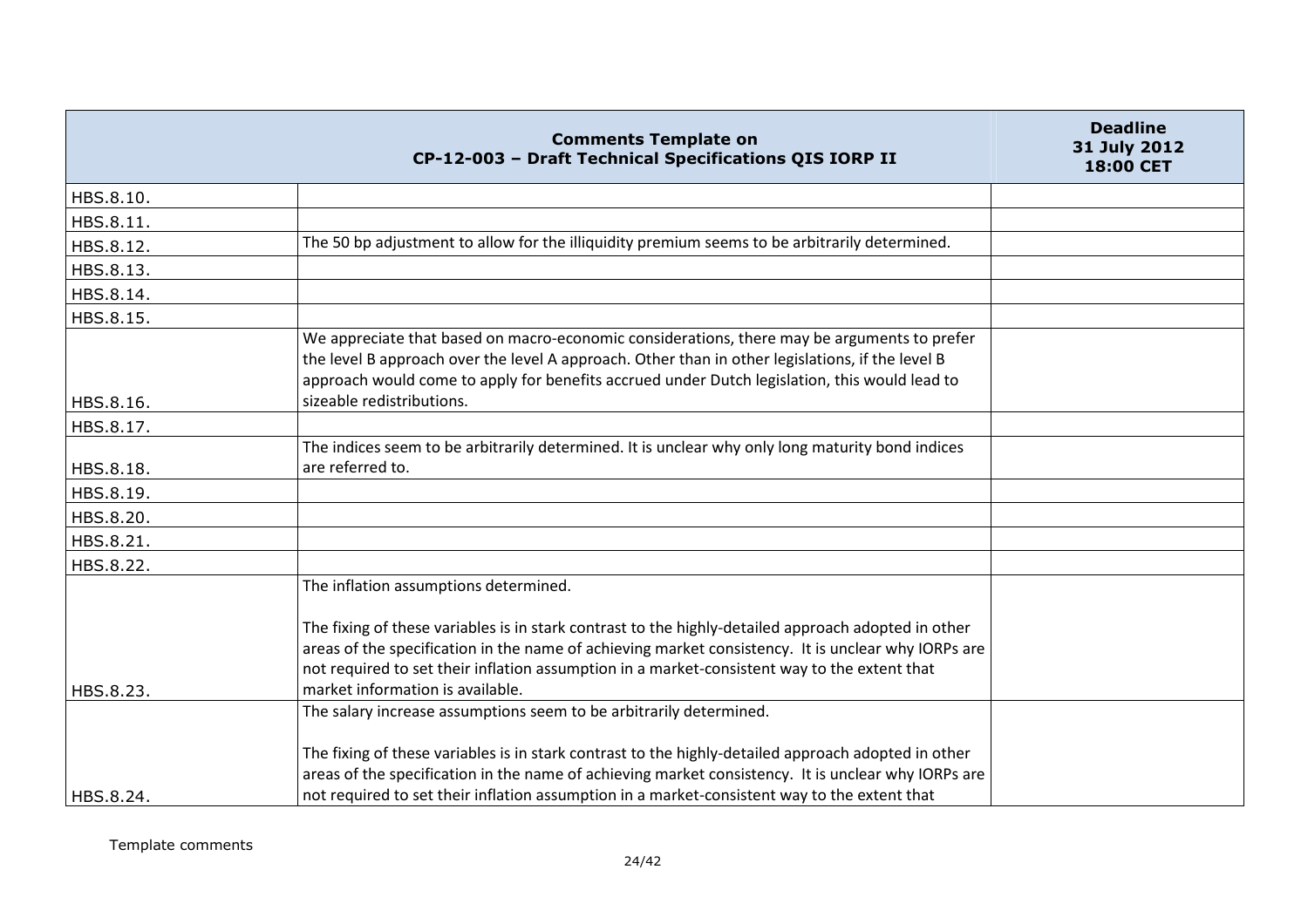|           | <b>Comments Template on</b><br>CP-12-003 - Draft Technical Specifications QIS IORP II | <b>Deadline</b><br>31 July 2012<br>18:00 CET |
|-----------|---------------------------------------------------------------------------------------|----------------------------------------------|
|           | market information is available.                                                      |                                              |
| HBS.9.1.  |                                                                                       |                                              |
| HBS.9.2.  |                                                                                       |                                              |
| HBS.9.3.  |                                                                                       |                                              |
| HBS.9.4.  |                                                                                       |                                              |
| HBS.9.5.  |                                                                                       |                                              |
| HBS.9.6.  |                                                                                       |                                              |
| HBS.9.7.  |                                                                                       |                                              |
| HBS.9.8.  |                                                                                       |                                              |
| HBS.9.9.  |                                                                                       |                                              |
| SCR.1.1.  |                                                                                       |                                              |
| SCR.1.2.  |                                                                                       |                                              |
| SCR.1.3.  |                                                                                       |                                              |
| SCR.1.4.  |                                                                                       |                                              |
| SCR.1.5.  |                                                                                       |                                              |
| SCR.1.6.  |                                                                                       |                                              |
| SCR.1.7.  |                                                                                       |                                              |
| SCR.1.8.  |                                                                                       |                                              |
| SCR.1.9.  |                                                                                       |                                              |
| SCR.1.10. |                                                                                       |                                              |
| SCR.1.11. |                                                                                       |                                              |
| SCR.1.12. |                                                                                       |                                              |
| SCR.1.13. |                                                                                       |                                              |
| SCR.1.14. |                                                                                       |                                              |
| SCR.1.15. |                                                                                       |                                              |
| SCR.1.16. |                                                                                       |                                              |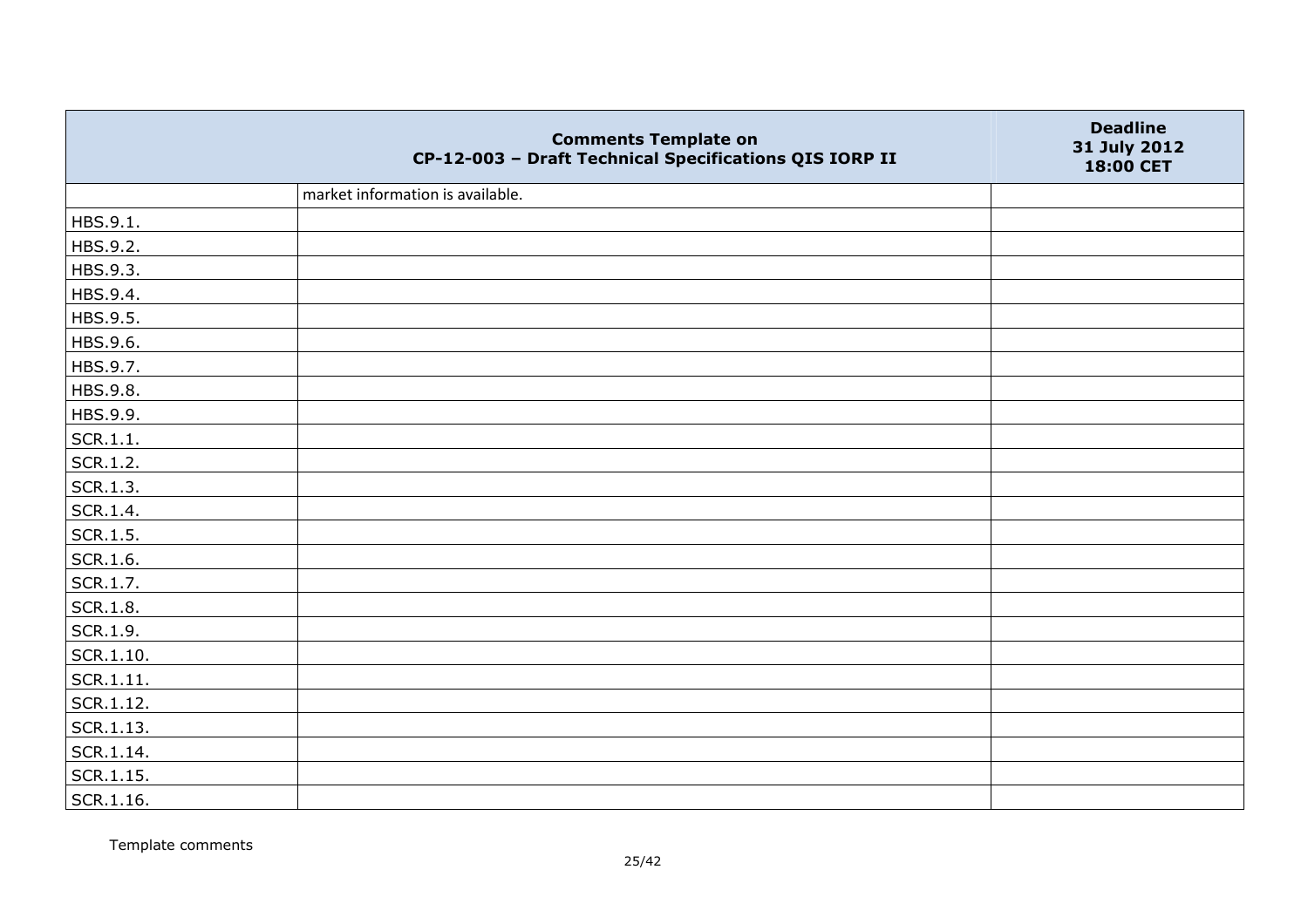|           | <b>Comments Template on</b><br>CP-12-003 - Draft Technical Specifications QIS IORP II | <b>Deadline</b><br>31 July 2012<br>18:00 CET |
|-----------|---------------------------------------------------------------------------------------|----------------------------------------------|
| SCR.1.17. |                                                                                       |                                              |
| SCR.1.18. |                                                                                       |                                              |
| SCR.1.19. |                                                                                       |                                              |
| SCR.1.20. |                                                                                       |                                              |
| SCR.1.21. |                                                                                       |                                              |
| SCR.1.22. |                                                                                       |                                              |
| SCR.1.23. |                                                                                       |                                              |
| SCR.1.24. |                                                                                       |                                              |
| SCR.1.25. |                                                                                       |                                              |
| SCR.2.1.  |                                                                                       |                                              |
| SCR.2.2.  |                                                                                       |                                              |
| SCR.2.3.  |                                                                                       |                                              |
| SCR.2.4.  |                                                                                       |                                              |
| SCR.2.5.  |                                                                                       |                                              |
| SCR.2.6.  |                                                                                       |                                              |
| SCR.2.7.  |                                                                                       |                                              |
| SCR.2.8.  |                                                                                       |                                              |
| SCR.2.9.  |                                                                                       |                                              |
| SCR.2.10. |                                                                                       |                                              |
| SCR.2.11. |                                                                                       |                                              |
| SCR.2.12. |                                                                                       |                                              |
| SCR.2.13. |                                                                                       |                                              |
| SCR.2.14. |                                                                                       |                                              |
| SCR.2.15. |                                                                                       |                                              |
| SCR.2.16. |                                                                                       |                                              |
| SCR.2.17. |                                                                                       |                                              |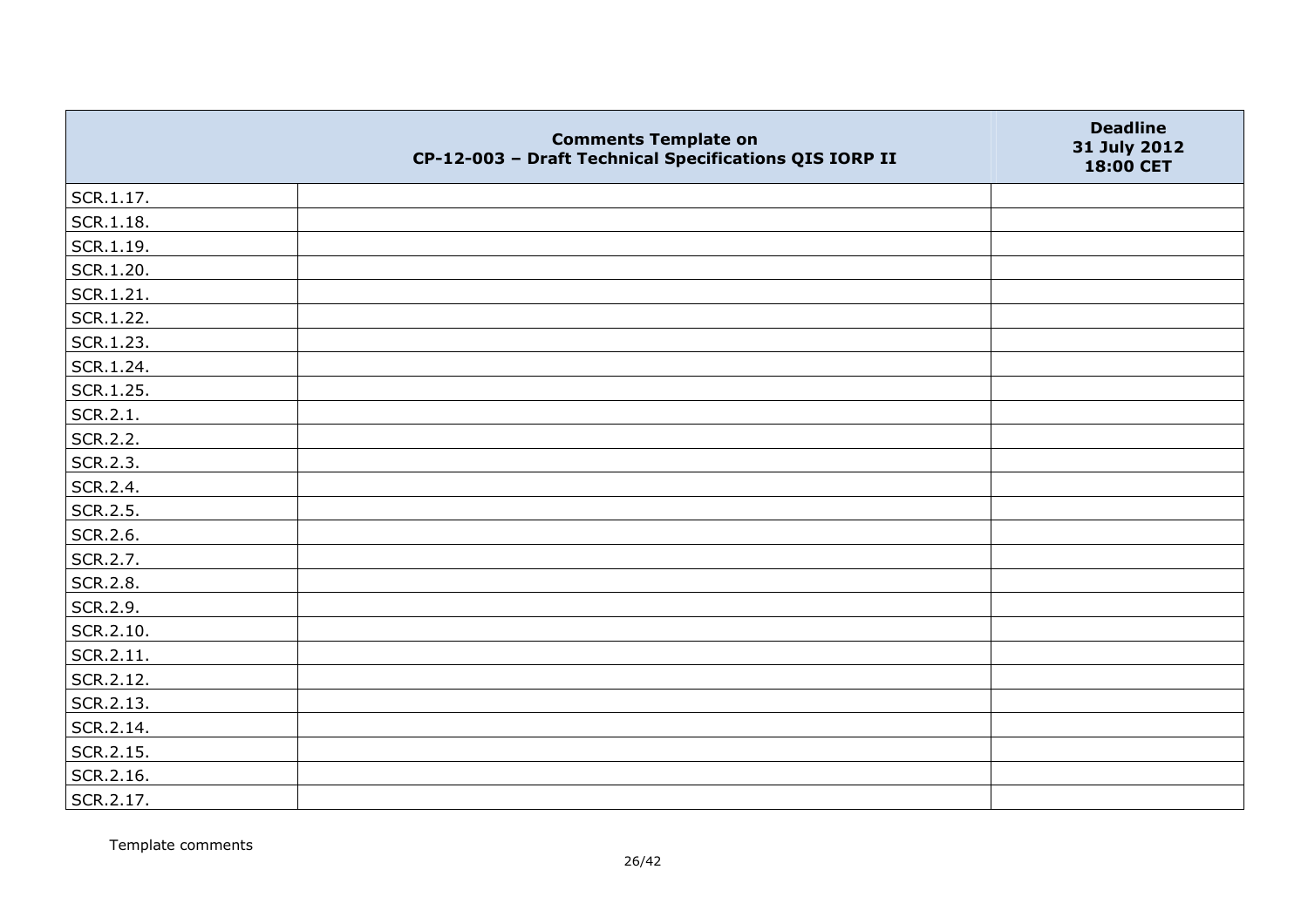|           | <b>Comments Template on</b><br>CP-12-003 - Draft Technical Specifications QIS IORP II | <b>Deadline</b><br>31 July 2012<br>18:00 CET |
|-----------|---------------------------------------------------------------------------------------|----------------------------------------------|
| SCR.2.18. |                                                                                       |                                              |
| SCR.2.19. |                                                                                       |                                              |
| SCR.2.20. |                                                                                       |                                              |
| SCR.2.21. |                                                                                       |                                              |
| SCR.2.22. |                                                                                       |                                              |
| SCR.2.23. |                                                                                       |                                              |
| SCR.2.24. |                                                                                       |                                              |
| SCR.2.25. |                                                                                       |                                              |
| SCR.2.26. |                                                                                       |                                              |
| SCR.2.27. |                                                                                       |                                              |
| SCR.2.28. |                                                                                       |                                              |
| SCR.2.29. |                                                                                       |                                              |
| SCR.2.30. |                                                                                       |                                              |
| SCR.2.31. |                                                                                       |                                              |
| SCR.2.32. |                                                                                       |                                              |
| SCR.2.33. |                                                                                       |                                              |
| SCR.2.34. |                                                                                       |                                              |
| SCR.2.35. |                                                                                       |                                              |
| SCR.3.1.  |                                                                                       |                                              |
| SCR.3.2.  |                                                                                       |                                              |
| SCR.3.3.  |                                                                                       |                                              |
| SCR.3.4.  |                                                                                       |                                              |
| SCR.3.5.  |                                                                                       |                                              |
| SCR.3.6.  |                                                                                       |                                              |
| SCR.4.1.  |                                                                                       |                                              |
| SCR.4.2.  |                                                                                       |                                              |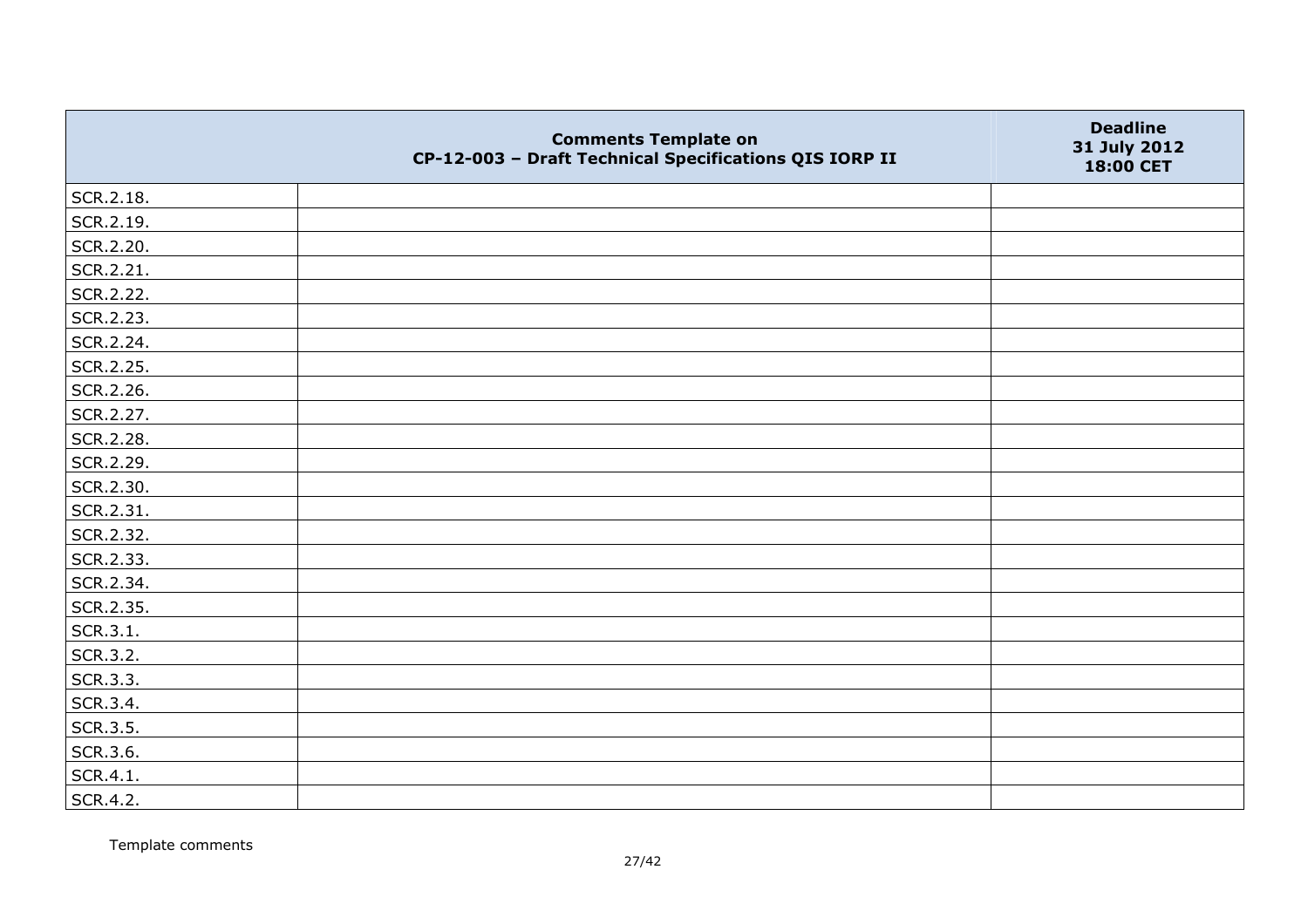|           | <b>Comments Template on</b><br>CP-12-003 - Draft Technical Specifications QIS IORP II | <b>Deadline</b><br>31 July 2012<br>18:00 CET |
|-----------|---------------------------------------------------------------------------------------|----------------------------------------------|
| SCR.4.3.  |                                                                                       |                                              |
| SCR.4.4.  |                                                                                       |                                              |
| SCR.5.1.  |                                                                                       |                                              |
| SCR.5.2.  |                                                                                       |                                              |
| SCR.5.3.  |                                                                                       |                                              |
| SCR.5.4.  |                                                                                       |                                              |
| SCR.5.5.  |                                                                                       |                                              |
| SCR.5.6.  |                                                                                       |                                              |
| SCR.5.7.  |                                                                                       |                                              |
| SCR.5.8.  |                                                                                       |                                              |
| SCR.5.9.  |                                                                                       |                                              |
| SCR.5.10. |                                                                                       |                                              |
| SCR.5.11. |                                                                                       |                                              |
| SCR.5.12. |                                                                                       |                                              |
| SCR.5.13. |                                                                                       |                                              |
| SCR.5.14. |                                                                                       |                                              |
| SCR.5.15. |                                                                                       |                                              |
| SCR.5.16. |                                                                                       |                                              |
| SCR.5.17. |                                                                                       |                                              |
| SCR.5.18. |                                                                                       |                                              |
| SCR.5.19. |                                                                                       |                                              |
| SCR.5.20. |                                                                                       |                                              |
| SCR.5.21. |                                                                                       |                                              |
| SCR.5.22. |                                                                                       |                                              |
| SCR.5.23. |                                                                                       |                                              |
| SCR.5.24. |                                                                                       |                                              |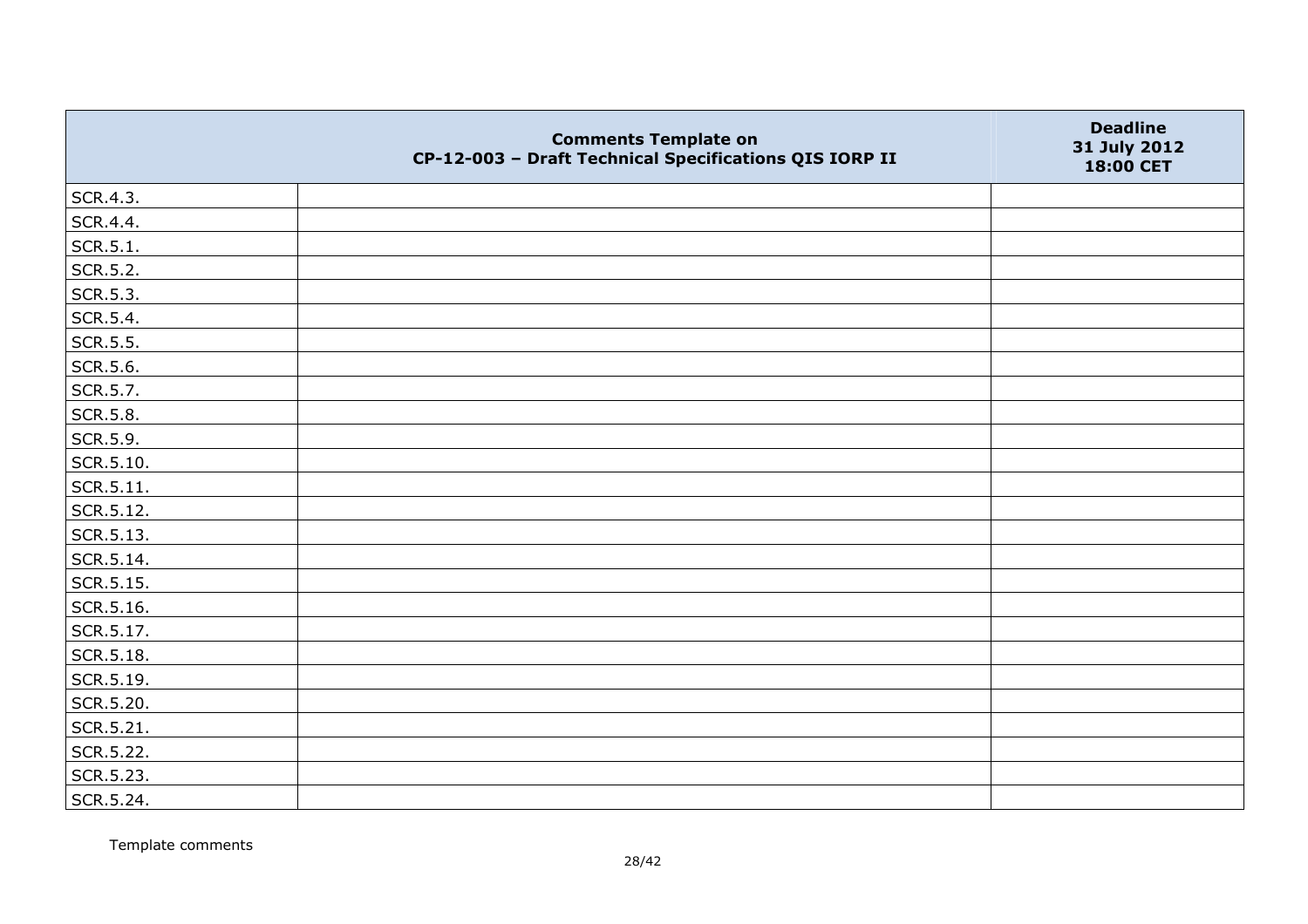|           | <b>Comments Template on</b><br>CP-12-003 - Draft Technical Specifications QIS IORP II | <b>Deadline</b><br>31 July 2012<br>18:00 CET |
|-----------|---------------------------------------------------------------------------------------|----------------------------------------------|
| SCR.5.25. |                                                                                       |                                              |
| SCR.5.26. |                                                                                       |                                              |
| SCR.5.27. |                                                                                       |                                              |
| SCR.5.28. |                                                                                       |                                              |
| SCR.5.29. |                                                                                       |                                              |
| SCR.5.30. |                                                                                       |                                              |
| SCR.5.31. |                                                                                       |                                              |
| SCR.5.32. |                                                                                       |                                              |
| SCR.5.33. |                                                                                       |                                              |
| SCR.5.34. |                                                                                       |                                              |
| SCR.5.35. |                                                                                       |                                              |
| SCR.5.36. |                                                                                       |                                              |
| SCR.5.37. |                                                                                       |                                              |
| SCR.5.38. |                                                                                       |                                              |
| SCR.5.39. |                                                                                       |                                              |
| SCR.5.40. |                                                                                       |                                              |
| SCR.5.41. |                                                                                       |                                              |
| SCR.5.42. |                                                                                       |                                              |
| SCR.5.43. |                                                                                       |                                              |
| SCR.5.44. |                                                                                       |                                              |
| SCR.5.45. |                                                                                       |                                              |
| SCR.5.46. |                                                                                       |                                              |
| SCR.5.47. |                                                                                       |                                              |
| SCR.5.48. |                                                                                       |                                              |
| SCR.5.49. |                                                                                       |                                              |
| SCR.5.50. |                                                                                       |                                              |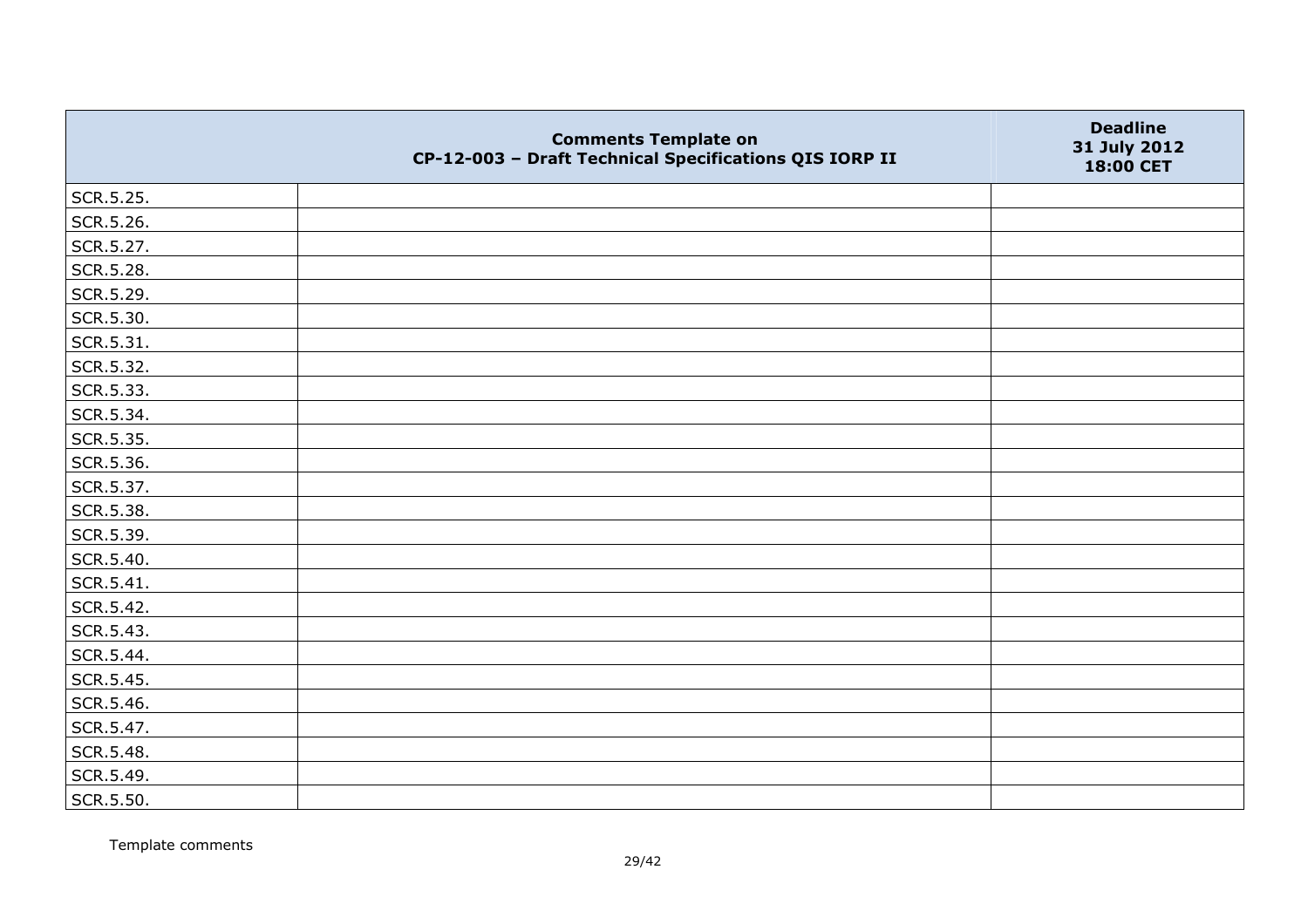|           | <b>Comments Template on</b><br>CP-12-003 - Draft Technical Specifications QIS IORP II | <b>Deadline</b><br>31 July 2012<br>18:00 CET |
|-----------|---------------------------------------------------------------------------------------|----------------------------------------------|
| SCR.5.51. |                                                                                       |                                              |
| SCR.5.52. |                                                                                       |                                              |
| SCR.5.53. |                                                                                       |                                              |
| SCR.5.54. |                                                                                       |                                              |
| SCR.5.55. |                                                                                       |                                              |
| SCR.5.56. |                                                                                       |                                              |
| SCR.5.57. |                                                                                       |                                              |
| SCR.5.58. |                                                                                       |                                              |
| SCR.5.59. |                                                                                       |                                              |
| SCR.5.60. |                                                                                       |                                              |
| SCR.5.61. |                                                                                       |                                              |
| SCR.5.62. |                                                                                       |                                              |
| SCR.5.63. |                                                                                       |                                              |
| SCR.5.64. |                                                                                       |                                              |
| SCR.5.65. |                                                                                       |                                              |
| SCR.5.66. |                                                                                       |                                              |
| SCR.5.67. |                                                                                       |                                              |
| SCR.5.68. |                                                                                       |                                              |
| SCR.5.69. |                                                                                       |                                              |
| SCR.5.70. |                                                                                       |                                              |
| SCR.5.71. |                                                                                       |                                              |
| SCR.5.72. |                                                                                       |                                              |
| SCR.5.73. |                                                                                       |                                              |
| SCR.5.74. |                                                                                       |                                              |
| SCR.5.75. |                                                                                       |                                              |
| SCR.5.76. |                                                                                       |                                              |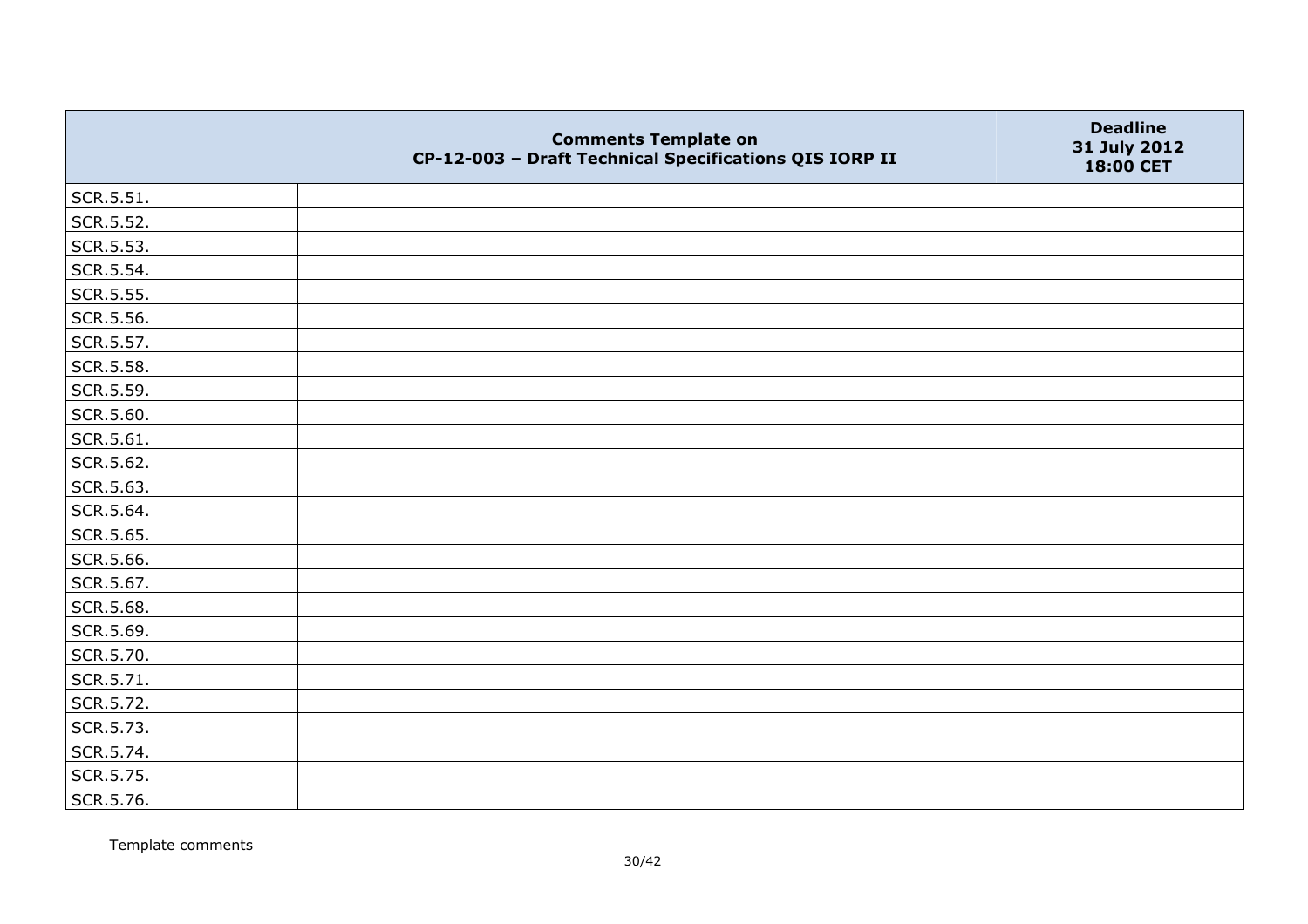|            | <b>Comments Template on</b><br>CP-12-003 - Draft Technical Specifications QIS IORP II | <b>Deadline</b><br>31 July 2012<br>18:00 CET |
|------------|---------------------------------------------------------------------------------------|----------------------------------------------|
| SCR.5.77.  |                                                                                       |                                              |
| SCR.5.78.  |                                                                                       |                                              |
| SCR.5.79.  |                                                                                       |                                              |
| SCR.5.80.  |                                                                                       |                                              |
| SCR.5.81.  |                                                                                       |                                              |
| SCR.5.82.  |                                                                                       |                                              |
| SCR.5.83.  |                                                                                       |                                              |
| SCR.5.84.  |                                                                                       |                                              |
| SCR.5.85.  |                                                                                       |                                              |
| SCR.5.86.  |                                                                                       |                                              |
| SCR.5.87.  |                                                                                       |                                              |
| SCR.5.88.  |                                                                                       |                                              |
| SCR.5.89.  |                                                                                       |                                              |
| SCR.5.90.  |                                                                                       |                                              |
| SCR.5.91.  |                                                                                       |                                              |
| SCR.5.92.  |                                                                                       |                                              |
| SCR.5.93.  |                                                                                       |                                              |
| SCR.5.94.  |                                                                                       |                                              |
| SCR.5.95.  |                                                                                       |                                              |
| SCR.5.96.  |                                                                                       |                                              |
| SCR.5.97.  |                                                                                       |                                              |
| SCR.5.98.  |                                                                                       |                                              |
| SCR.5.99.  |                                                                                       |                                              |
| SCR.5.100. |                                                                                       |                                              |
| SCR.5.101. |                                                                                       |                                              |
| SCR.5.102. |                                                                                       |                                              |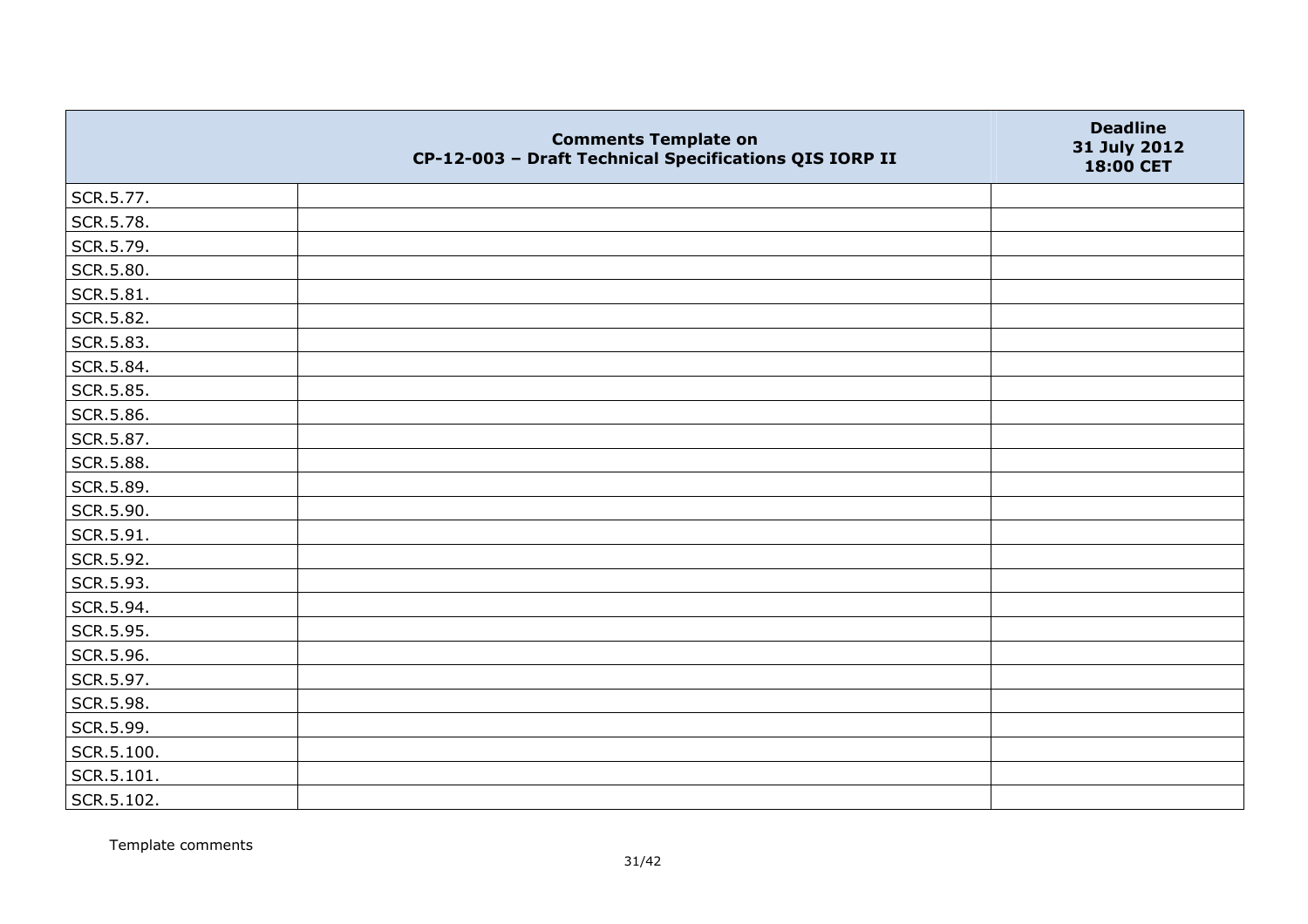|            | <b>Comments Template on</b><br>CP-12-003 - Draft Technical Specifications QIS IORP II | <b>Deadline</b><br>31 July 2012<br>18:00 CET |
|------------|---------------------------------------------------------------------------------------|----------------------------------------------|
| SCR.5.103. |                                                                                       |                                              |
| SCR.5.104. |                                                                                       |                                              |
| SCR.5.105. |                                                                                       |                                              |
| SCR.5.106. |                                                                                       |                                              |
| SCR.5.107. |                                                                                       |                                              |
| SCR.5.108. |                                                                                       |                                              |
| SCR.5.109. |                                                                                       |                                              |
| SCR.5.110. |                                                                                       |                                              |
| SCR.5.111. |                                                                                       |                                              |
| SCR.5.112. |                                                                                       |                                              |
| SCR.5.113. |                                                                                       |                                              |
| SCR.5.114. |                                                                                       |                                              |
| SCR.5.115. |                                                                                       |                                              |
| SCR.5.116. |                                                                                       |                                              |
| SCR.5.117. |                                                                                       |                                              |
| SCR.5.118. |                                                                                       |                                              |
| SCR.5.119. |                                                                                       |                                              |
| SCR.5.120. |                                                                                       |                                              |
| SCR.5.121. |                                                                                       |                                              |
| SCR.5.122. |                                                                                       |                                              |
| SCR.5.123. |                                                                                       |                                              |
| SCR.5.124. |                                                                                       |                                              |
| SCR.5.125. |                                                                                       |                                              |
| SCR.5.126. |                                                                                       |                                              |
| SCR.5.127. |                                                                                       |                                              |
| SCR.5.128. |                                                                                       |                                              |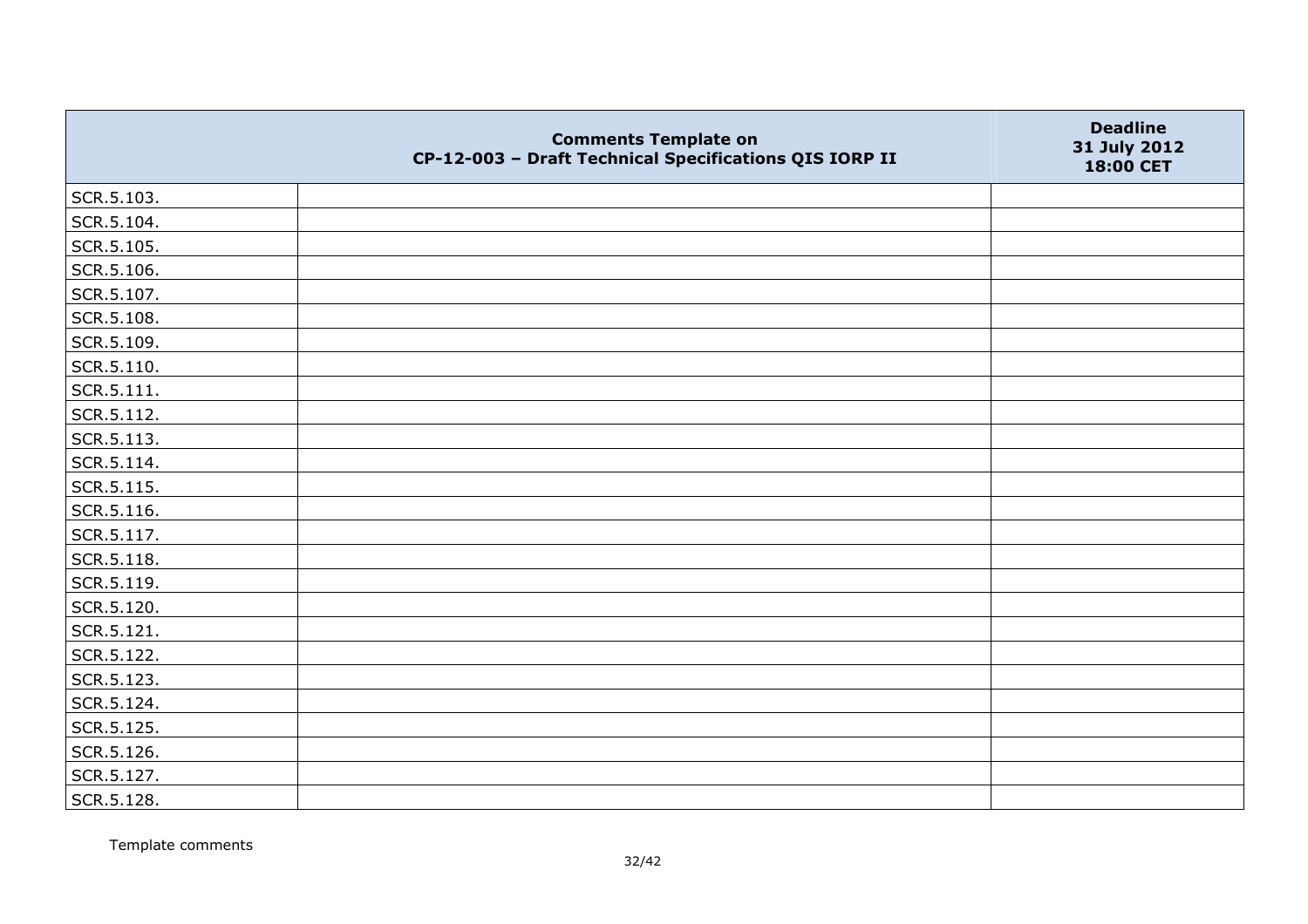|            | <b>Comments Template on</b><br>CP-12-003 - Draft Technical Specifications QIS IORP II | <b>Deadline</b><br>31 July 2012<br>18:00 CET |
|------------|---------------------------------------------------------------------------------------|----------------------------------------------|
| SCR.5.129. |                                                                                       |                                              |
| SCR.5.130. |                                                                                       |                                              |
| SCR.5.131. |                                                                                       |                                              |
| SCR.6.1.   |                                                                                       |                                              |
| SCR.6.2.   |                                                                                       |                                              |
| SCR.6.3.   |                                                                                       |                                              |
| SCR.6.4.   |                                                                                       |                                              |
| SCR.6.5.   |                                                                                       |                                              |
| SCR.6.6.   |                                                                                       |                                              |
| SCR.6.7.   |                                                                                       |                                              |
| SCR.6.8.   |                                                                                       |                                              |
| SCR.6.9.   |                                                                                       |                                              |
| SCR.6.10.  |                                                                                       |                                              |
| SCR.6.11.  |                                                                                       |                                              |
| SCR.6.12.  |                                                                                       |                                              |
| SCR.6.13.  |                                                                                       |                                              |
| SCR.6.14.  |                                                                                       |                                              |
| SCR.6.15.  |                                                                                       |                                              |
| SCR.6.16.  |                                                                                       |                                              |
| SCR.6.17.  |                                                                                       |                                              |
| SCR.6.18.  |                                                                                       |                                              |
| SCR.6.19.  |                                                                                       |                                              |
| SCR.6.20.  |                                                                                       |                                              |
| SCR.6.21.  |                                                                                       |                                              |
| SCR.6.22.  |                                                                                       |                                              |
| SCR.6.23.  |                                                                                       |                                              |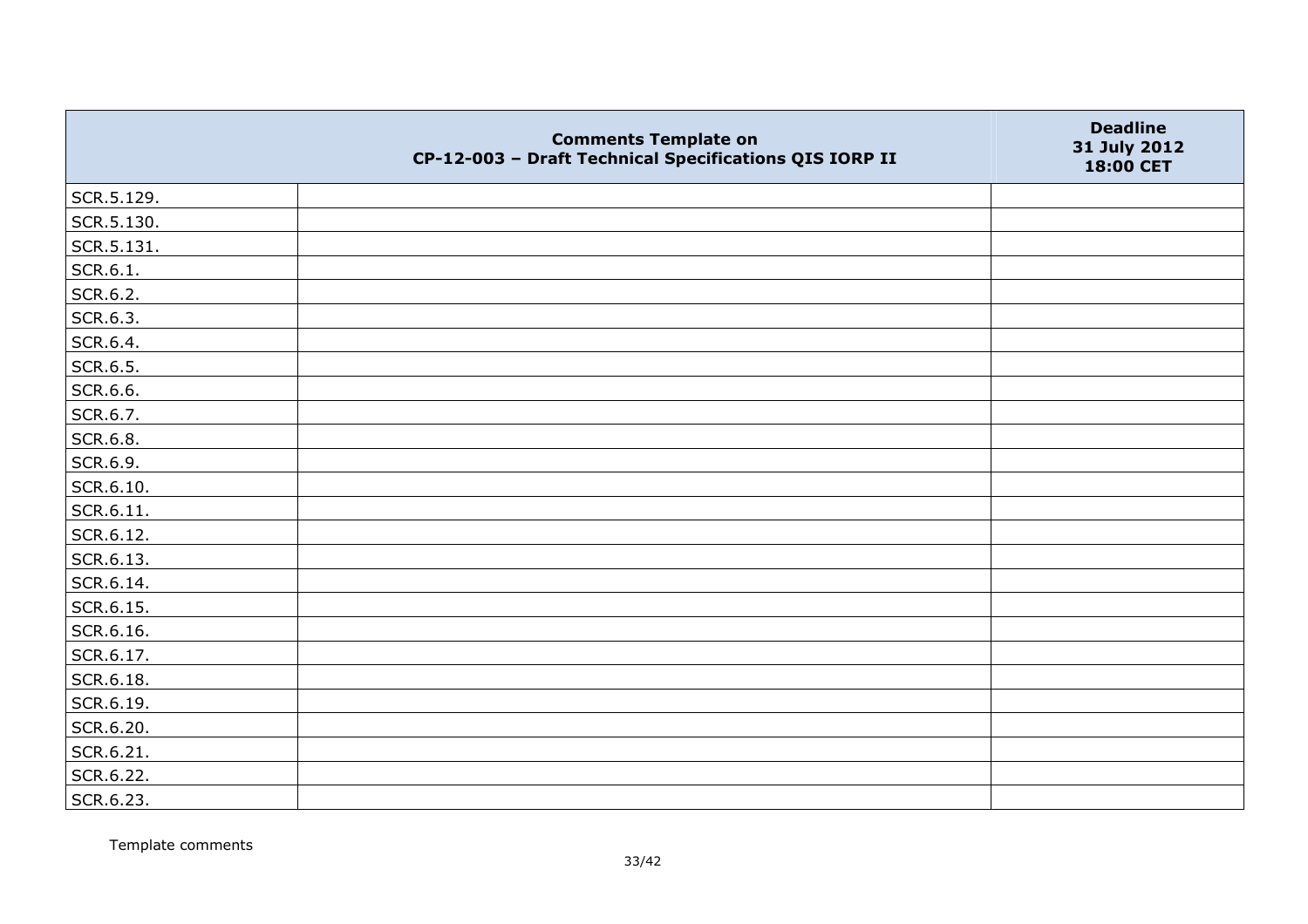|           | <b>Comments Template on</b><br>CP-12-003 - Draft Technical Specifications QIS IORP II | <b>Deadline</b><br>31 July 2012<br>18:00 CET |
|-----------|---------------------------------------------------------------------------------------|----------------------------------------------|
| SCR.6.24. |                                                                                       |                                              |
| SCR.6.25. |                                                                                       |                                              |
| SCR.6.26. |                                                                                       |                                              |
| SCR.6.27. |                                                                                       |                                              |
| SCR.6.28. |                                                                                       |                                              |
| SCR.6.29. |                                                                                       |                                              |
| SCR.6.30. |                                                                                       |                                              |
| SCR.6.31. |                                                                                       |                                              |
| SCR.6.32. |                                                                                       |                                              |
| SCR.7.1.  |                                                                                       |                                              |
| SCR.7.2.  |                                                                                       |                                              |
| SCR.7.3.  |                                                                                       |                                              |
| SCR.7.4.  |                                                                                       |                                              |
| SCR.7.5.  |                                                                                       |                                              |
| SCR.7.6.  |                                                                                       |                                              |
| SCR.7.7.  |                                                                                       |                                              |
| SCR.7.8.  |                                                                                       |                                              |
| SCR.7.9.  |                                                                                       |                                              |
| SCR.7.10. |                                                                                       |                                              |
| SCR.7.11. |                                                                                       |                                              |
| SCR.7.12. |                                                                                       |                                              |
| SCR.7.13. |                                                                                       |                                              |
| SCR.7.14. |                                                                                       |                                              |
| SCR.7.15. |                                                                                       |                                              |
| SCR.7.16. |                                                                                       |                                              |
| SCR.7.17. | The mortality shocks seem to be arbitrarily determined.                               |                                              |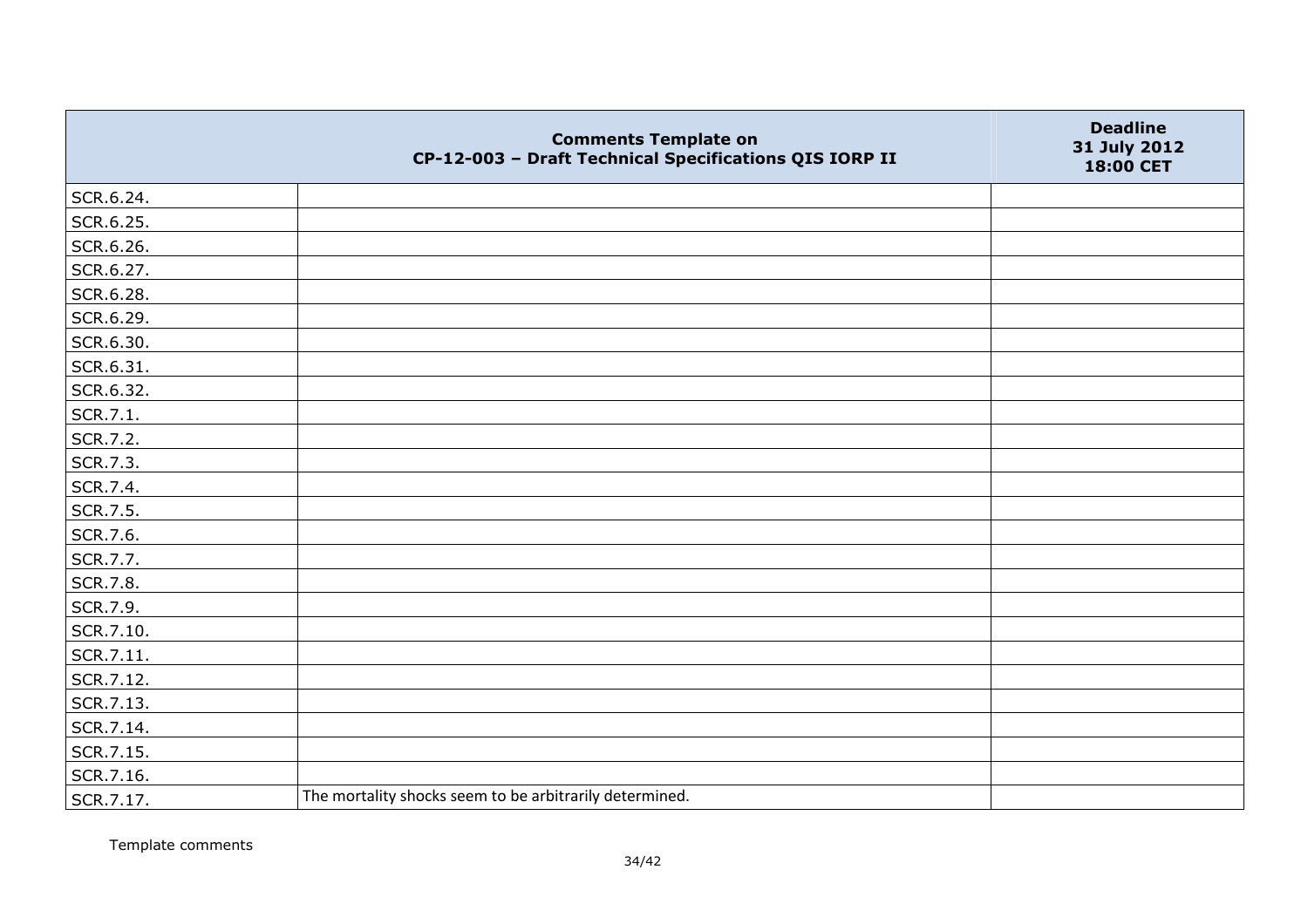|           | <b>Comments Template on</b><br>CP-12-003 - Draft Technical Specifications QIS IORP II | <b>Deadline</b><br>31 July 2012<br>18:00 CET |
|-----------|---------------------------------------------------------------------------------------|----------------------------------------------|
| SCR.7.18. |                                                                                       |                                              |
| SCR.7.19. |                                                                                       |                                              |
| SCR.7.20. |                                                                                       |                                              |
| SCR.7.21. |                                                                                       |                                              |
| SCR.7.22. |                                                                                       |                                              |
| SCR.7.23. |                                                                                       |                                              |
| SCR.7.24. |                                                                                       |                                              |
| SCR.7.25. |                                                                                       |                                              |
| SCR.7.26. |                                                                                       |                                              |
| SCR.7.27. |                                                                                       |                                              |
| SCR.7.28. |                                                                                       |                                              |
| SCR.7.29. | The longevity shocks seem to be arbitrarily determined.                               |                                              |
| SCR.7.30. |                                                                                       |                                              |
| SCR.7.31. |                                                                                       |                                              |
| SCR.7.32. |                                                                                       |                                              |
| SCR.7.33. |                                                                                       |                                              |
| SCR.7.34. |                                                                                       |                                              |
| SCR.7.35. |                                                                                       |                                              |
| SCR.7.36. |                                                                                       |                                              |
| SCR.7.37. |                                                                                       |                                              |
| SCR.7.38. |                                                                                       |                                              |
| SCR.7.39. |                                                                                       |                                              |
| SCR.7.40. |                                                                                       |                                              |
| SCR.7.41. |                                                                                       |                                              |
| SCR.7.42. |                                                                                       |                                              |
| SCR.7.43. |                                                                                       |                                              |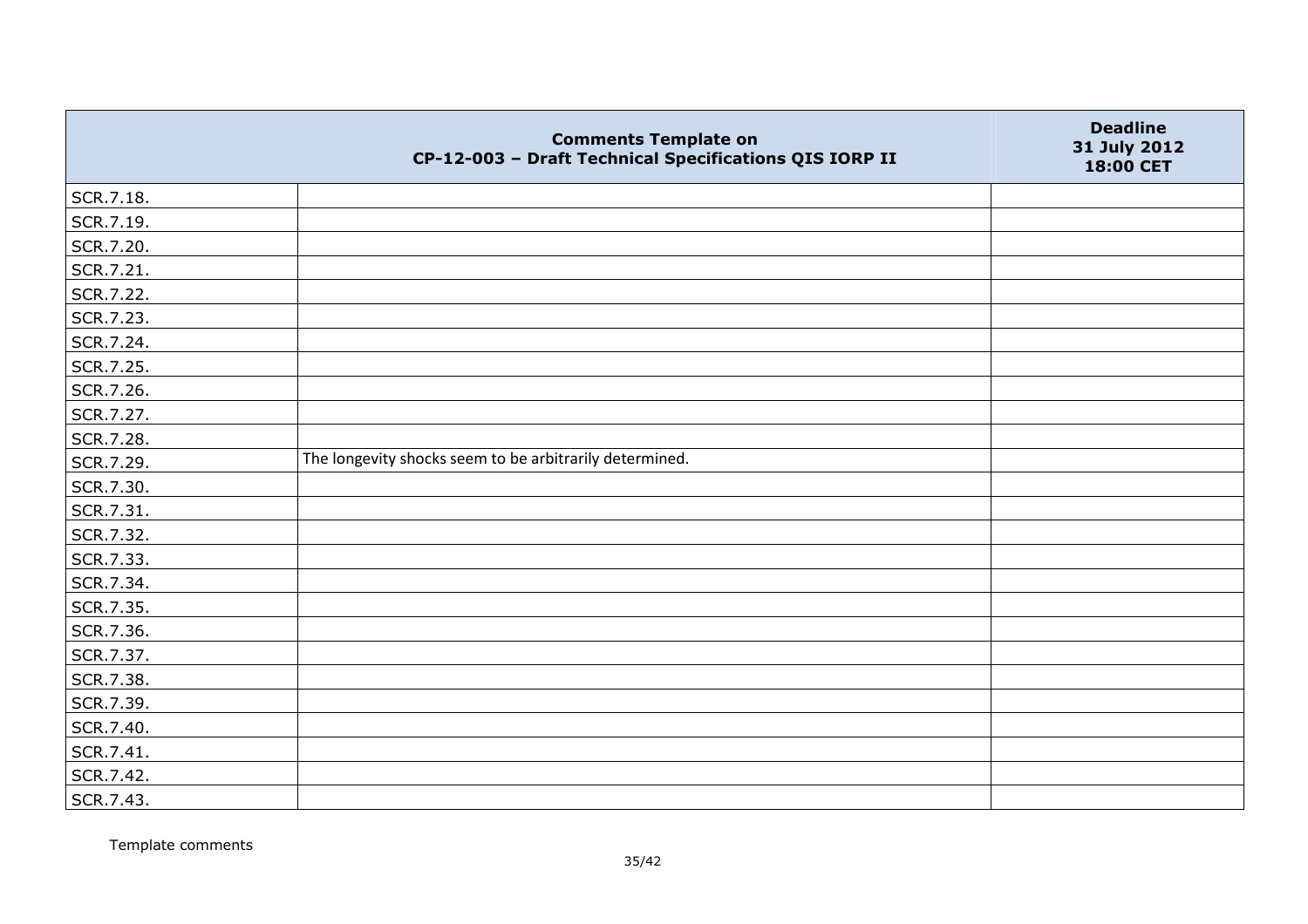|           | <b>Comments Template on</b><br>CP-12-003 - Draft Technical Specifications QIS IORP II | <b>Deadline</b><br>31 July 2012<br>18:00 CET |
|-----------|---------------------------------------------------------------------------------------|----------------------------------------------|
| SCR.7.44. |                                                                                       |                                              |
| SCR.7.45. |                                                                                       |                                              |
| SCR.7.46. |                                                                                       |                                              |
| SCR.7.47. |                                                                                       |                                              |
| SCR.7.48. |                                                                                       |                                              |
| SCR.7.49. |                                                                                       |                                              |
| SCR.7.50. |                                                                                       |                                              |
| SCR.7.51. |                                                                                       |                                              |
| SCR.7.52. |                                                                                       |                                              |
| SCR.7.53. |                                                                                       |                                              |
| SCR.7.54. |                                                                                       |                                              |
| SCR.7.55. |                                                                                       |                                              |
| SCR.7.56. |                                                                                       |                                              |
| SCR.7.57. |                                                                                       |                                              |
| SCR.7.58. |                                                                                       |                                              |
| SCR.7.59. |                                                                                       |                                              |
| SCR.7.60. |                                                                                       |                                              |
| SCR.7.61. |                                                                                       |                                              |
| SCR.7.62. |                                                                                       |                                              |
| SCR.7.63. |                                                                                       |                                              |
| SCR.7.64. |                                                                                       |                                              |
| SCR.7.65. |                                                                                       |                                              |
| SCR.7.66. |                                                                                       |                                              |
| SCR.7.67. |                                                                                       |                                              |
| SCR.7.68. |                                                                                       |                                              |
| SCR.7.69. |                                                                                       |                                              |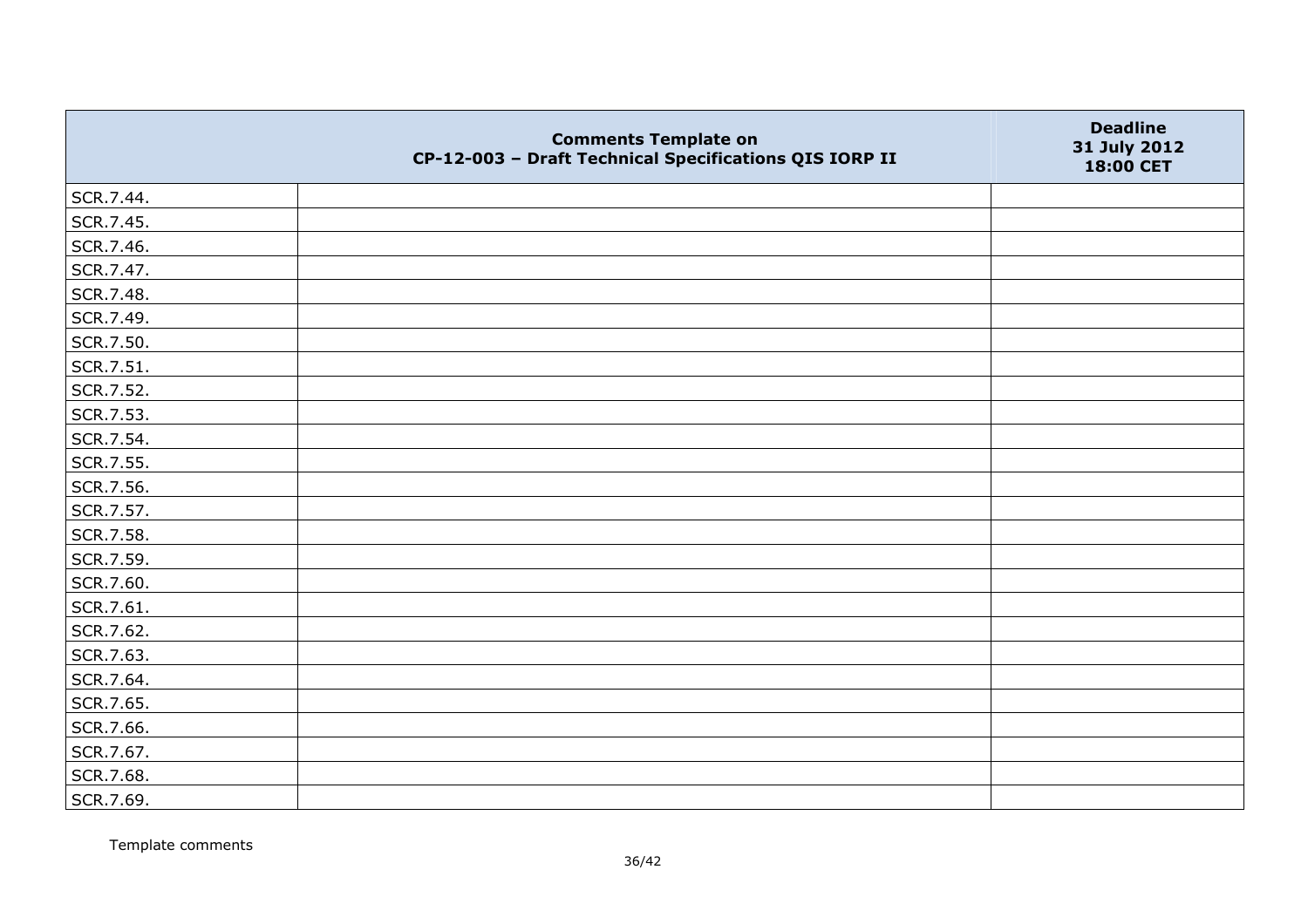|           | <b>Comments Template on</b><br>CP-12-003 - Draft Technical Specifications QIS IORP II | <b>Deadline</b><br>31 July 2012<br>18:00 CET |
|-----------|---------------------------------------------------------------------------------------|----------------------------------------------|
| SCR.7.70. |                                                                                       |                                              |
| SCR.7.71. |                                                                                       |                                              |
| SCR.7.72. |                                                                                       |                                              |
| SCR.7.73. |                                                                                       |                                              |
| SCR.7.74. |                                                                                       |                                              |
| SCR.7.75. |                                                                                       |                                              |
| SCR.7.76. |                                                                                       |                                              |
| SCR.7.77. |                                                                                       |                                              |
| SCR.7.78. |                                                                                       |                                              |
| SCR.7.79. |                                                                                       |                                              |
| SCR.7.80. |                                                                                       |                                              |
| SCR.7.81. |                                                                                       |                                              |
| SCR.7.82. |                                                                                       |                                              |
| SCR.7.83. |                                                                                       |                                              |
| SCR.7.84. |                                                                                       |                                              |
| SCR.7.85. |                                                                                       |                                              |
| SCR.7.86. |                                                                                       |                                              |
| SCR.7.87. |                                                                                       |                                              |
| SCR.8.1.  |                                                                                       |                                              |
| SCR.8.2.  |                                                                                       |                                              |
| SCR.8.3.  |                                                                                       |                                              |
| SCR.8.4.  |                                                                                       |                                              |
| SCR.8.5.  |                                                                                       |                                              |
| SCR.8.6.  |                                                                                       |                                              |
| SCR.8.7.  |                                                                                       |                                              |
| SCR.9.1.  |                                                                                       |                                              |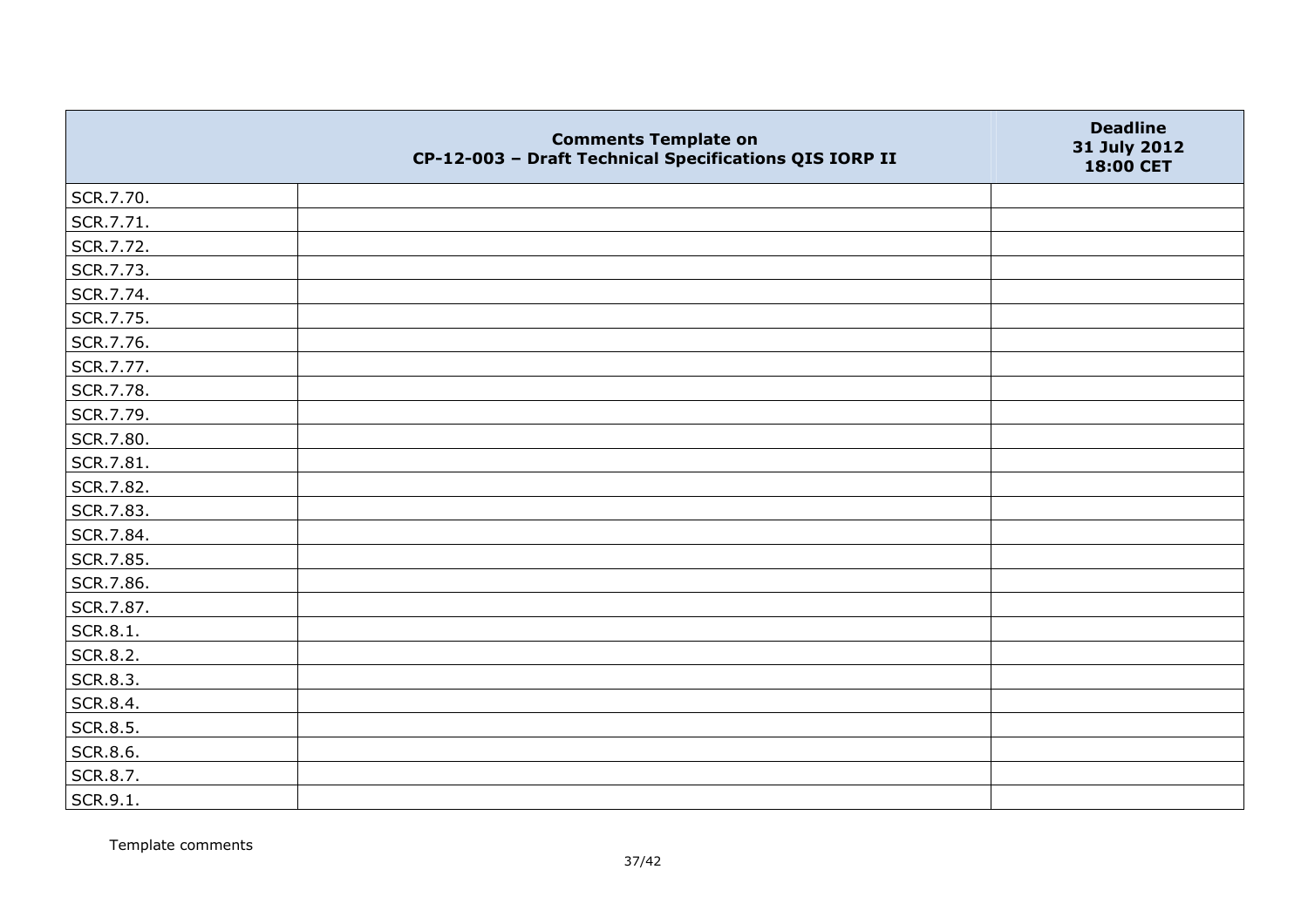|           | <b>Comments Template on</b><br>CP-12-003 - Draft Technical Specifications QIS IORP II | <b>Deadline</b><br>31 July 2012<br>18:00 CET |
|-----------|---------------------------------------------------------------------------------------|----------------------------------------------|
| SCR.9.2.  |                                                                                       |                                              |
| SCR.9.3.  |                                                                                       |                                              |
| SCR.9.4.  |                                                                                       |                                              |
| SCR.9.5.  |                                                                                       |                                              |
| SCR.9.6.  |                                                                                       |                                              |
| SCR.9.7.  |                                                                                       |                                              |
| SCR.9.8.  |                                                                                       |                                              |
| SCR.9.9.  |                                                                                       |                                              |
| SCR.9.10. |                                                                                       |                                              |
| SCR.9.11. |                                                                                       |                                              |
| SCR.9.12. |                                                                                       |                                              |
| SCR.9.13. |                                                                                       |                                              |
| SCR.9.14. |                                                                                       |                                              |
| SCR.9.15. |                                                                                       |                                              |
| SCR.9.16. |                                                                                       |                                              |
| SCR.9.17. |                                                                                       |                                              |
| SCR.9.18. |                                                                                       |                                              |
| SCR.9.19. |                                                                                       |                                              |
| SCR.9.20. |                                                                                       |                                              |
| SCR.9.21. |                                                                                       |                                              |
| SCR.9.22. |                                                                                       |                                              |
| SCR.9.23. |                                                                                       |                                              |
| SCR.9.24. |                                                                                       |                                              |
| SCR.9.25. |                                                                                       |                                              |
| SCR.9.26. |                                                                                       |                                              |
| SCR.9.27. |                                                                                       |                                              |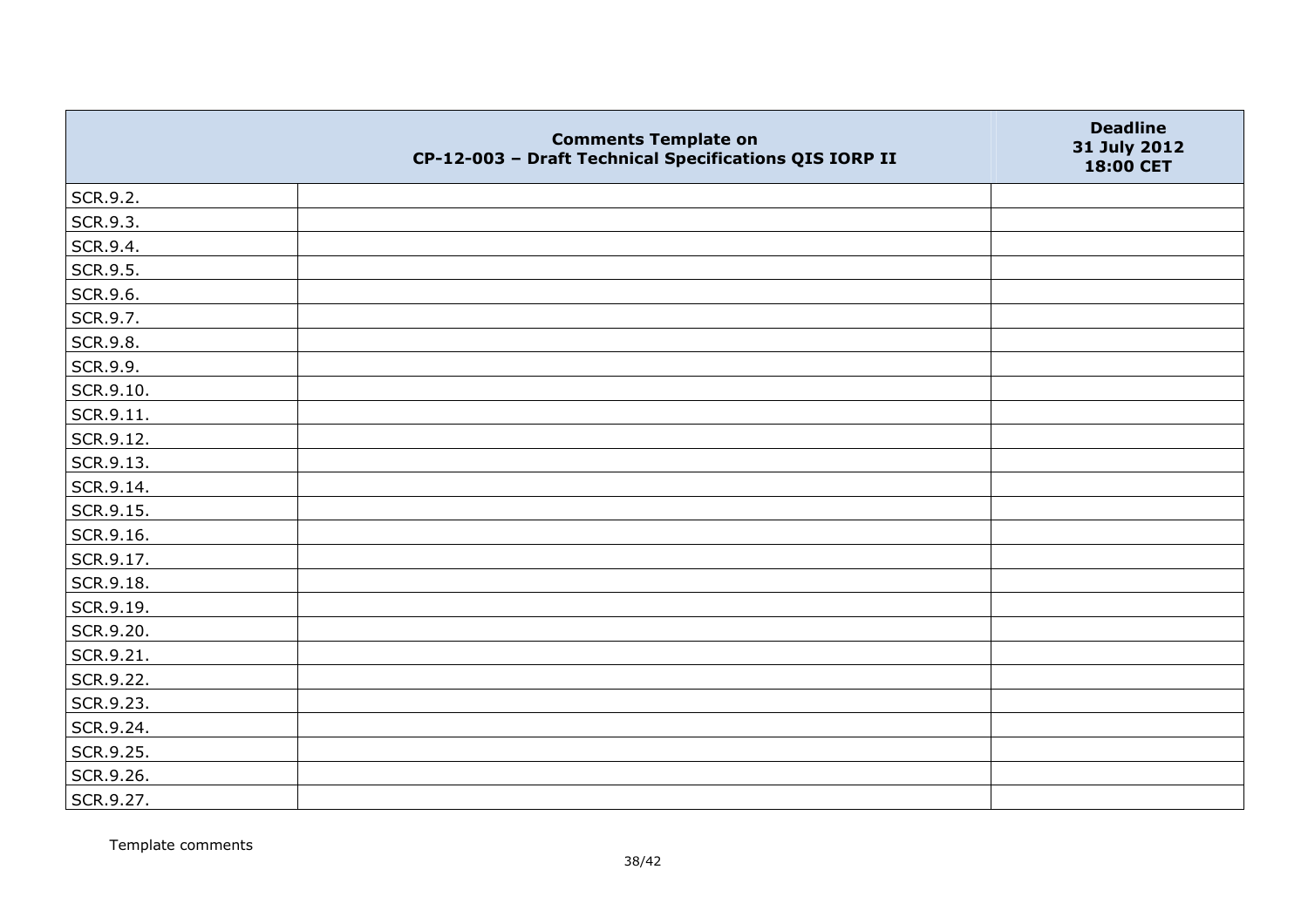|            | <b>Comments Template on</b><br>CP-12-003 - Draft Technical Specifications QIS IORP II | <b>Deadline</b><br>31 July 2012<br>18:00 CET |
|------------|---------------------------------------------------------------------------------------|----------------------------------------------|
| SCR.9.28.  |                                                                                       |                                              |
| SCR.9.29.  |                                                                                       |                                              |
| SCR.9.30.  |                                                                                       |                                              |
| SCR.9.31.  |                                                                                       |                                              |
| SCR.9.32.  |                                                                                       |                                              |
| SCR.9.33.  |                                                                                       |                                              |
| SCR.9.34.  |                                                                                       |                                              |
| SCR.10.1.  |                                                                                       |                                              |
| SCR.10.2.  |                                                                                       |                                              |
| SCR.10.3.  |                                                                                       |                                              |
| SCR.10.4.  |                                                                                       |                                              |
| SCR.10.5.  |                                                                                       |                                              |
| SCR.10.6.  |                                                                                       |                                              |
| SCR.10.7.  |                                                                                       |                                              |
| SCR.10.8.  |                                                                                       |                                              |
| SCR.10.9.  |                                                                                       |                                              |
| SCR.10.10. |                                                                                       |                                              |
| SCR.10.11. |                                                                                       |                                              |
| MCR.1.1.   |                                                                                       |                                              |
| MCR.2.1.   |                                                                                       |                                              |
| MCR.2.2.   |                                                                                       |                                              |
| MCR.2.3.   |                                                                                       |                                              |
| MCR.2.4.   |                                                                                       |                                              |
| MCR.2.5.   |                                                                                       |                                              |
| MCR.2.6.   |                                                                                       |                                              |
| MCR.2.7.   |                                                                                       |                                              |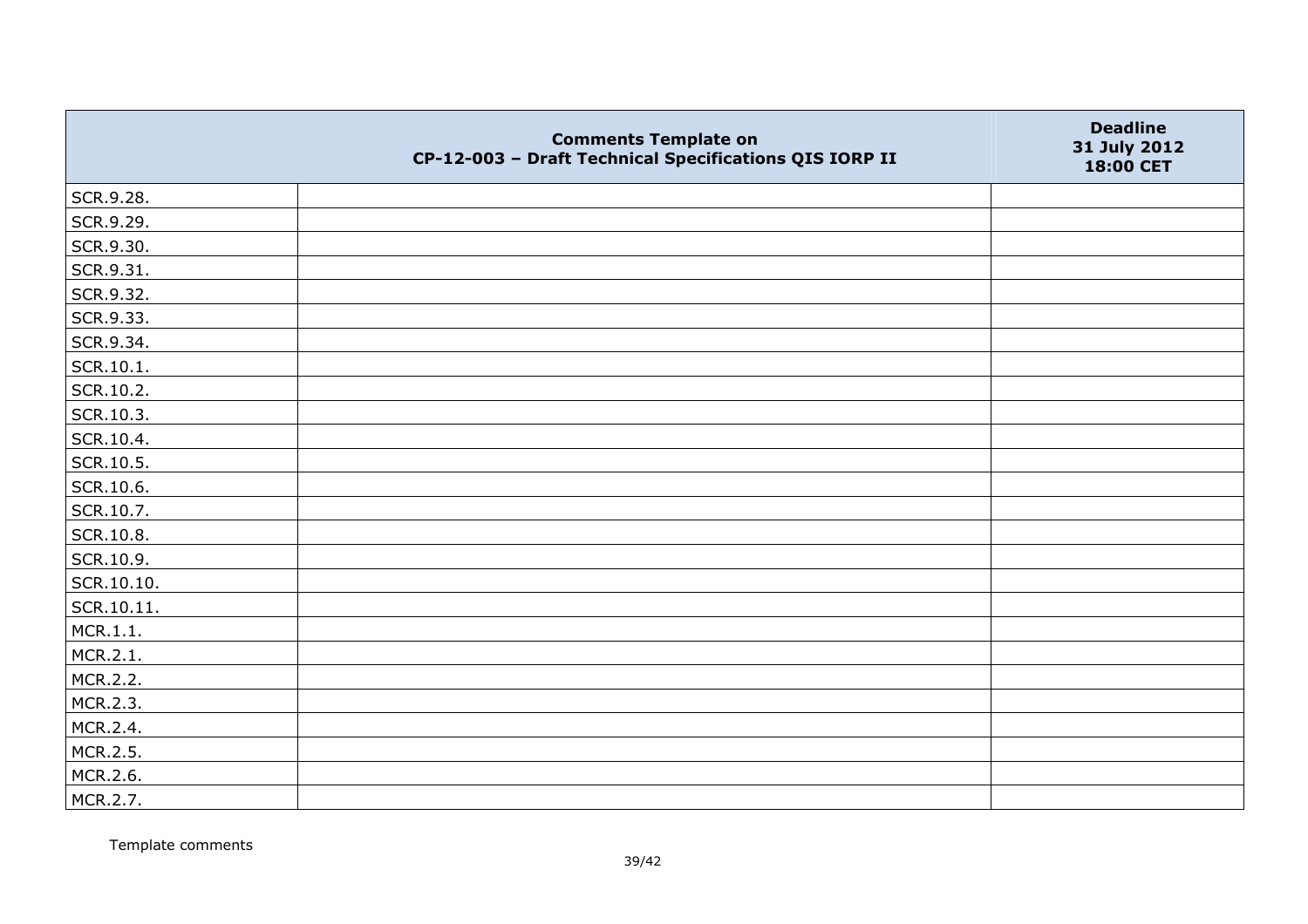|                 | <b>Comments Template on</b><br>CP-12-003 - Draft Technical Specifications QIS IORP II | <b>Deadline</b><br>31 July 2012<br>18:00 CET |
|-----------------|---------------------------------------------------------------------------------------|----------------------------------------------|
| MCR.2.8.        |                                                                                       |                                              |
| MCR.2.9.        |                                                                                       |                                              |
| PRO.1.1.        |                                                                                       |                                              |
| PRO.2.1.        |                                                                                       |                                              |
| PRO.2.2.        |                                                                                       |                                              |
| <b>PRO.2.3.</b> |                                                                                       |                                              |
| PRO.2.4.        |                                                                                       |                                              |
| PRO.2.5.        |                                                                                       |                                              |
| PRO.2.6.        |                                                                                       |                                              |
| PRO.3.1.        |                                                                                       |                                              |
| PRO.3.2.        |                                                                                       |                                              |
| PRO.3.3.        |                                                                                       |                                              |
| PRO.3.4.        |                                                                                       |                                              |
| PRO.3.5.        |                                                                                       |                                              |
| PRO.3.6.        |                                                                                       |                                              |
| PRO.3.7.        |                                                                                       |                                              |
| <b>PRO.3.8.</b> |                                                                                       |                                              |
| PRO.3.9.        |                                                                                       |                                              |
| PRO.3.10.       |                                                                                       |                                              |
| PRO.3.11.       |                                                                                       |                                              |
| PRO.3.12.       |                                                                                       |                                              |
| PRO.3.13.       |                                                                                       |                                              |
| PRO.3.14.       |                                                                                       |                                              |
| PRO.3.15.       |                                                                                       |                                              |
| PRO.3.16.       |                                                                                       |                                              |
| PRO.3.17.       |                                                                                       |                                              |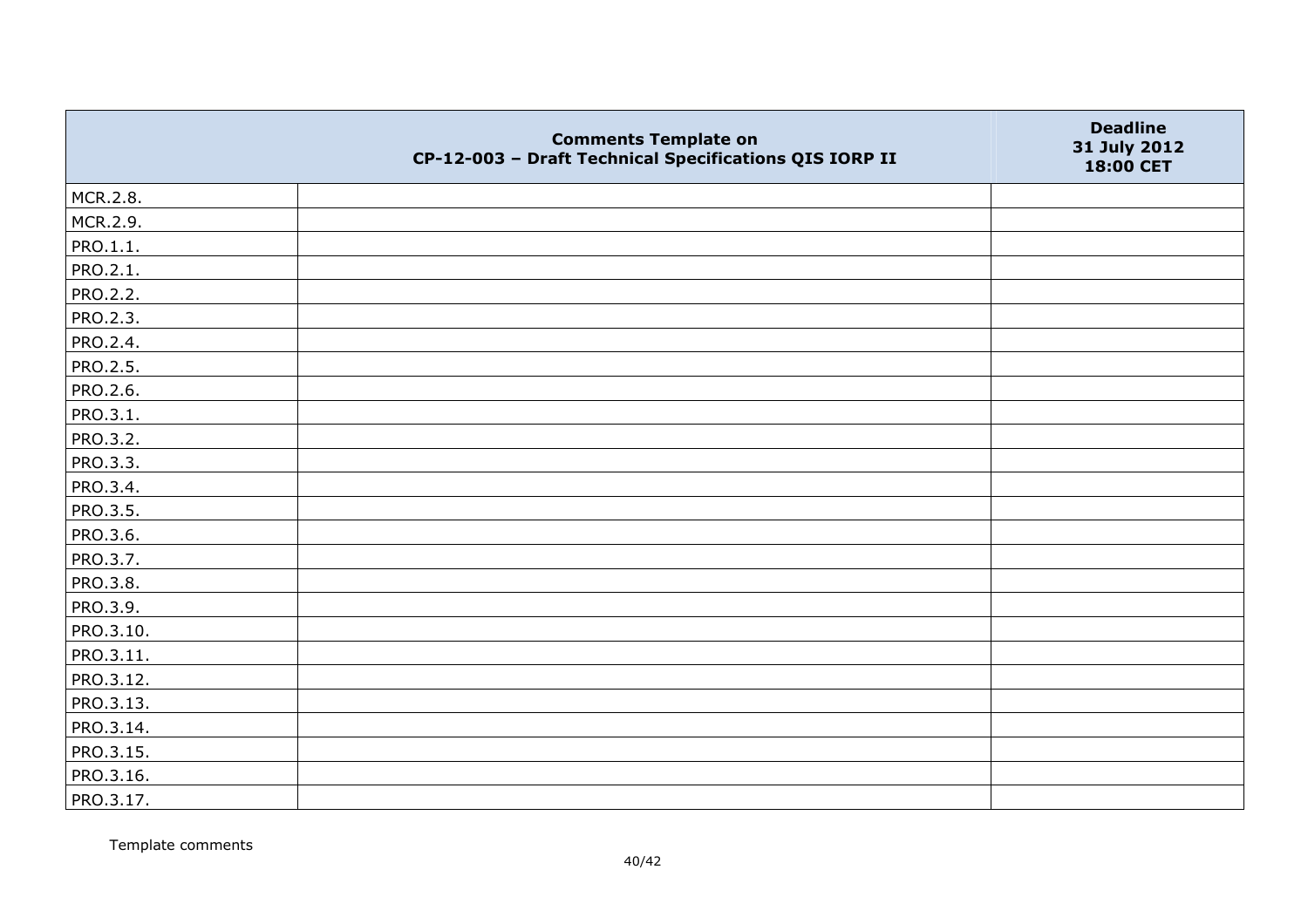|           | <b>Comments Template on</b><br>CP-12-003 - Draft Technical Specifications QIS IORP II | <b>Deadline</b><br>31 July 2012<br>18:00 CET |
|-----------|---------------------------------------------------------------------------------------|----------------------------------------------|
| PRO.3.18. |                                                                                       |                                              |
| PRO.3.19. |                                                                                       |                                              |
| PRO.3.20. |                                                                                       |                                              |
| PRO.3.21. |                                                                                       |                                              |
| PRO.3.22. |                                                                                       |                                              |
| PRO.3.23. |                                                                                       |                                              |
| PRO.3.24. |                                                                                       |                                              |
| PRO.3.25. |                                                                                       |                                              |
| PRO.3.26. |                                                                                       |                                              |
| PRO.3.27. |                                                                                       |                                              |
| PRO.3.28. |                                                                                       |                                              |
| PRO.4.1.  |                                                                                       |                                              |
| PRO.4.2.  |                                                                                       |                                              |
| PRO.4.3.  |                                                                                       |                                              |
| PRO.4.4.  |                                                                                       |                                              |
| PRO.4.5.  |                                                                                       |                                              |
| PRO.4.6.  |                                                                                       |                                              |
| PRO.4.7.  |                                                                                       |                                              |
| PRO.4.8.  |                                                                                       |                                              |
| PRO.4.9.  |                                                                                       |                                              |
| PRO.4.10. |                                                                                       |                                              |
| PRO.4.11. |                                                                                       |                                              |
| PRO.4.12. |                                                                                       |                                              |
| PRO.4.13. |                                                                                       |                                              |
| PRO.4.14. |                                                                                       |                                              |
| PRO.4.15. |                                                                                       |                                              |